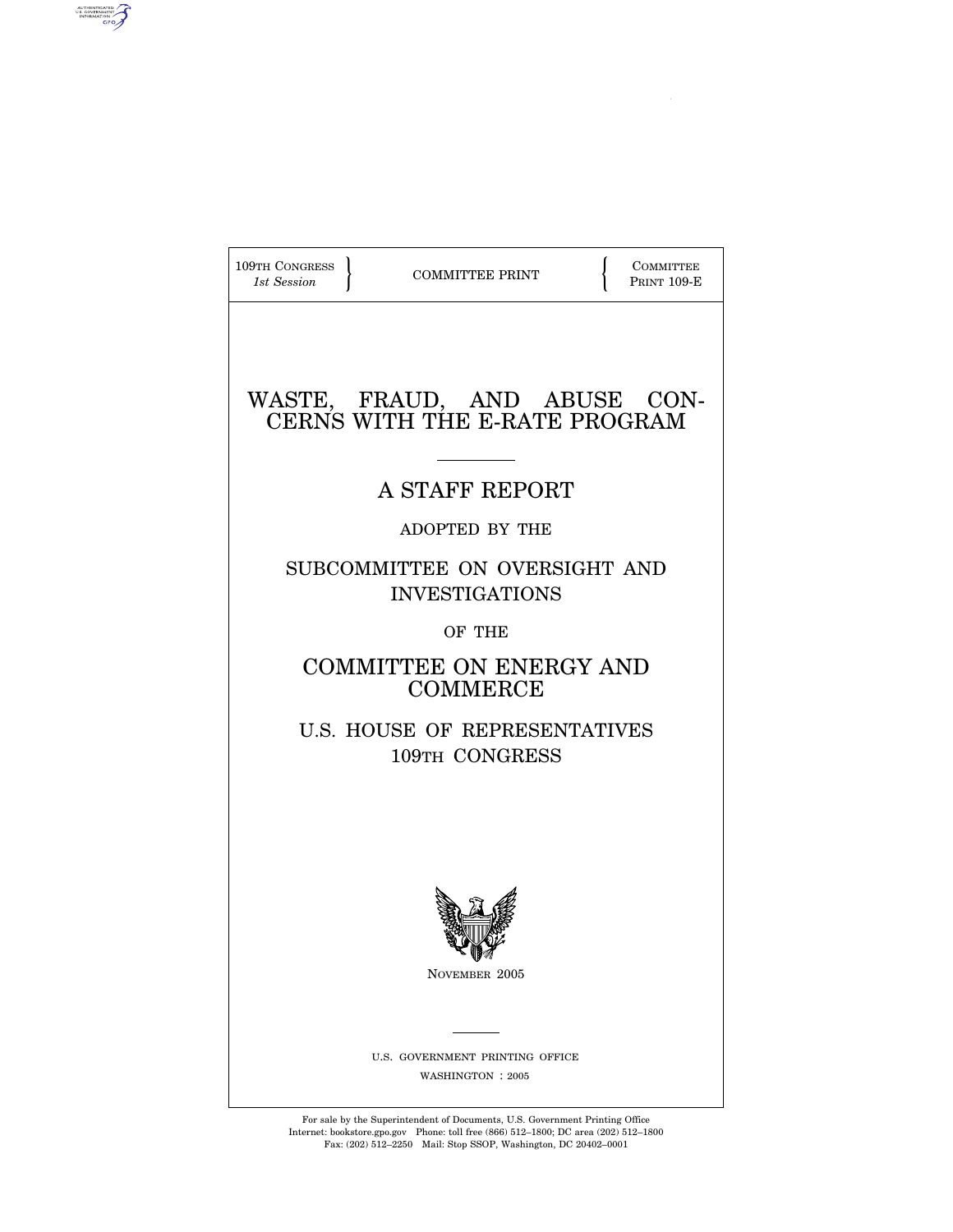#### COMMITTEE ON ENERGY AND COMMERCE

JOE BARTON, Texas, *Chairman*

RALPH M. HALL, Texas MICHAEL BILIRAKIS, Florida *Vice Chairman* FRED UPTON, Michigan CLIFF STEARNS, Florida PAUL E. GILLMOR, Ohio NATHAN DEAL, Georgia ED WHITFIELD, Kentucky CHARLIE NORWOOD, Georgia BARBARA CUBIN, Wyoming JOHN SHIMKUS, Illinois HEATHER WILSON, New Mexico JOHN B. SHADEGG, Arizona CHARLES W. "CHIP" PICKERING, Mississippi, *Vice Chairman* VITO FOSSELLA, New York ROY BLUNT, Missouri STEVE BUYER, Indiana GEORGE RADANOVICH, California CHARLES F. BASS, New Hampshire JOSEPH R. PITTS, Pennsylvania MARY BONO, California GREG WALDEN, Oregon LEE TERRY, Nebraska MIKE FERGUSON, New Jersey MIKE ROGERS, Michigan C.L. "BUTCH" OTTER, Idaho SUE MYRICK, North Carolina JOHN SULLIVAN, Oklahoma TIM MURPHY, Pennsylvania MICHAEL C. BURGESS, Texas MARSHA BLACKBURN, Tennessee

JOHN D. DINGELL, Michigan *Ranking Member* HENRY A. WAXMAN, California EDWARD J. MARKEY, Massachusetts RICK BOUCHER, Virginia EDOLPHUS TOWNS, New York FRANK PALLONE, Jr., New Jersey SHERROD BROWN, Ohio BART GORDON, Tennessee BOBBY L. RUSH, Illinois ANNA G. ESHOO, California BART STUPAK, Michigan ELIOT L. ENGEL, New York ALBERT R. WYNN, Maryland GENE GREEN, Texas TED STRICKLAND, Ohio DIANA DEGETTE, Colorado LOIS CAPPS, California MIKE DOYLE, Pennsylvania TOM ALLEN, Maine JIM DAVIS, Florida JAN SCHAKOWSKY, Illinois HILDA L. SOLIS, California CHARLES A. GONZALEZ, Texas JAY INSLEE, Washington TAMMY BALDWIN, Wisconsin MIKE ROSS, Arkansas

BUD ALBRIGHT, *Staff Director* DAVID CAVICKE, *Deputy Staff Director and General Counsel* REID P.F. STUNTZ, *Minority Staff Director and Chief Counsel*

SUBCOMMITTEE ON OVERSIGHT AND INVESTIGATIONS ED WHITFIELD, Kentucky, *Chairman*

CLIFF STEARNS, Florida CHARLES W. "CHIP" PICKERING, Mississippi CHARLES F. BASS, New Hampshire GREG WALDEN, Oregon MIKE FERGUSON, New Jersey MICHAEL C. BURGESS, Texas MARSHA BLACKBURN, Tennessee JOE BARTON, Texas, (Ex Officio)

BART STUPAK, Michigan *Ranking Member* DIANA DEGETTE, Colorado JAN SCHAKOWSKY, Illinois JAY INSLEE, Washington TAMMY BALDWIN, Wisconsin HENRY A. WAXMAN, California JOHN D. DINGELL, Michigan, (Ex Officio)

(II)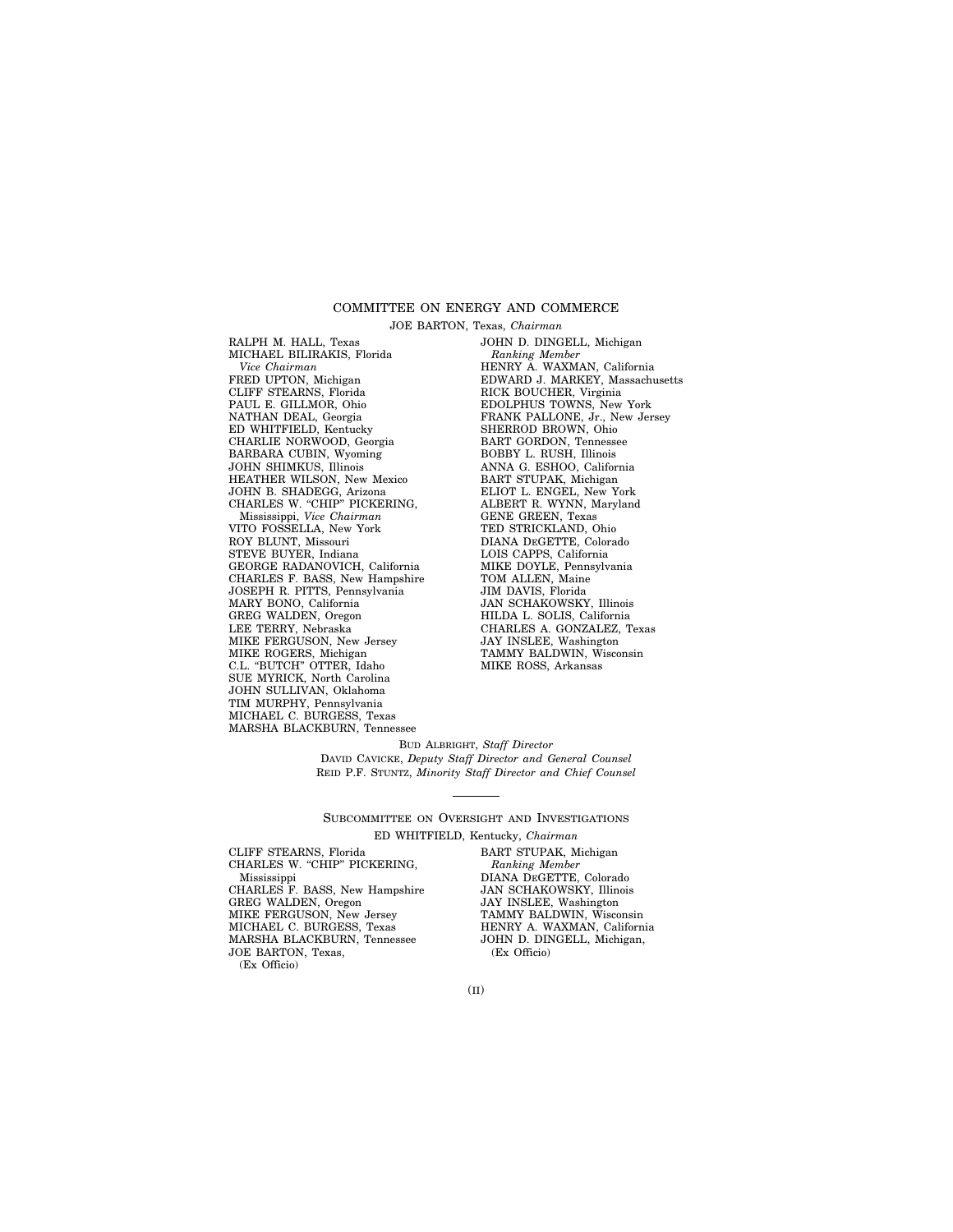#### LETTER OF TRANSMITTAL

# U.S. HOUSE OF REPRESENTATIVES

# COMMITTEE ON ENERGY AND COMMERCE

# SUBCOMMITTEE ON OVERSIGHT AND INVESTIGATIONS

#### *November 2, 2005*

To the Members of the Committee on Energy and Commerce:

It is our pleasure to forward to you for your information the bipartisan report entitled ''Waste, Fraud, and Abuse Concerns in the E-rate Program,'' unanimously adopted by the Subcommittee on Oversight and Investigations on October 18, 2005. This report details the Subcommittee's two-year investigation of the E-rate program, which is the Universal Service funding mechanism that subsidizes the provision of advanced telecommunications services for schools and libraries.

The Subcommittee's investigation revealed a well-intentioned program that nevertheless has suffered from poor implementation from the very start. These structural weaknesses made it particularly susceptible to waste, fraud, and abuse—specific cases of which were examined during four Subcommittee hearings on the E-rate program. To be sure, Congress shares some responsibility for the program's flaws because the program is founded on a very general statutory basis. Looking forward, more time should be devoted to crafting the legislative framework of this program to ensure it achieves the goals that we want it to achieve.

It is clear to us, as we consider the work laid out in this report, that many E-rate program weaknesses must be addressed legislatively to avoid waste and misuse. In light of this, we are transmitting this report to the full Energy and Commerce Committee, and commend it particularly to our colleagues on the Telecommunications and Internet Subcommittee, so that our work can assist the Committee in crafting the appropriate legislative proposals. The report provides a bipartisan list of findings, and a set of eleven principles that should help guide our deliberations over program reform. We appreciate your giving it your careful consideration.

Sincerely,

ED WHITFIELD, *Chairman* BART STUPAK, *Ranking Member Subcommittee on Oversight and Investigations*

 $(III)$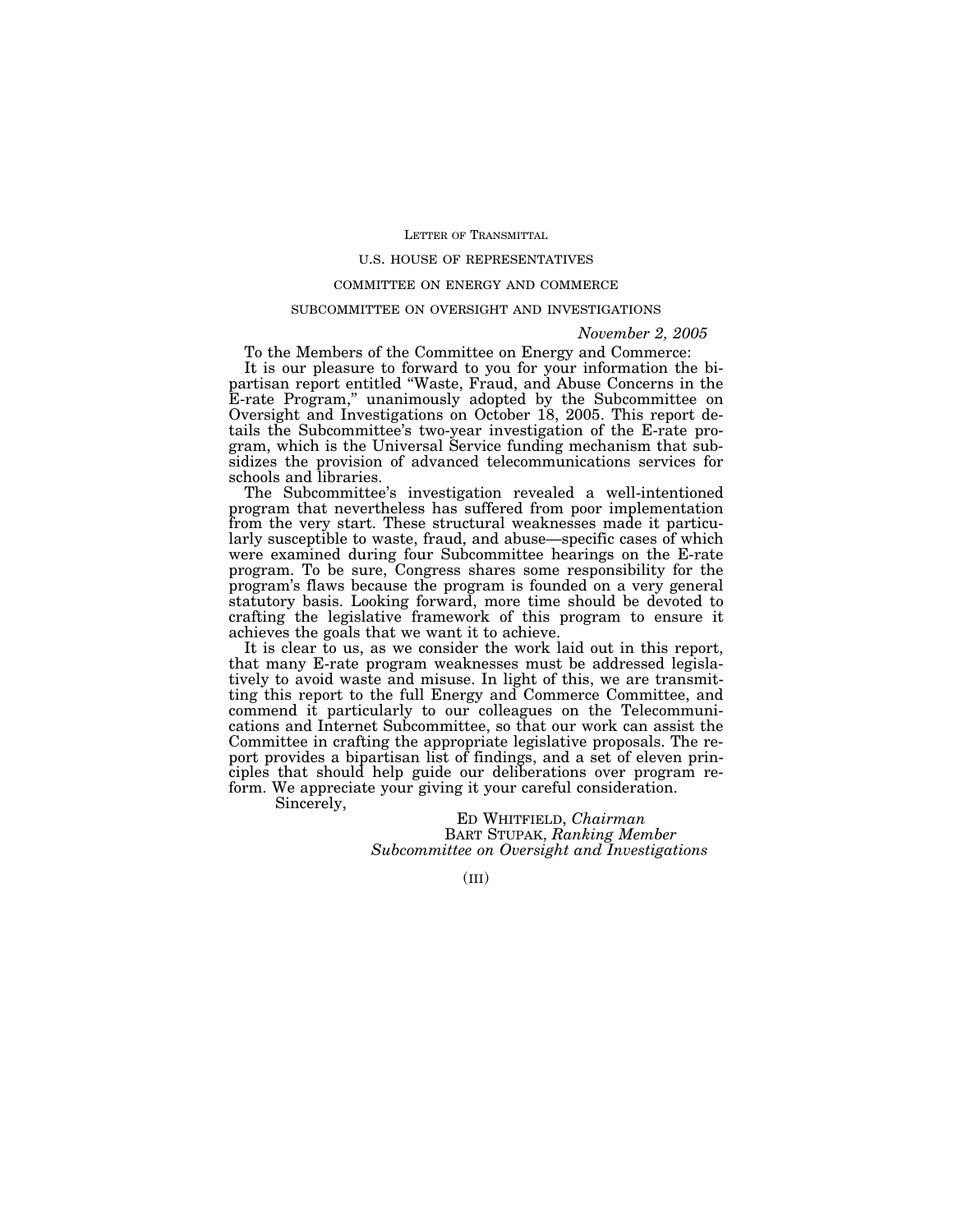# C O N T E N T S

|                                                                       | Page |
|-----------------------------------------------------------------------|------|
|                                                                       | 1    |
|                                                                       | 1    |
|                                                                       | 3    |
|                                                                       | 5    |
|                                                                       | 5    |
|                                                                       | 8    |
|                                                                       | 10   |
|                                                                       | 10   |
| Findings from PRDOE-focused hearing and related investigation         | 13   |
| B. San Francisco Unified School District's E-rate Experience, and NEC |      |
| $BNS$                                                                 | 19   |
|                                                                       | 22   |
| C. The Denial of \$500 million in applicant requests associated with  |      |
|                                                                       | 24   |
| Findings from IBM-focused hearing and related investigation           | 26   |
|                                                                       | 31   |
|                                                                       | 34   |
|                                                                       | 38   |
|                                                                       | 41   |
|                                                                       | 46   |

 $($ IV $)$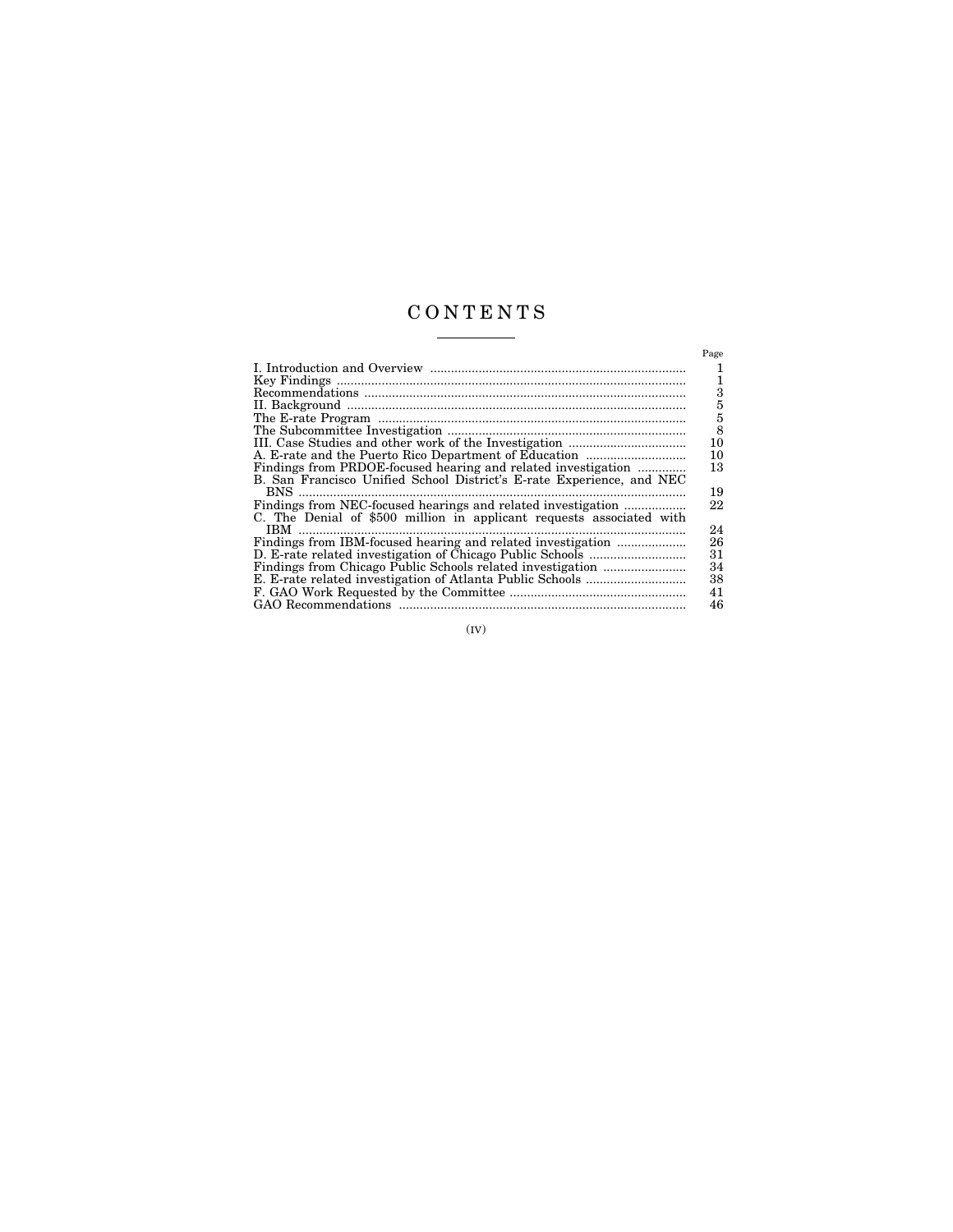# **WASTE, FRAUD, AND ABUSE CONCERNS WITH THE E-RATE PROGRAM**

BIPARTISAN STAFF REPORT FOR THE USE OF THE COMMITTEE ON ENERGY AND COMMERCE

October 18, 2005

# I. INTRODUCTION AND OVERVIEW

In 1996, Congress mandated that schools and libraries receive discounted telecommunications services through the newly codified Universal Service Fund. In turn, the Federal Communications Commission (FCC) proceeded to implement that mandate, commonly known today as the E-rate program, through a private nonprofit corporation known as the Universal Service Administrative Company (USAC). Within USAC, the Schools and Libraries Division (SLD) is responsible for the daily administration of the E-rate program. Between 1998 and the present time, USAC has ''committed'' over \$15 billion and disbursed over \$10 billion, to discount the costs of eligible telecommunications projects for schools and libraries throughout the country.

While E-rate has arguably benefited the nation's children, the program falls far short as an example of efficiency, effectiveness, or integrity. In fact, the Subcommittee on Oversight and Investigations' in-depth examination of the E-rate program uncovered serious instances of waste, fraud, and abuse. This work highlighted instances in which all program participants—the FCC, USAC, schools, and vendors—have neglected their respective obligations and responsibilities under the program's rules.

# **Key Findings**

The Subcommittee's investigation developed along several directions, culminating in three public "case study" style hearings and the compilation of significant additional information regarding the E-rate programs at Chicago Public Schools and Atlanta Public Schools. Further information was developed, at the direction of the Subcommittee, through a comprehensive review by the Government Accountability Office (GAO), which was reviewed in a fourth public hearing on the E-rate program. Key findings from the Subcommittee investigation include:

- The FCC crafted an ambitious multi-billion-dollar funding program, utilizing an ''unusual'' organizational structure, and then never conducted a comprehensive assessment to determine which federal requirements, policies, and practices apply to the E-rate program, to USAC, or to the Universal Service Fund itself.
- Although more than \$15 billion has been ''committed'' by the Erate program during the past 8 years, the FCC did not develop performance goals and measures that could be utilized to as-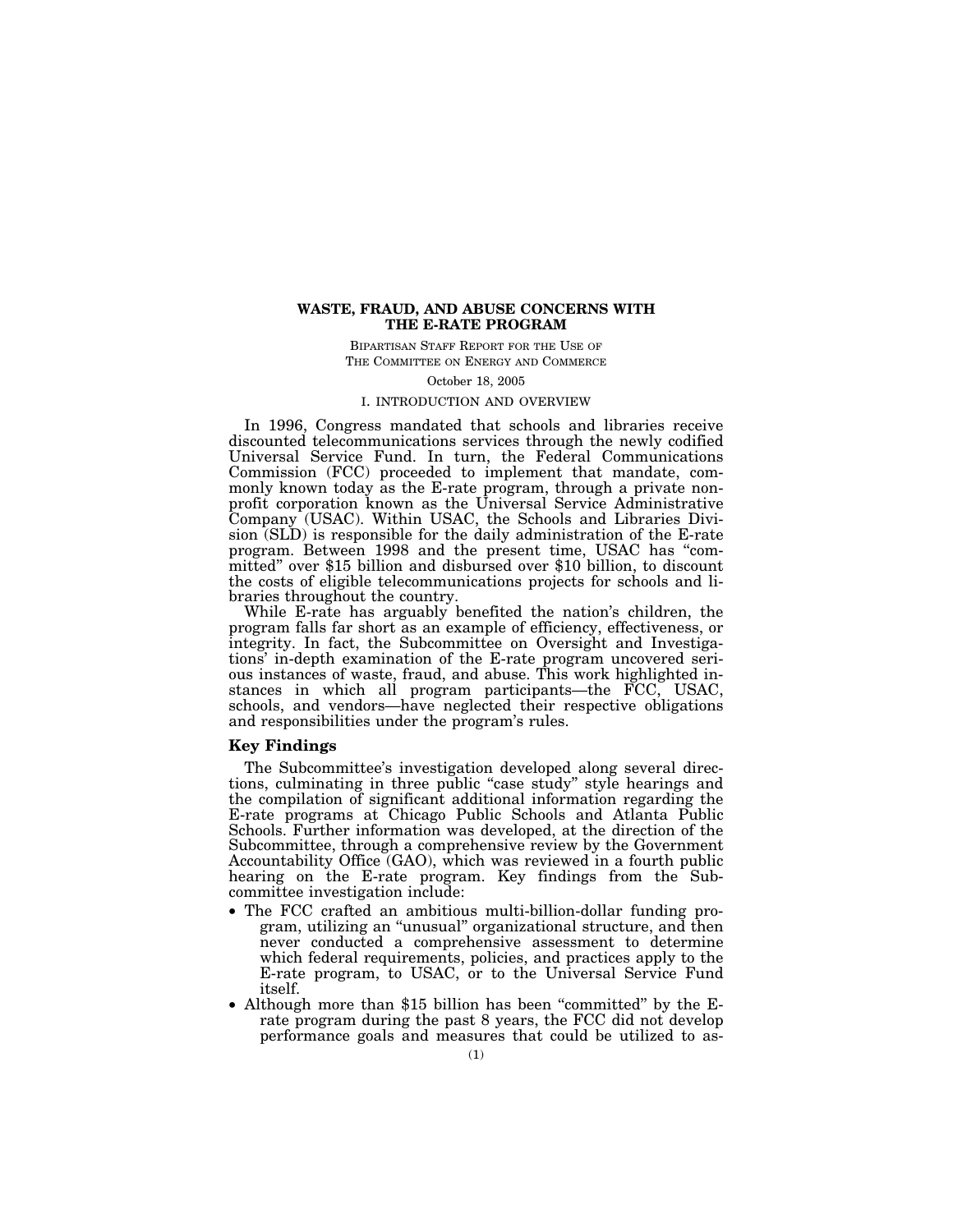sess the specific impact of the funds and to improve the management of the program.

- The FCC's three key oversight mechanisms for the E-rate program—rulemaking procedures, beneficiary audits, and reviews of USAC decisions (i.e., appeals decisions)—are not sufficient to manage the program.
- Over the course of three program years, more than \$100 million in E-rate funds were provided to one large school district after it certified that its E-rate funded network would be operational and put to educational use, when, in fact, it was never made operational or put to any significant educational use.
- The FCC's failure to help resolve the above school district's enormous mismanagement and planning problems contributed to the waste of E-rate funds, and reflects the underlying deficiencies of the FCC's program management and oversight.
- Currently, the E-rate program does not require beneficiaries of large sums of E-rate funds to comply with standard federal oversight and accounting requirements, such as the Single Audit Act.
- Some school districts have acquired goods and services through the E-rate program without using a formal bidding process, contrary to both the program's rules and local regulations, even though those districts might have otherwise followed the E-rate Form 470 application process.
- A fundamental weakness in the program involves technology planning. Some school districts have received E-rate related goods and services without an adequate technology plan. More broadly, E-rate's current technology plan requirements provide no meaningful protection from ''gold-plating'' (procurement of technology goods and services far beyond reasonable school district needs and resources).
- The FCC Inspector General (IG) cannot provide adequate assurance that the program is sufficiently protected against waste, fraud, and abuse. Furthermore, the FCC Wireline Competition Bureau (WCB) does not know the magnitude of potential fraud.
- The FCC IG faces several obstacles in implementing effective independent oversight of the program, including insufficient resources to conduct audits and provide audit support to law enforcement investigations.
- The certifications contained on E-rate program application documents apparently have little effect in deterring some school officials and some vendors from taking advantage of the program's weaknesses. In one case examined by the Subcommittee, school officials and several employees of service providers forged documents and signatures as part of a conspiracy to defraud the E-rate program.
- Weak E-rate program competition requirements and inadequate oversight allowed a group of vendors to completely manipulate the competitive process for E-rate program goods and services, without USAC detecting the fraud.
- Weaknesses in the E-rate program application process and related certifications permitted non-competitive procurement of E-rate program goods and services around the country in Funding Years 2001 and 2002. The flawed application process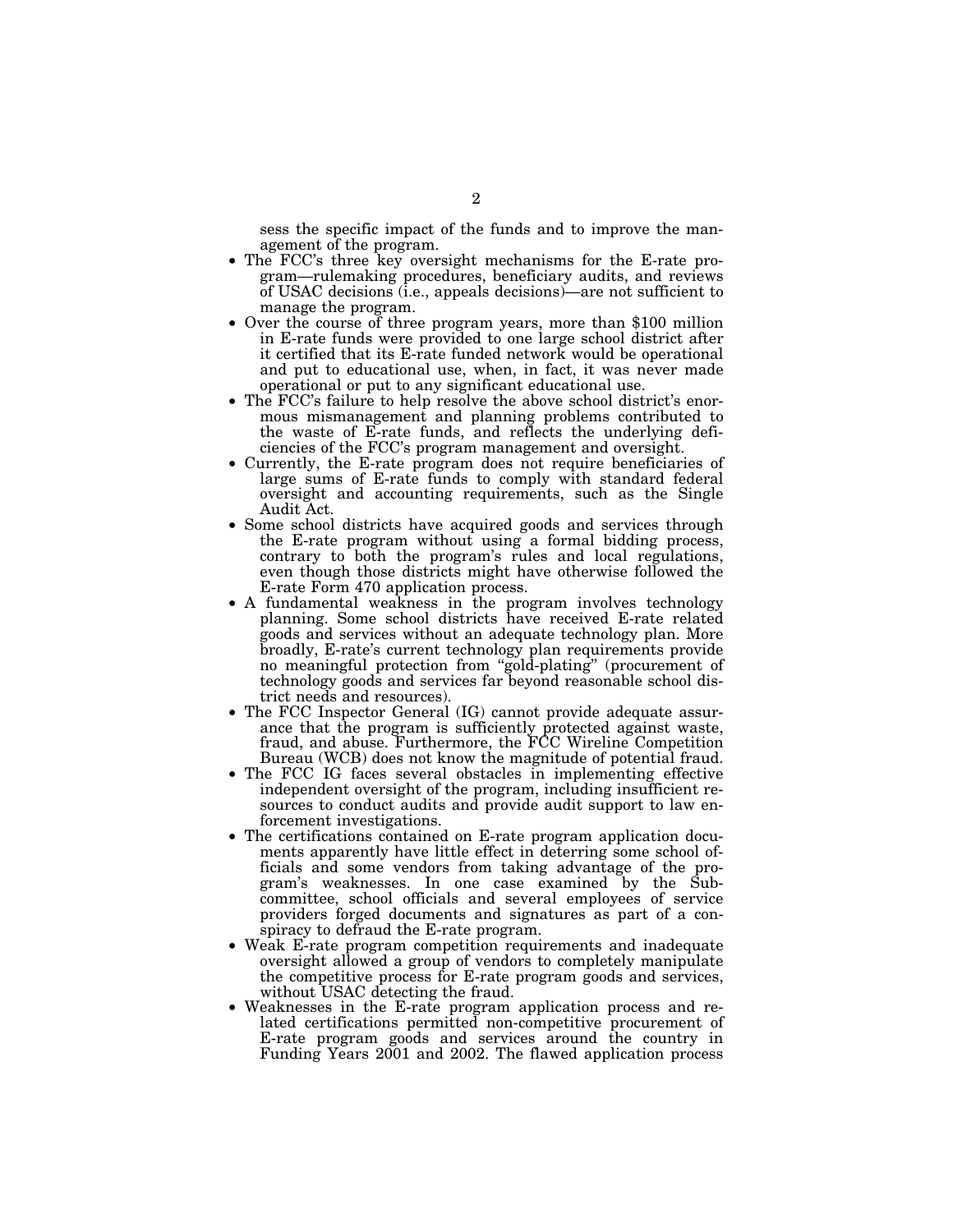resulted in the waste of millions of dollars in one school district in Funding Year 2001, and almost led to the waste of tens of millions more among 21 other large school districts in Funding Year 2002. Today, the FCC continues to allow anti-competitive or insufficiently competitive procurement practices, due to remaining weaknesses in the application process.

- The FCC only recently established guidelines for debarment of vendors and applicants, but set standards of program abuse too high, requiring first a civil judgment or criminal conviction against the participant before a suspension may occur and debarment can be considered.
- The E-rate program's ambiguous rules and procedures, and extensive delay in the distribution of funding, create significant confusion among applicants and vendors. This confusion and delay tends to increase program waste.
- E-rate program fund disbursements generally go directly to vendors, rather than being disbursed through the program applicants (the schools and libraries), which lessens applicants' control over work performed and diffuses responsibility and accountability for program integrity; although this structure stems from the FCC's interpretation of the underlying statutory language, it nevertheless makes oversight and enforcement more difficult.

In sum, the Subcommittee's investigative work reveals a well-intentioned program that nonetheless is extremely vulnerable to waste, fraud, and abuse, is poorly managed by the FCC, and completely lacks tangible measures of either effectiveness or impact. This bipartisan staff report recommends certain principles that should guide any effort to improve the E-rate program. These principles are substantially based upon the results of the Subcommittee's investigation and staff opinion that effective improvements may likely require significant legislative reform.

#### **Recommendations:**

Based upon the results of the E-rate program investigation, staff identified several overarching principles that should guide program reform:

- 1) The FCC and USAC must conduct more rigorous oversight. To accomplish the necessary rigorous oversight and strong program auditing, the FCC and USAC require adequate personnel resources.
- 2) The E-rate program must have concrete and achievable goals and measures of effectiveness, so that Congress can assess the specific impact and value of program spending. Among a number of key issues, Congress should consider: (a) whether the FCC is the proper agency to manage and oversee the E-rate program; (b) whether the largely arbitrary \$2.25 billion annual price tag is appropriately set; (c) whether control and management of this large sum is appropriately delegated to a non-governmental entity; and, (d) the extent to which E-rate program discounts should cover technological infrastructure and related services, i.e., whether the program covers too much, or should expand to subsidize key technology components that are not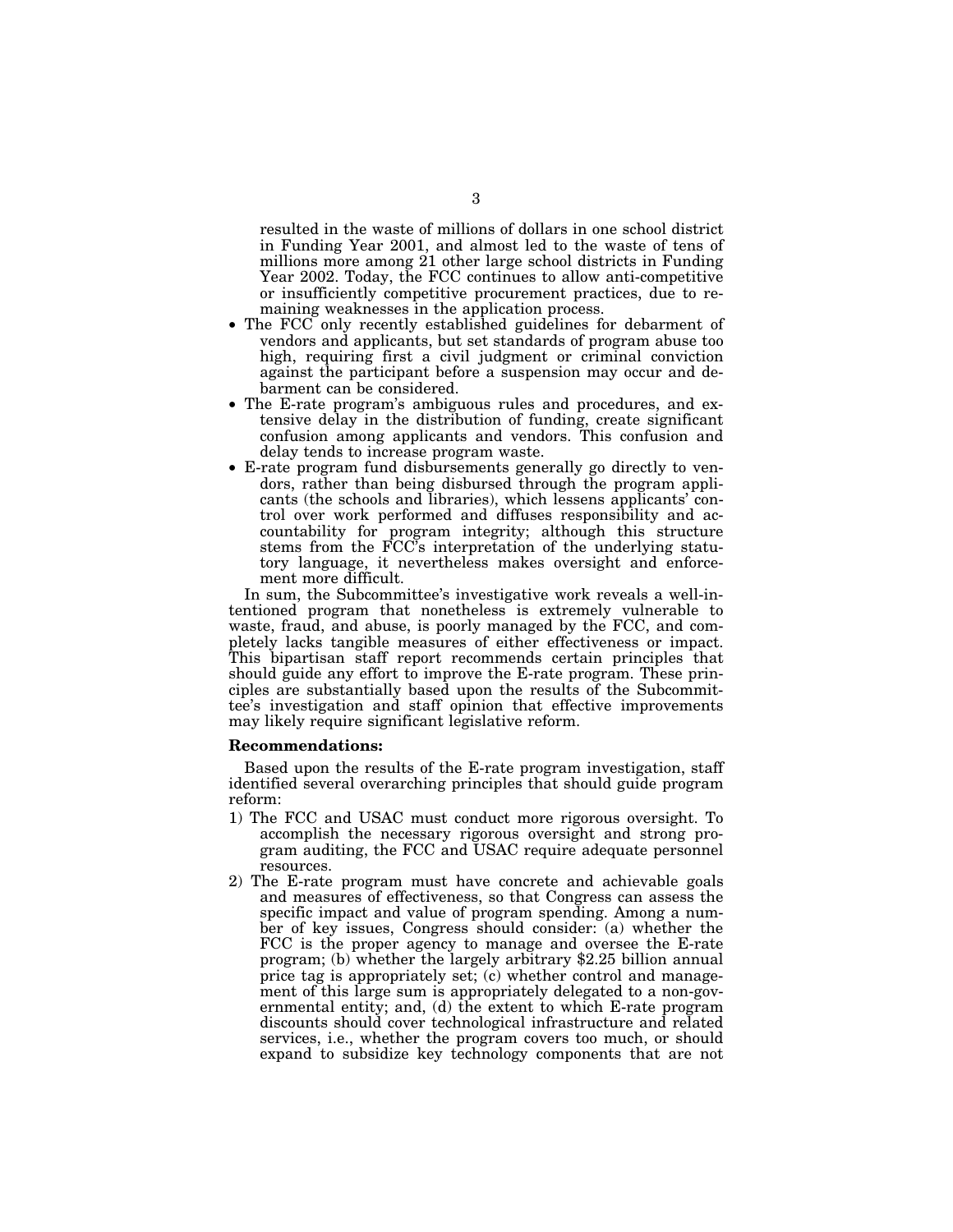currently eligible, such as computers, software, and teacher training.

3) In the interest of ensuring the maximum return on E-rate program funds, the E-rate program must have a mechanism to ensure that "gold-plating" is minimized. That is, schools should request and receive only what they genuinely will put to effective use, and technology plans should not be an empty exercise. The FCC and USAC should develop a mechanism to verify that applicants' requests match legitimate education-technology needs; this will require revising the technology planning process and requirements.

Among other things, complete and approved E-rate program technology planning documents should be *the required first step* before posting a Form 470. These planning documents cannot be broad-brush, but rather need to: (a) account for the current state of the supporting physical infrastructure at each school for which funding is requested; (b) specify exactly how the technology will be implemented in support of the curriculum, including details of the necessary level of teacher training and the school district's plan for providing such training; and (c) include the district's specific budget commitments for infrastructure, training, and maintenance, as well as the computers and other complementary equipment required to make use of the E-rate program funded internal connections being requested.

- 4) Reform should incorporate the GAO's recent recommendations for the FCC, including that the FCC: (a) comprehensively determine which federal accountability requirements apply to Erate; (b) establish meaningful E-rate program performance goals and measures; and (c) take steps to reduce its backlog of appeals. The FCC must take these necessary and reasonable actions in order to begin to address the problems identified by this Subcommittee, the FCC IG, and the GAO. In addition, Congress should consider directing the GAO to continue its examination of the E-rate program, focusing on the issues relating to the complexities posed by the FCC's organizational relationship with USAC and provide guidance to Congress and the FCC on the questions that flow from this organizational structure.
- 5) The E-rate program requires an organizational structure that encourages greater accountability of all program participantsincluding vendors, consultants, schools, USAC, and the FCC Wireline Competition Bureau.
- 6) The FCC must acquire, and promptly provide to Congress, some tangible measure of the extent and scope of program waste, fraud, and abuse, i.e., statistically significant auditing must be undertaken immediately and accomplished before the end of this Congress. The necessary resources should be made available to ensure an appropriate number of beneficiary audits can be performed to make an accurate assessment of program waste, fraud, and abuse.
- 7) School districts should hold a greater ''stake'' in their applications for E-rate program discounts. This may be accomplished in a number of ways, including several possibilities that were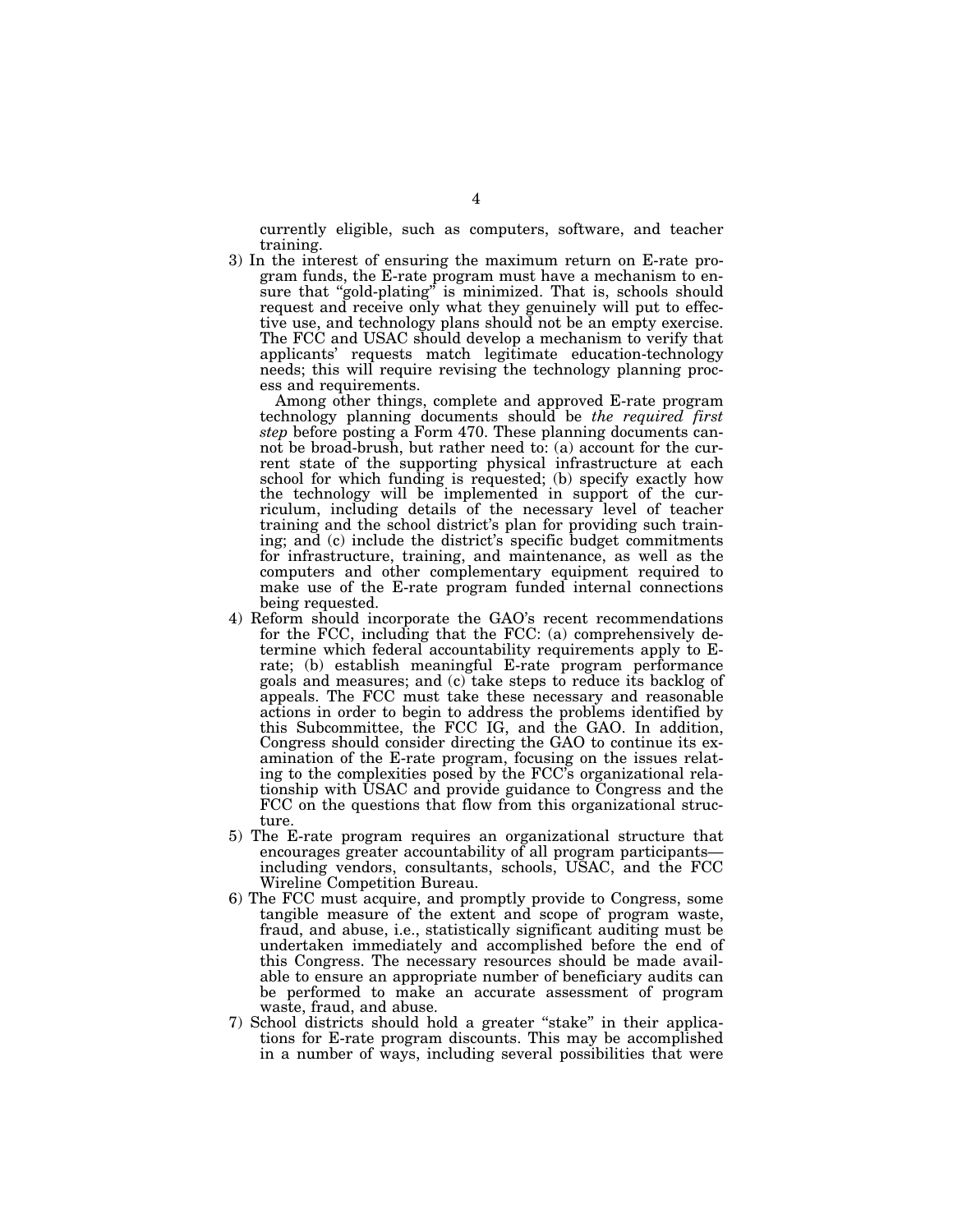suggested during the Subcommittee's hearings, such as: (a) requiring higher co-payments by the school districts; (b) drafting certifications for vendors and school officials that include tougher criminal penalties; (c) restructuring the program into a reimbursement paradigm (i.e., direct reimbursement to schools and libraries); or  $(d)$  conducting verification and inspection of E-rate program related work before discounts are paid out. There are likely other creative options to achieve this goal, as well.

- 8) The E-rate program requires stronger ''built-in'' disincentives to waste, fraud, and abuse (as opposed to the external disincentives of FCC IG auditing or Justice Department criminal prosecution), including such options as mandatory audits, civil penalties for rule violations, and more flexible provisions for program debarment.
- 9) The program needs a much more robust competitive bidding structure than it currently possesses, in order to ensure that E-rate program funds support the highest per-dollar value possible. Achieving this goal is not simply a matter of mandating that price should be considered the primary factor. Congress should consider whether an adequate competitive bidding environment could be better assured by incorporating relevant portions of the Federal Acquisition Regulations (FAR) to the Erate program's rules and regulations.
- 10) The FCC and USAC should act immediately to specify that, for all ''Priority II'' (internal connections) applications exceeding a reasonable threshold, a portion of the district's approved funding must be set aside for an independent audit of the total funds committed. Further, USAC must be provided with a copy of all audit results within 30 days of audit completion and within one year of the expenditure.
- 11) The GAO should examine the potential for (and scope of any) waste, fraud, and abuse in the E-rate program's funding of "Priority I" services (telecommunications and Internet access fees).

#### II. BACKGROUND

**The E-rate Program.** Under the Telecommunications Act of 1996 (P.L. 104-104) (the Act), Congress codified a longstanding policy commitment to ensure "universal service" in the provision of telecommunications services, and expanded that policy to cover schools and libraries. Specifically, to ''assure that no one is barred from benefiting from the power of the information age,"<sup>1</sup> Congress mandated that elementary and secondary schools, and libraries, be offered discounted access to telecommunications services for educational purposes, including ''advanced'' telecommunications services.

Consequently, the FCC, which is responsible for implementing universal service policy, established the Schools and Libraries Universal Support Mechanism—more popularly known as the E-rate program. In late 1997, the program began preparations for pro-

<sup>1</sup>*See* Telecommunications Act of 1996, Conference Report, U.S. House of Representatives (Report 104-458) at 132-33.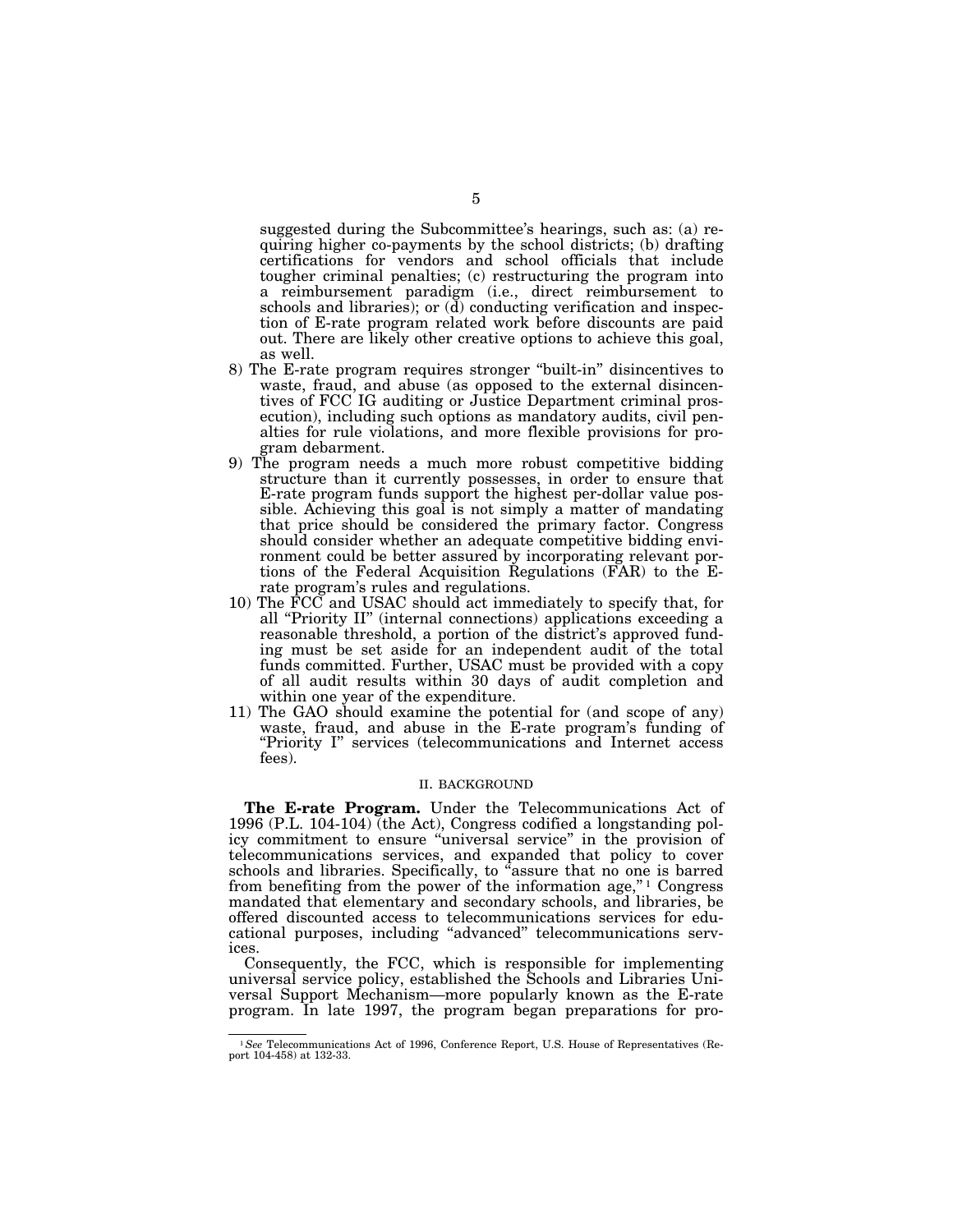viding discounts to eligible schools and libraries for fiscal year 2 1998. The E-rate program is funded through the Universal Service Fund (USF, or, the Fund), which is supported by a "Universal Service Fee'' charged to telecommunications providers—and which is usually passed on to consumers' phone bills.3 USAC administers the Fund under the direction of the FCC. USAC is a non-profit corporation and wholly-owned subsidiary of the National Exchange Carrier Association (NECA), whose members are comprised of about 900 "local" telephone companies.<sup>4</sup> In 2004, USAC disbursed approximately \$5.7 billion in support of four ''universal support mechanisms'': \$3.5 billion for the ''high cost'' program, \$760 million for the "low-income" program, \$21.7 million for the "rural health care'' program, and \$1.4 billion for the E-rate program.

The E-rate program provides funding to service providers (telecommunications vendors) to support discounts for schools and libraries in three service categories: telecommunications, Internet access, and ''internal connections'' (i.e., the cabling and network infrastructure necessary for multiple users within schools to access the Internet). The discounts range from 20% to 90% of the costs of eligible products and services, depending on both the rate of participation in the National School Lunch Program and the urban/rural status of the school or school district. USAC publishes a comprehensive and annually updated list of goods and services that are eligible for E-rate program discounts.

As of October 2005, USAC collected and approved for disburse- ment roughly \$15 billion since the program's start. Approximately \$10 billion of that amount has actually been disbursed to E-rate program service providers. The amount of funding available each year for the E-rate program is capped at \$2.25 billion. However, current rules permit unused fund balances to be rolled over to following years. Thus, \$2.4 billion was available for funding commitments in 2004. Each year, requests from nearly 40,000 applicants for E-rate program funds far exceed the available funding. (Approximately \$4.3 billion in requests were submitted in 2004.) Because of the limited funds, program rules prioritize discount commitments first by type of service and then by discount level of the applicant. Under program rules, all eligible applicants receive support for so-called ''Priority I'' services—that is, telecommunications and Internet access fees. Only applicants qualifying for very high discounts (typically at 80% and higher) receive the remaining support for internal connections, or "Priority II" services, which account for the largest amount of applicant funding requests.

USAC develops and implements procedures, under the supervision of the FCC, to administer the E-rate program in accordance with the program rules.<sup>5</sup> Essentially, for an eligible applicant to receive funding it must choose services that it intends to use effectively for educational purposes, and must do so through a competi-

<sup>&</sup>lt;sup>2</sup>An E-rate program fiscal year is referred to herein as a "Funding Year." Generally, a given<br>E-rate Funding Year runs from July 1st of one calendar year to June 30th or September 30th

of the next calendar year, depending on the category of goods or services funded. <sup>3</sup> At the time of this report, the fee assessed on rate-payers' phone bill amounts to 10% of the total long distance calling costs.<br><sup>4</sup>The genesis of the organizational structure and relationship of USAC, NECA, and the FCC

and the resulting concerns, are explained in more detail *infra,* pages 46-47, and also in the GAO Report prepared for the Committee.<br><sup>5</sup>*See* Code of Federal Regulations (CFR), Title 47, Part 54, §§1 *et. seq.*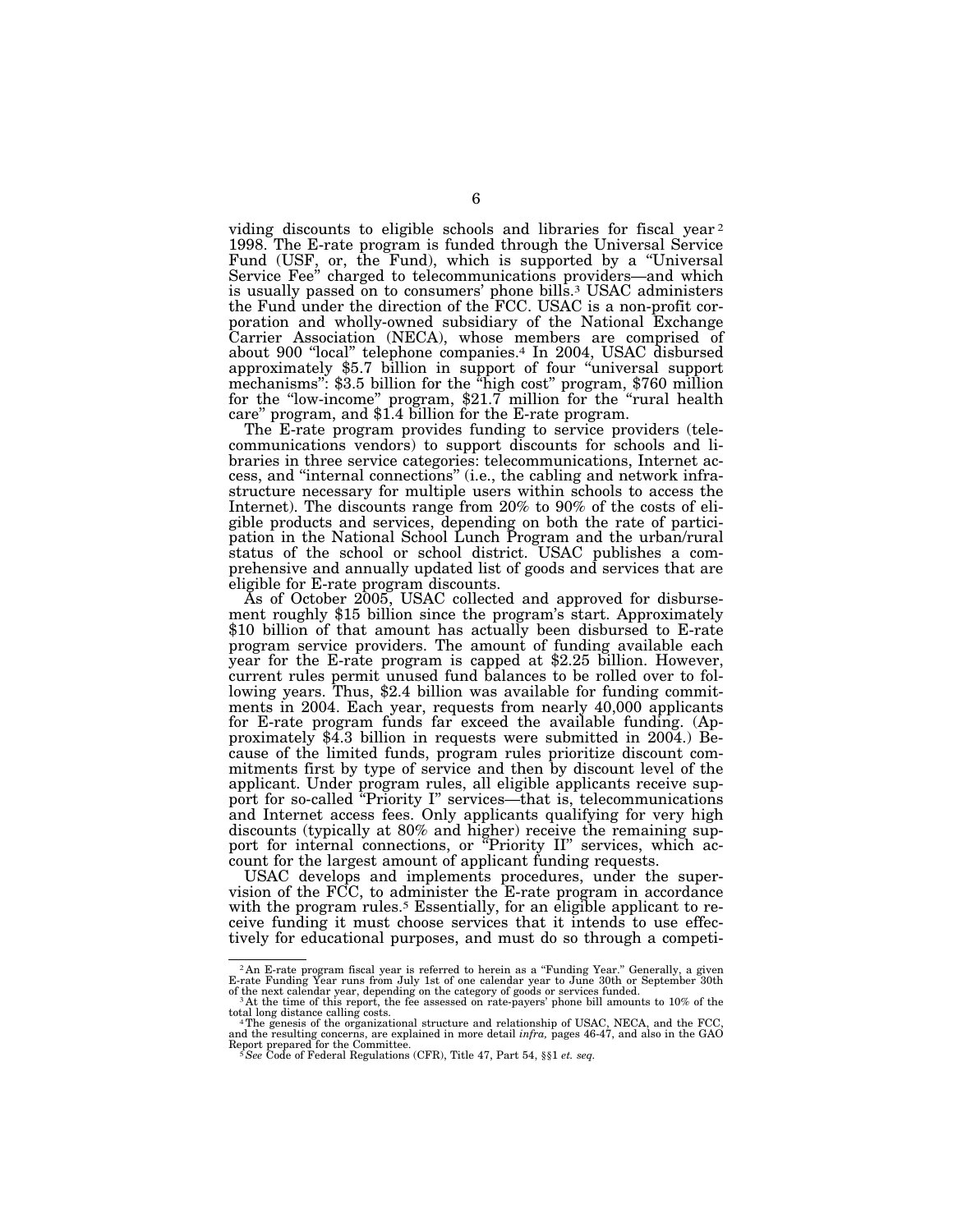tive bidding process (to ensure cost effectiveness). Applicants must also certify that they have the resources—including a budget, computers, teacher training, and infrastructure—necessary to make effective use of the products and services for which they request discounts. Put another way, applicants are required to ''do their homework'' before applying for funds. Schools accomplish this by developing technology plans, which are meant to set forth in detail how the applicant intends to use the technologies and how it plans to integrate technology into its curriculum.— Applicants also must bear the costs for any necessary initial planning for the implementation of E-rate program products and services, such as design of technology architecture, determination of project scope, and evaluation of the products and services needed.

After determining the products and services for which they will seek E-rate program discounts, the applicants file—for posting on USAC's Web site—an FCC "Form 470." Applicants must supply information on this basic form with sufficient specificity for potential bidders to formulate bids for eligible E-rate program products and services. According to the statute, E-rate program discounts must be provided to eligible applicants who make a "bona fide request" for products and services for educational purposes. Through its May 8, 1997 Universal Service Order, the FCC attempted to implement this requirement by mandating that applicants (*i.e.*, the school or school district):  $6$  "(1) conduct internal assessments of the components necessary to use effectively the discounted services they order, (2) submit a complete description of the services they seek so that it may be posted for competing service providers to evaluate, and (3) certify to [sic] certain criteria under penalty of perjury."?

Since the program's inception, the integrity of this E-rate program application process has relied (almost exclusively) upon applicants to (1) certify that they possess the necessary resources and plans to use the products and services for which they request Erate program subsidies, and (2) choose the most cost-effective products and services through a competitive bidding process for those products and services. When applicants subsequently select the most cost-effective bid or bids, price must be the primary factor considered. After winning vendors are chosen from the pool of bidders, the—applicant requests funding from USAC for specific products and services on an FCC ''Form 471.''

After the applicant files a Form 471, having its own set of mandatory certifications, USAC evaluates the request and then makes a funding commitment to the applicant, adjusting the request if necessary or rejecting the request outright if it fails to conform to the program's rules. E-rate program funds are disbursed by USAC's Schools and Libraries Division (SLD) directly to service providers, based upon invoices submitted by the service provider and a certification submitted by the applicant that installation of the products and services has or is about to commence, or has been completed. Applicants submit their ''co-payment'' for the E-rate program goods and services directly to the service providers.

<sup>6</sup>This report's references to schools and school systems apply to libraries as well.

<sup>7</sup>*See* Federal-State Board on Universal Service, CC Docket No. 96-45, Report and Order, FCC 97-157, ¶ 570.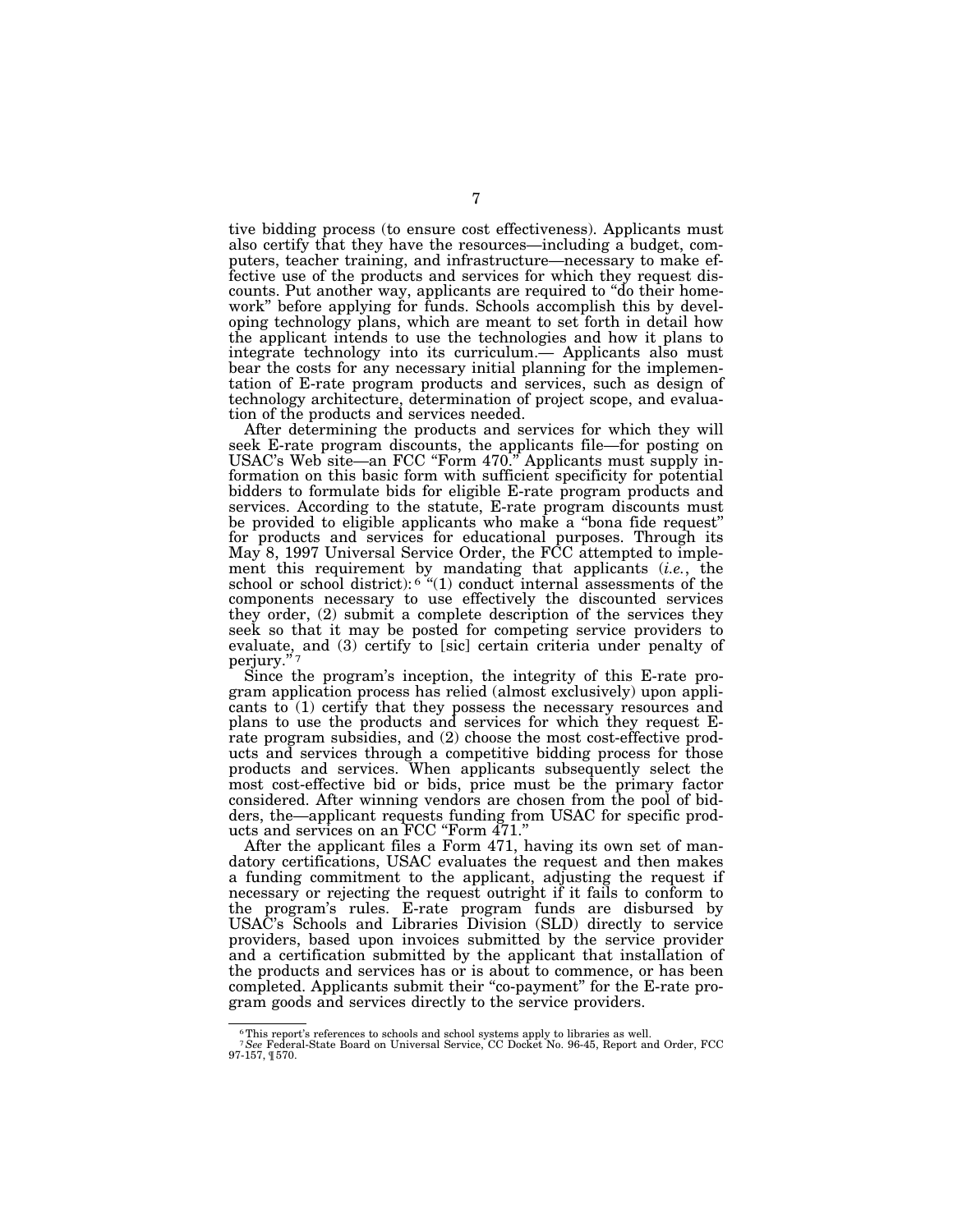While disbursing funds, USAC also conducts invoice review, special investigations, and site visits when circumstances warrant. Finally, USAC draws on both its internal audit staff and independent auditors (in consultation with the FCC and the FCC IG) to gather further information regarding program integrity and to identify waste, fraud, or abuse of the disbursed funds.

Since the program's inception, however, serious questions concerning the ability of these administrative processes to effectively tackle the risks of waste, fraud, and abuse have been repeatedly raised—despite some continuing efforts to improve program oversight and management by both the FCC and USAC. These questions highlight fundamental weaknesses in the program's application and review processes, as well as in the overall structure and direction of the program.

**The Subcommittee Investigation.** In January 2003, the Subcommittee on Oversight and Investigations initiated its investigation of the E-rate program to examine the potential for waste, fraud, and abuse in the program. The investigation was in part prompted by news reports of incidents in December 2002 that suggested serious problems of program waste, fraud, and abuse. In particular, a New York City E-rate program vendor was indicted on federal charges for defrauding the E-rate program. Additionally, the FCC IG's October 31, 2002, semi-annual report to Congress described a number of concerns with the program, as well as the rise in law enforcement activity, including the creation of a special Department of Justice (DOJ) E-rate program task force. Further, the FCC IG criticized the insufficient funding devoted to oversight and concluded that, ''until such time as resources and funding are available to provide adequate oversight for the USF program, we are unable to give the Chairman, Congress and the public an appropriate level of assurance that the program is protected from fraud, waste and abuse.''

At the outset, Committee staff interviewed FCC and USAC officials, GAO staff, as well as some E-rate program vendors, to identify the scope and nature of the issues affecting the E-rate program. That initial work revealed that problems of waste, fraud, and abuse have followed the E-rate program from the beginning. For example, Committee staff learned that the relatively small number of targeted audits of funding beneficiaries over the first two years identified more than \$10 million in inappropriate funding disbursements.

Also at this time, there were approximately 30 active Federal and state investigations of either vendors or recipients of E-rate program funds around the United States—involving, in aggregate, more than \$200 million of questionable funding. Moreover, ongoing and ensuing work by the FCC IG, and concerns raised by both the IG and the GAO, revealed an inadequate system of E-rate program oversight. The IG had estimated that the E-rate program, given the magnitude of its yearly funding, may face up to \$180 million in improper and fraudulent disbursements annually, based upon a GAO analysis of similar-sized programs. This also suggested that the emerging evidence of fraud and abuse around the country might just be the tip of an iceberg. Committee concerns on this front were underscored by the absence of a statistically representative audit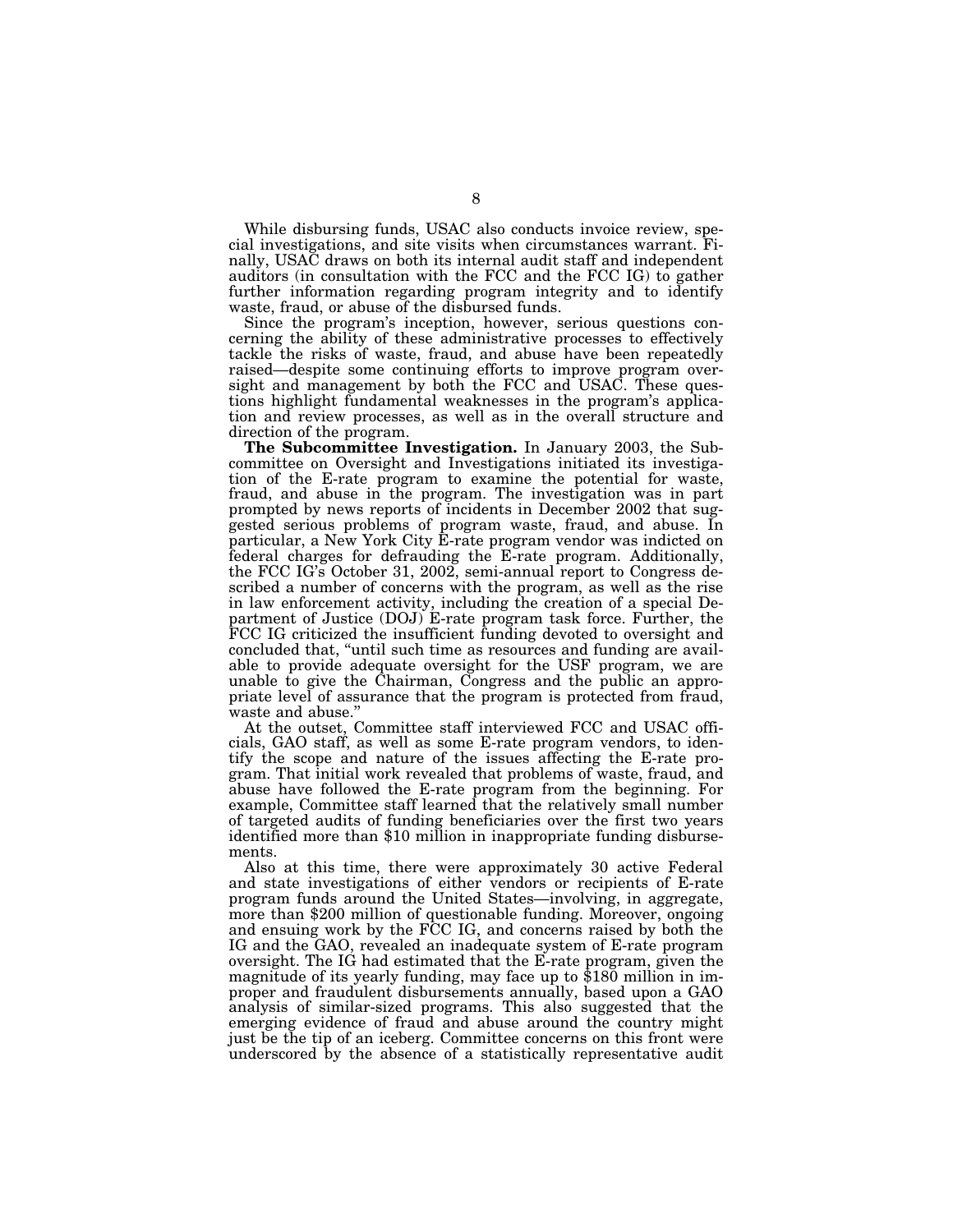of the full program. As a result, the Committee had little reassurance that the efforts made by the FCC and USAC to administer the E-rate program and to improve program oversight and auditing were actually addressing the full extent of the problems.

In light of this information, then-Chairman Tauzin and then-Subcommittee Chairman Greenwood wrote the FCC and USAC on March 13, 2003, requesting records relating to implementation, oversight, and management of the E-rate program.8 Further review of preliminary information from vendors and applicants participating in the program prompted the Committee to seek information on the implementation of E-rate program products and services at the school level. Data showed that the largest potential for waste, fraud, and abuse resided with the provision of "internal connections'' (Priority II) products and services. Accordingly, staff identified several internal connections service providers whose participation in the program was particularly large and active.9 On July 14, 2003, then-Chairman Tauzin and then-Subcommittee Chairman Greenwood wrote to the five largest internal connections vendors over the duration of the E-rate program (by funding receipts), including the companies SBC Telecommunications and IBM. Additionally, the Committee wrote to seven other vendors that ranked among those with the largest rate of increase in internal connections funding requests (over \$30 million for any given year), which included the company NEC Business Network Solutions, among others.

Subsequent document productions and related interviews focused the inquiry on certain topics that illuminated some of the main problems plaguing the E-rate program. The staff pursued several case studies that resulted in four public hearings by the Oversight and Investigations Subcommittee, as well as additional work that, while not directly addressed during the hearings, provided further information that has proven helpful in identifying major program issues.

In the course of this work, it is important to note, the Committee staff observed instances of the E-rate program working effectively. Such cases helped to underscore the importance of identifying Erate program weaknesses and vulnerabilities, and of developing meaningful fixes to the program.

An example of the E-rate program's potential can be found on the southwest side of the City of Chicago, at the Nathaniel Greene Elementary School (Greene School). Of the 803 students in kindergarten through fifth grade at Greene, 88% are Hispanic. For many, if not most, English is a second language. Roughly 94% of the students are enrolled in the free or reduced lunch program. Nonetheless, the combination of technology, determined administrators, and a well-trained and dedicated faculty is transforming the educational experience to a level comparable with the best that subur-

<sup>8</sup>The requests to USAC, which fully cooperated in the document production, were augmented by a subpoena on April 29, 2003 for certain records that USAC could not initially provide due

to confidentiality concerns. 9The investigation focused on waste, fraud, and abuse in provision of Priority II funding; it did not examine the provision of Priority I services to determine the extent, if any, of problems under that category of funding. The FCC IG testified that his office has not conducted enough work to draw a conclusion about problems in that funding category, and acknowledged that waste, fraud, and abuse may exist there as well.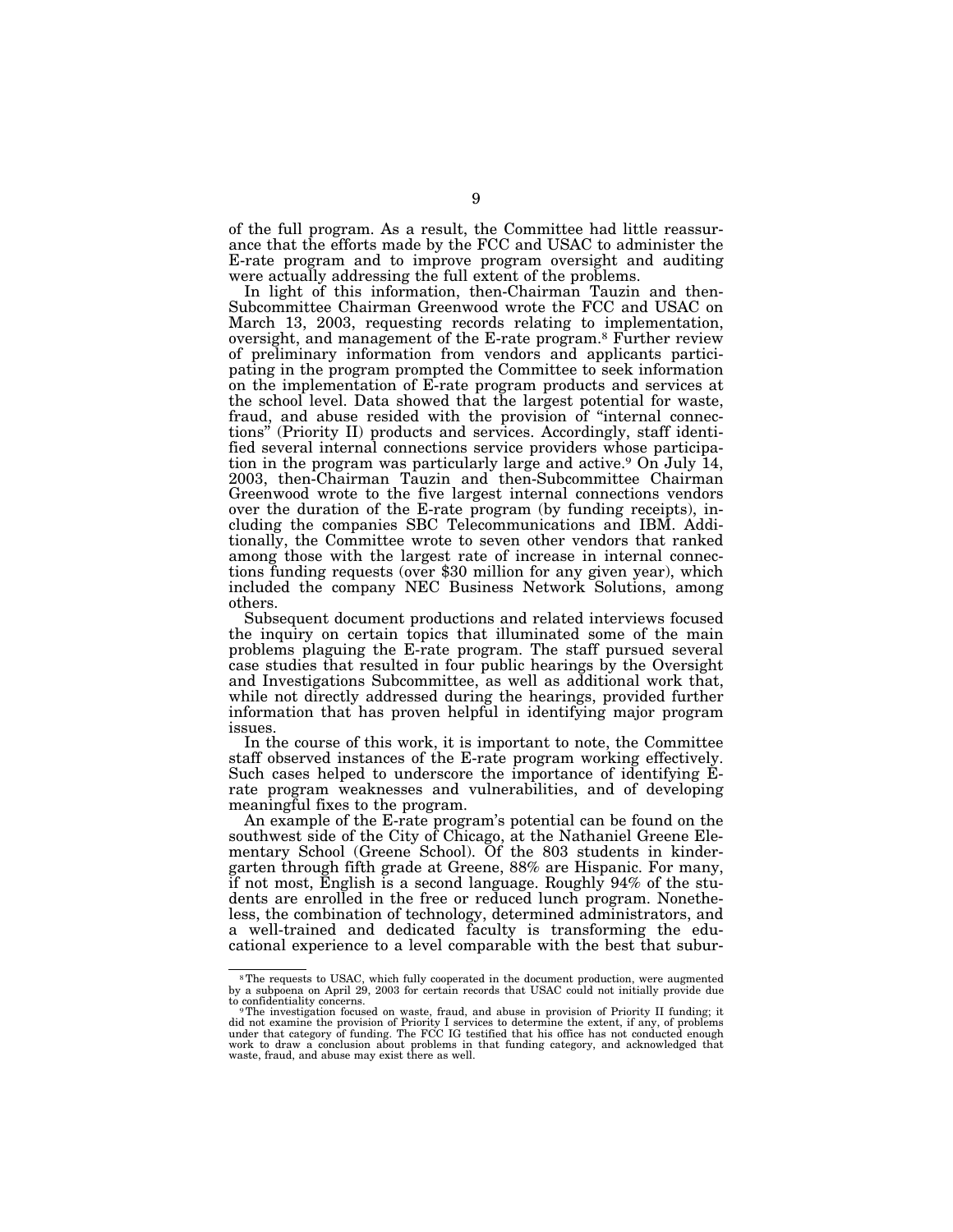ban schools have to offer. Not only are computers used effectively in the lab and the library, but in each classroom as well. Even a brief visit found kindergarten students spelling out words on their computers, third grade students preparing  $\tilde{P}_{o}$  presentations, fifth grade students forecasting the weather, and a science fair that would impress any elementary school teacher. Most important, the children were truly engaged in the learning process and appeared to delight in their assignments. The E-rate program has played a big role in providing the opportunity for learning in this inner-city community.10

The School District of Philadelphia presents another positive example of the E-rate program's impact. When that district began to participate in the E-rate program, much of the school district's physical infrastructure was obsolete and it had already completed a five-year plan to modernize education-related technology. Instead of falling for vendor temptation to ''gold-plate'' problem schools, Philadelphia chose a slower and economically reasonable path to maximize the efficient use of technology. The school district applied for E-rate program funds only as the technology plan dictated, and it never requested more than could be effectively integrated in any given year.

School district officials used the E-rate program as a complement, not as a crutch. Local funding sources were used to upgrade the schools' electrical systems, buy computers, develop software, and, in part, to install wireless networks and construct a fiber-optic network. Philadelphia's plan emphasized and funded training for teachers and students. School district officials tied the installation of technology in each of the schools to both professional development and specific curriculum needs—hence, assuring productive and efficient use. The school district refrained from installing expensive technology simply because E-rate program funds were available.

Philadelphia's completion of an integrated and comprehensive technology plan, effective teacher training, and resistance to overstating its needs or procuring unnecessary goods and services, all demonstrate the proper use of the E-rate program.

#### III. CASE STUDIES AND OTHER WORK OF THE INVESTIGATION

The following section details the key facts of specific case studies and their related hearings, followed by additional information relating to those parts of the investigation concerning E-rate program participation by Chicago Public Schools and Atlanta Public Schools, and finally, a discussion regarding the GAO's recent E-rate program report that was requested by the Subcommittee.

### **A. E-rate and the Puerto Rico Department of Education (PRDOE)**

In the case of Puerto Rico's experience with seeking E-rate program discounts for its public schools, the situation involved: (1) questionable planning and a clear failure by administrators of the school district to make any use of E-rate program funded infrastructure and ensure the integrity of the investment of E-rate pro-

<sup>10</sup>The Greene School's Web site can be found at http://www.greene.cps.k12.il.us/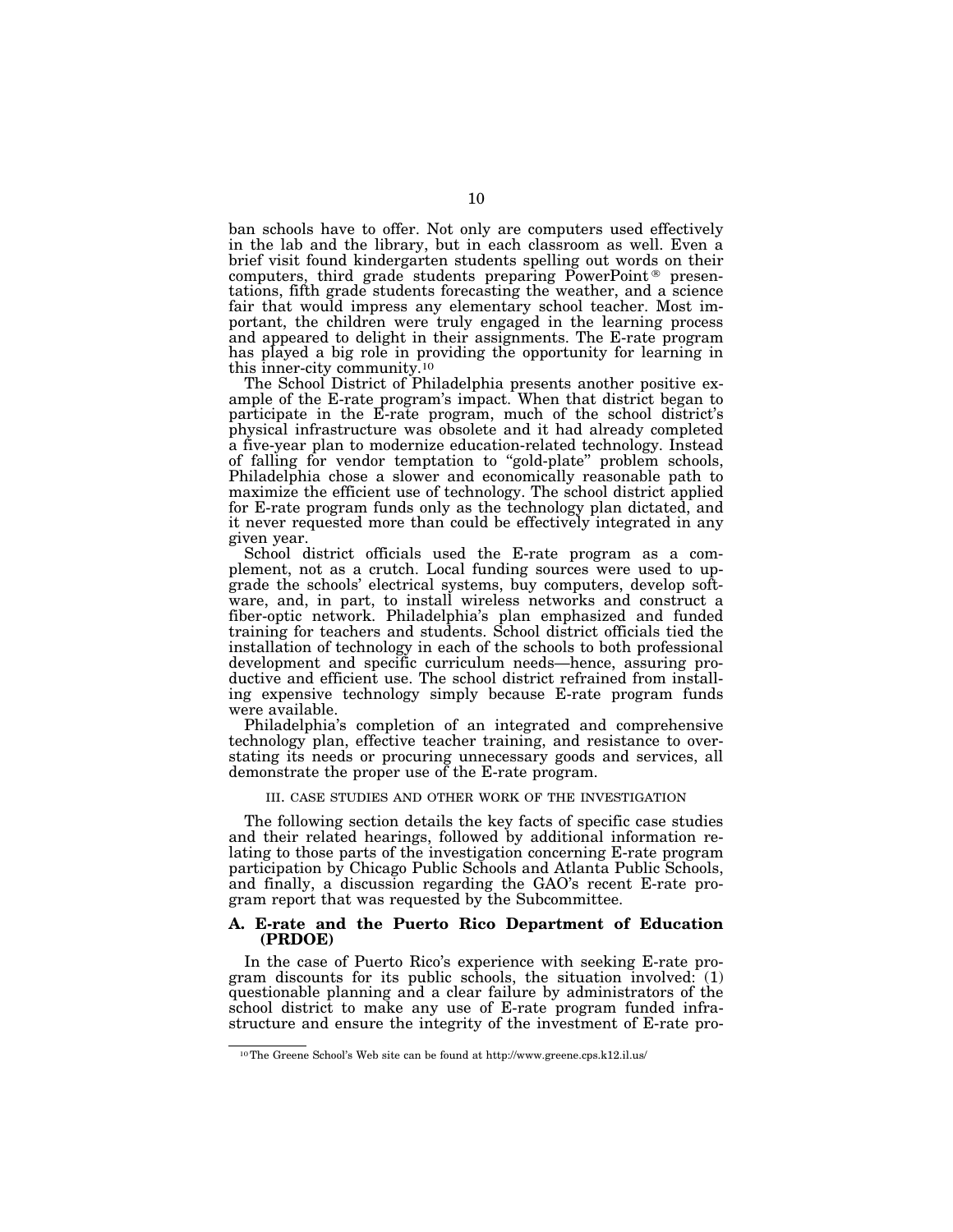gram funds; (2) questionable implementation of and billing for Erate program products and services by the vendors, Puerto Rico Telephone Company (PRTC) and Data Research Corporation (DRC); and, (3) a critical failure on the part of USAC and especially the FCC to respond effectively to the severity of a situation in which more than \$100 million of E-rate program funds had been spent, with nothing significant to show for it. Thus, 50,000 students have been graduating each year from the largest school system in the country without having any of the broadband Internet access (IA) that the program is intended to support.

PRDOE operates the entire public school system for the Commonwealth of Puerto Rico, overseeing approximately 610,000 students and 1,540 schools. By number of school facilities, the system is the largest in the United States (by comparison, the New York City Board of Education administers 1,200 schools but one million students, and ranks second). Additionally, Puerto Rico is among the poorest school districts in the United States, eligible for 90% E-rate program discounts district-wide.

PRDOE applied for funding in each of the first six years of the E-rate program—from 1998 to 2003—and has not applied for funding since. In the first three years of the program—1998, 1999, and 2000—USAC committed and disbursed funds on behalf of PRDOE to two service providers, PRTC and DRC. All told, USAC disbursed \$101.2 million during this period—with PRTC receiving a total of \$31.6 million for the supply of Internet access and broadband (T1) service, and DRC receiving a total of \$69.6 million for a combination of internal connections (totaling \$58.6 million), Internet access, and T1 service fees. PRDOE's E-rate program applications stated that the funding was intended to support broadband service and the underlying infrastructure to enable Internet access for all 1,540 schools.

A new governor of Puerto Rico, elected in November 2000, appointed a new Secretary of Education, who assumed leadership of PRDOE in January 2001. After assuming office, the new administration continued the Funding Year's E-rate program application process started by the departing administration. Over the course of 2001, the new PRDOE administration progressively learned through vendors, school personnel, and site visits of chronic problems within the schools—in terms of electrical infrastructure, security, inadequate teacher training, and other facility problems. Most important, the fact emerged that very few schools—and virtually no students—actually had access to computers connected to the Internet.

In the spring of 2001 the Office of the Comptroller of Puerto Rico reported its preliminary findings of an audit of PRDOE's E-rate program to the FCC IG, noting concerns about competitive bidding irregularities. The IG collected information on PRDOE from USAC and proceeded to make a referral to the U.S. Department of Justice (DOJ). (At the same time, the DOJ was investigating broader corruption by the former Secretary of Education, who later was indicted and convicted, and is serving 12 years in federal prison.) In October 2001, an Arthur Andersen audit conducted during the summer of 2000 was released. The audit showed that PRDOE had failed to acquire some 100,000 computers to be used by students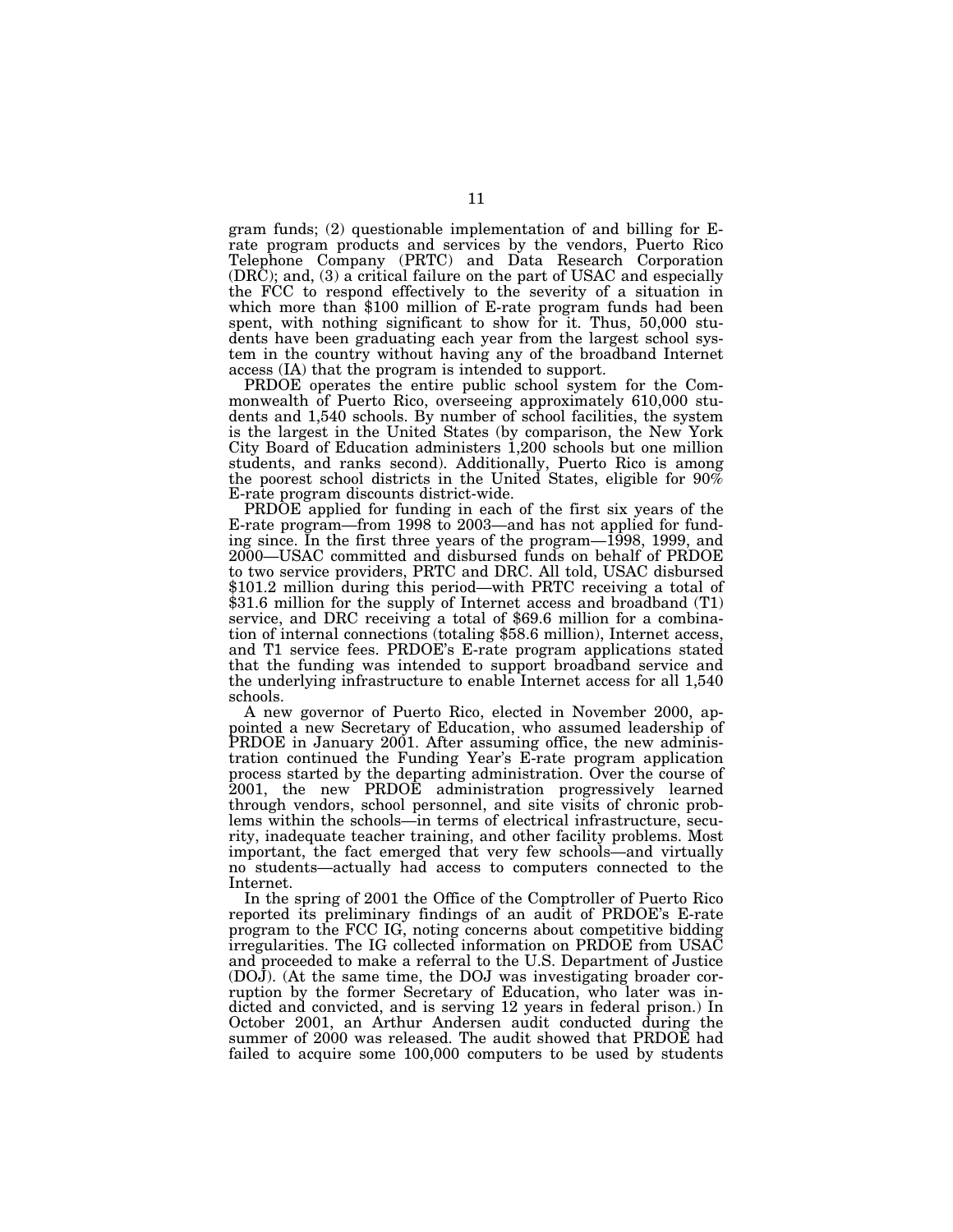to connect to the E-rate program funded infrastructure. On December 5, 2001, USAC wrote PRDOE requesting a report on questions generated by the audit, stating that PRDOE's outstanding E-rate program applications would not be processed or any more funds disbursed until USAC received and evaluated the information. To date, \$102 million in requests (for Funding Years 2001, 2002, and 2003) still await USAC decisions.

PRDOE responded to USAC's inquiries on January 15, 2002, with additional information about problems it had identified in the management and planning of E-rate program related work done by the previous administration, and also identified steps it was taking to rectify the situation. Over the course of the next year, PRDOE made presentations to USAC and FCC staff, describing efforts to ensure resources were available and to rectify problems identified in the workings of the network. By January 30, 2003, PRDOE had petitioned the FCC to direct USAC to process its applications.

In May 2003, the FCC issued a request for public comment on PRDOE's petition for the continued processing of the outstanding E-rate program funding requests. On November 14, 2003—two years after E-rate program funding was halted—the FCC issued an order directing USAC to (1) process applications for 2001 and 2002, except for DRC-related funding, but only subsequent to an audit; and  $(2)$  investigate the use of E-rate program funds during Funding Years 1998, 1999, and 2000, after which the FCC would evaluate the results and determine appropriate action. DRC-related funding was held due to allegations of on-going investigations of DRC by authorities in Puerto Rico and the United States.

In February 2003, following interviews with relevant parties at PRDOE, PRTC, DRC, USAC, and the FCC, Committee staff visited Puerto Rico to examine the infrastructure and high-speed network that the E-rate program had funded, and to determine the extent of the efforts by the current PRDOE administration to put the system to effective use. During the visit, Committee staff discovered nearly \$23.5 million in E-rate program funded equipment in a PRDOE warehouse, in violation of program rules. The gear included about  $73,000$  "wireless cards" that were to be used in PRDOE computers for the wireless portion of PRDOE's network. The Committee staff found the equipment shrink-wrapped and sitting on storage pallets. Committee staff also observed that, in the schools that they visited, there were very few, if any, computers dedicated to utilizing the E-rate program funded network, and especially the wireless half of the network. Staff also observed substandard equipment installation, placement of servers and switches near open windows, and little security for protecting equipment from vandalism. Due in part to a grossly inadequate number of computers available for utilization of the system, a roughly \$58 million high-speed computer network remained virtually unused.

Further, USAC paid \$43 million for T1 service and Internet access fees, but because of the very small number of computers and the inadequate training of teachers very few school children ever benefited educationally from the learning resources broadband Internet access made available by paying these fees. At the time of the staff visit, Puerto Rico's school children who could access the Internet did so via 56K dial-up modems—staff learned that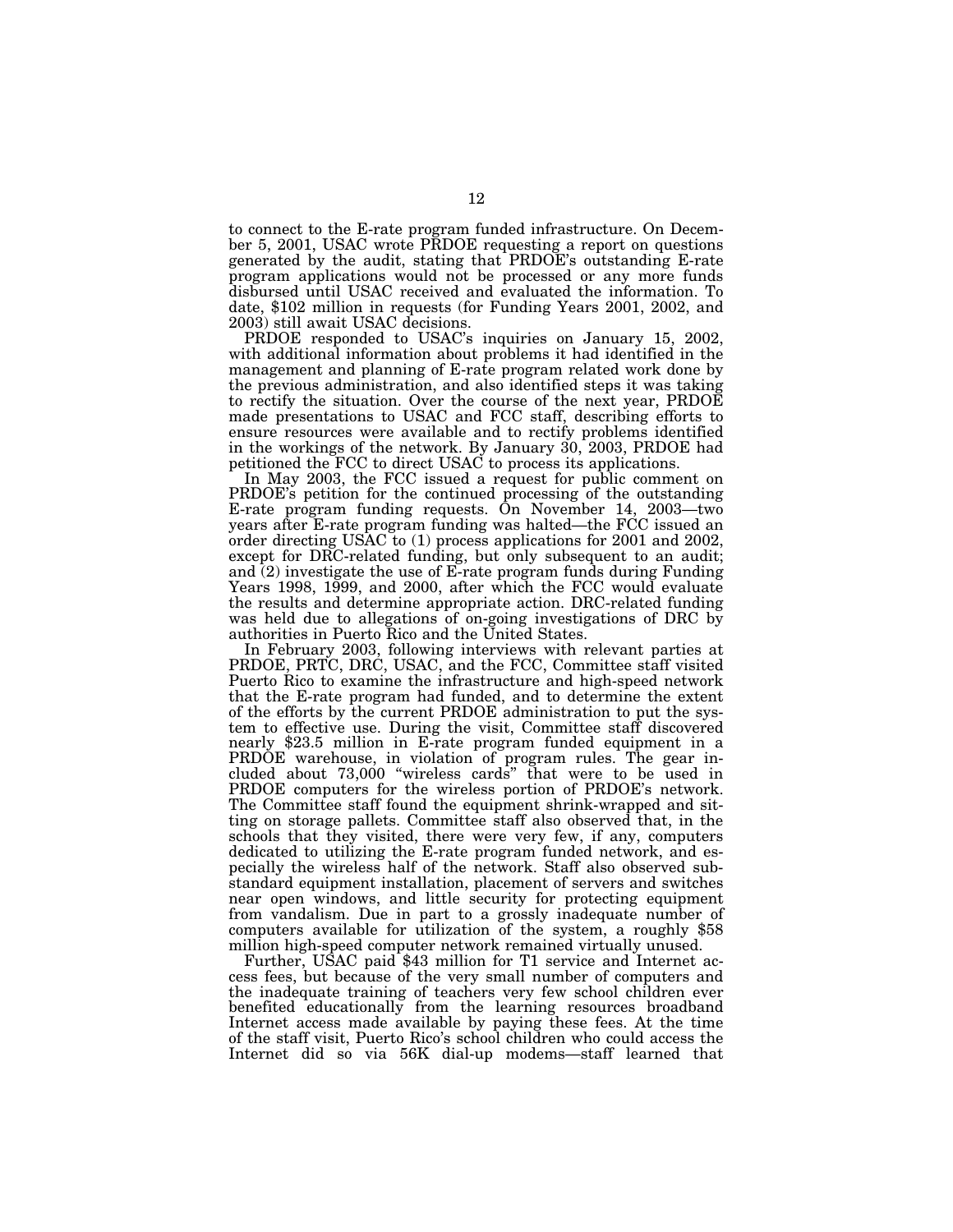broadband service had been terminated after July 2003 because, according to school district officials, USAC had not yet released more funding or processed outstanding E-rate program applications for such services.

On June 17, 2004, the Subcommittee on Oversight and Investigations held the first of three hearings entitled: ''Problems with the E-rate Program: Waste, Fraud, and Abuse Concerns in the Wiring of Our Nation's Schools to the Internet.'' The hearing examined: (1) the factors surrounding the evident failure of PRDOE to make effective use of more than \$100 million of E-rate program funding from 1998 through 2001; (2) the role played by the school district's two principal E-rate program service providers, PRTC and DRC; and (3) the actions taken by USAC and the FCC to identify and resolve the school district's problems, and what such actions demonstrated regarding oversight of the E-rate program generally.

The hearing provided a case study of the E-rate program and the substantial waste of more than \$100 million in one large school district, and highlighted programmatic weaknesses—in the application process, the certification process, technology planning, auditing, implementation of goods and services, resolution of problems by USAC and the FCC, and overall program guidance by the FCC.

# *Findings from the PRDOE-focused hearing and related investigation:*

• Over the course of three years, more than \$100 million in funds were provided after PRDOE certified that its E-rate program funded network would be operational and put to educational use, when, in fact, it was never made operational or put to any significant educational use.

In the most egregious sign of this waste, funds were paid to vendors when the school district certified that key wireless components of the network infrastructure were installed and operational, when installation of those components had actually never occurred.

The Committee staff discovery of \$23.5 million of unused and unopened wireless cards in a PRDOE warehouse, which had been invoiced as delivered and installed, represents one of the most flagrant examples of the failure to deliver or make use of goods and services purchased through the E-rate program. (The investigation identified similar patterns of failure in other school districts as well, some of which are discussed below.) This failure signals an underlying weakness of the E-rate program; that is, the difficulty to ensure that E-rate program funded goods and services are put to effective educational use. It also underscores a weakness in USAC's reliance on certifications in lieu of independent verification. Until staff made the discovery, neither the FCC nor USAC knew of the warehoused equipment, although school district officials were fully aware of the circumstances. Moreover, these officials seemed unaware that the situation amounted to a major program rule violation.

Puerto Rico's Comptroller testified that insufficient planning and oversight by PRDOE contributed to the nonfunctional network. Limited inspections by both the Comptroller and an outside consultant for the school district revealed inadequate facilities and security for equipment. Documents also revealed extensive problems,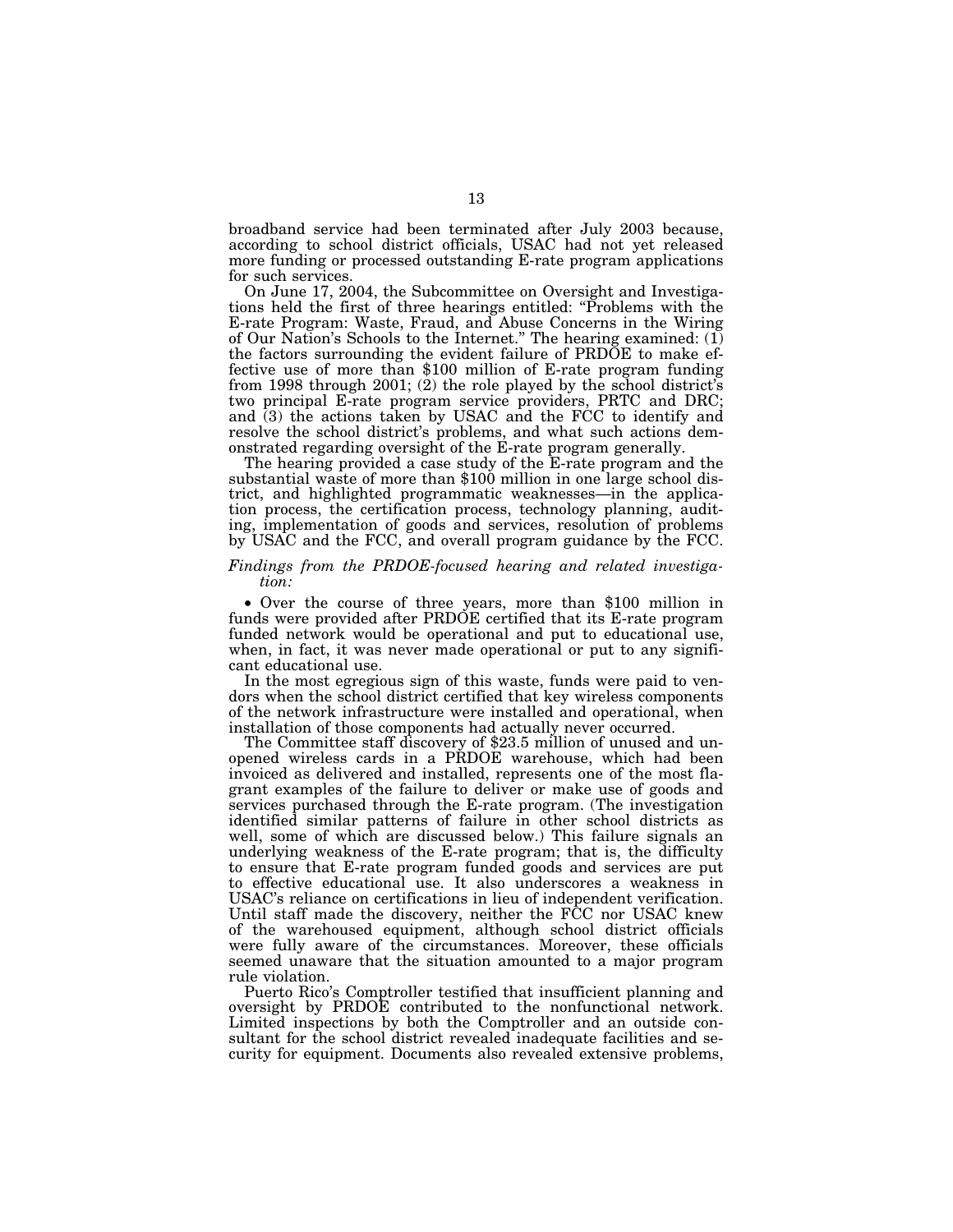either due to equipment malfunctions or the lack of technical training, for the school district to maintain consistent connectivity to the Internet. The District neglected to provide training resources for teachers during the time of funding, further limiting the ability to make effective educational use of the E-rate program funds.

Puerto Rico's deficiencies in resources, training, infrastructure maintenance, and equipment installation also underscore the weakness in applicant certifications. Puerto Rico had certified, as required by the E-rate program on every application, that it possessed the resources necessary to make effective use of the goods and services it was seeking. Yet this was clearly not the case, and the program's money was wasted. Given the annual number of Erate program applications, independent verification of all requests may be prohibitively expensive; however, the situation in Puerto Rico underscores the critical need to ensure the penalties behind false certifications are sufficiently strong to effectively deter waste-

ful or fraudulent requests.<br>• Over two years, and for more than 700 schools, a monthly fee of up to \$1,500 per school was charged for T1 lines that were essentially not being utilized.

The failure to provide adequate internal connections infrastructure, sufficient computers for student access, and teacher training did not stop the E-rate program from paying for broadband service and Internet access. Hearing testimony and documents indicate that approximately \$43 million was disbursed for either T1 lines or Internet access fees before the district's follow-on applications were placed on hold in December 2001. PRTC continued to provide broadband service for the portion of the district's schools under its contract (760 schools at a monthly rate of \$1,500 per school), irrespective of whether any schools were actively using the lines or had fully functioning internal networks. In the vast majority of cases, according to documents, testimony, and staff interviews, the networks were not utilized, but PRTC maintained that it was contractually obligated to provide the service. In the meantime, PRDOE neglected to alert USAC that E-rate program funds were supporting unused services. The E-rate program cannot mandate how often or how much a beneficiary actually uses the delivered goods and services; but the circumstances in Puerto Rico nonetheless reveal a weakness with regard to ensuring that the delivered goods and services are in fact used by students.

• The FCC did not help resolve PRDOE's enormous funding management and planning problems, and therefore contributed to both the waste of E-rate program funds and the failure of the program there. This shows one symptom of the underlying problem of the FCC's poor program management and oversight.

The FCC and USAC squandered valuable time by delaying any intervention in Puerto Rico, thus effectively prolonging the school district's E-rate program problems. Throughout 2002, according to documents in the record, PRDOE continued infrastructure upgrades and informed the FCC and USAC regarding its progress, to ensure that resources would be available to put the E-rate funded internal connections to effective use. PRDOE reported spending approximately \$136 million in facility upgrades, computer and infrastructure purchases, and training. In the course of meetings with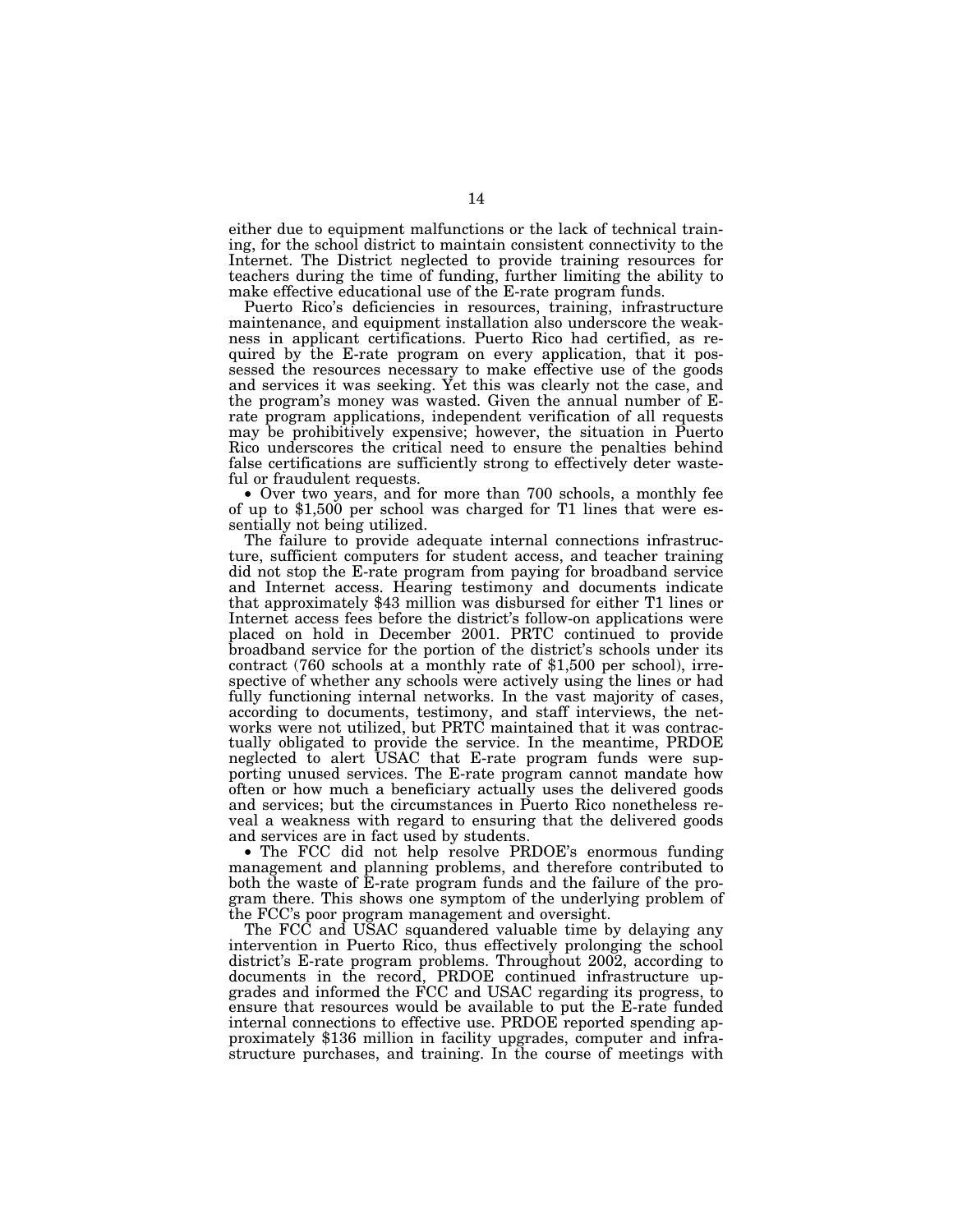USAC, the district stressed the urgent need for releasing the Erate program funds in order to continue development of the network. During its October 1, 2002 presentation, Puerto Rico requested that USAC act upon its Funding Year 2001 and 2002 requests—again citing its work to ensure resources would be available, and the urgency of making the E-rate program funded internal connections available to the school system.

At the same time, according to the record and staff interviews, USAC and the FCC's Office of General Counsel, in coordination with staff at the FCC's Wireline Competition Bureau (WCB), prepared a plan to allow USAC to resume processing Puerto Rico's 2001 and 2002 applications, provided that the district made certain certifications. The FCC examined the U.S. Department of Education's prior work in Puerto Rico when developing the plan. The FCC's General Counsel outlined to the DOJ its intentions to process Puerto Rico's funding requests, and asked the DOJ to respond with objections within fourteen days. The FCC letter explained that absent any objections, it would ''go forward with the process of reviewing and granting, subject to conditions, PRDOE's application for funding years 3 and 4 [sic, years 4 and 5 were at issue].'' The FCC's self-described ''work-out'' conditions required PRDOE to enter a binding agreement to take various steps to establish compliance and demonstrate the ability to use the funds, including hiring an independent auditor at PRDOE's expense. The DOJ did not respond to the FCC. Subsequently, however, the FCC requested on January 30, 2003, that Puerto Rico submit a petition for the release of the funds. Initially, the FCC planned to process the district's petition as a unique case, without public notice. Puerto Rico's attorney told Committee staff that the FCC made no indication that the petition would be posted for public comment.

In May 2003, however, the FCC decided that Puerto Rico's request should obtain public comment. According to Committee staff interviews with the FCC, the WCB decided that the district's funding request provided an opportunity for the agency to develop a broader policy concerning waste, fraud, and abuse in the E-rate program. Thus, the FCC abandoned its ''work-out plan,'' and instead noticed the Puerto Rico petition on May 16, 2003 for public comment. On November 25, 2003—two years after USAC initially postponed further funding for Puerto Rico—the FCC issued an order instructing USAC to: (1) process funds for 2001 and 2002 (excluding any funding related to the vendor DRC), but only after USAC conducted an audit; and (2) investigate Puerto Rico's use of E-rate funds during Funding Years 1998, 1999, and 2000, following which the FCC would evaluate the results and determine any appropriate action.

Notably, the FCC order did not contain the procedures detailed in the fall 2002 ''work-out plan.'' Much of the lengthy consultation and negotiation between the FCC and the district was abandoned in favor of a more arms-length approach. By contrast, with regard to Puerto Rico's use of fiscally unrelated federal education funds, the U.S. Department of Education (USDOE) has worked actively and closely with the district to resolve major financial control issues that arose under the Single Audit Act. The FCC's decision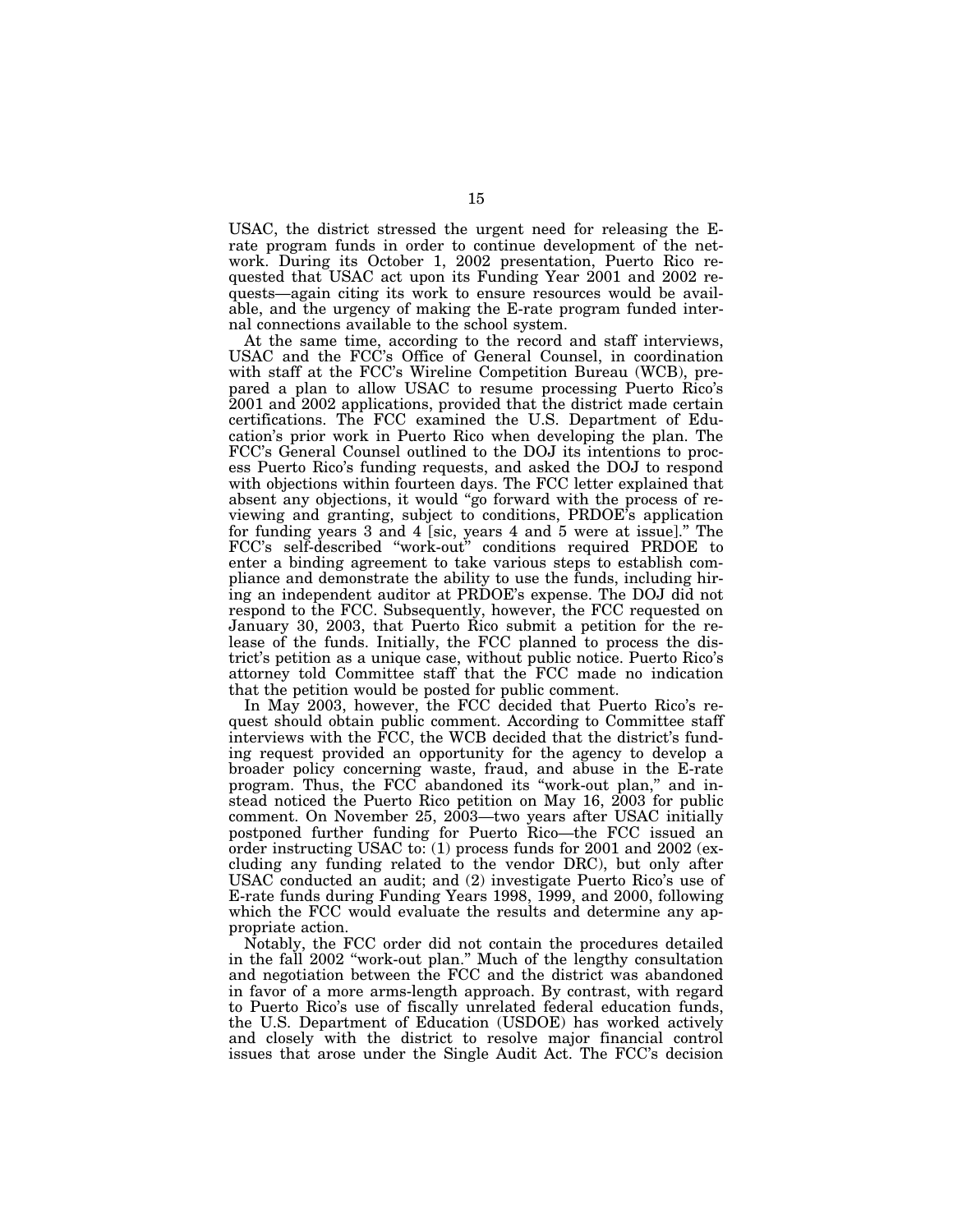regarding Puerto Rico will likely delay resolution until well into

• The E-rate program does not presently require compliance with standard federal oversight requirements, such as the Single Audit Act.

Important information regarding a given school district's management and use of federal funds is not collected as a matter of practice. From the program's inception, there has been much confusion surrounding the legal status of E-rate program funds, and the consequent statutory financial oversight and accounting activities that should result from that legal status. One example of this is the Single Audit Act of 1984, 31 U.S.C. §§7501 *et. seq.,* which sets forth certain auditing requirements for ''non-Federal entities'' that "expend" federal funds exceeding a specified amount<sup>11</sup> in a given fiscal year. The single audit of all federal funds received by a non-Federal entity must be conducted by an independent auditor, in accordance with generally accepted government auditing standards. The single audit is then submitted to the OMB's Federal Audit Clearinghouse, from which the OMB prepares and submits an annual report to Congress regarding all such audits.

In Puerto Rico, the Arthur Anderson ''beneficiary'' audit of the school district's E-rate program projects—commissioned by USAC did not identify the fiscal situation described by USDOE documents contained in the record. The documents, not directly related to the E-rate program, noted that ''large scale fiscal and accountability problems' in the district had existed for a number of years ''and appear to be continuing."<sup>12</sup>

• The Puerto Rico Department of Education acquired goods and services through the E-rate program without using a formal bidding process, contrary to both the program's rules and the Commonwealth's regulations, and even though the district otherwise followed the E-rate program's Form 470 application process.

According to Puerto Rico's Comptroller, the district did not adhere to formal bid procurement procedures in awarding E-rate program contracts during Funding Years 1998 and 1999. Further, the Commonwealth's Office of Management and Budget failed to approve the E-rate program contracts in accordance with established rules. E-rate program rules require applicants to follow state and local bidding requirements, as well as the E-rate program's competitive bidding requirements. The Comptroller's audit findings showed that Puerto Rico had not done so. In contrast, USAC's outside auditor, Arthur Andersen, did not identify the irregular proce-

<sup>&</sup>lt;sup>11</sup> Currently, the threshold is set at \$500,000, as determined biannually by the Office of Management and Budget. This sum is the aggregate of all Federal awards in a given fiscal year.<br><sup>12</sup> See E-rate Hearing, June 17, 2004, Committee on Energy and Commerce, Serial No. 108-<br>2) (hereinafter referred to as Hearing, to see if the findings affect E-rate program funding management; this requirement was not in-<br>stituted until 2002. In May 2002, the USDOE had designated Puerto Rico a "high risk grantee."<br>The USDOE made this determination Audit Act—the USDOE tabulated literally 300 findings that were unresolved and extended as<br>far back as the mid-1990s. (The USDOE disburses roughly \$1 billion annually to Puerto Rico<br>through various programs.) As a result, t Puerto Rico as a precondition to receiving further education funding. While the findings did not directly address the E-rate program, they questioned financial controls and oversight by the school district that clearly might also impact the management and use of E-rate program resources. Based upon continued accountability concerns, the USDOE established ''special condi-tions'' in August 2002, and began its own ''work-out'' plan with PRDOE.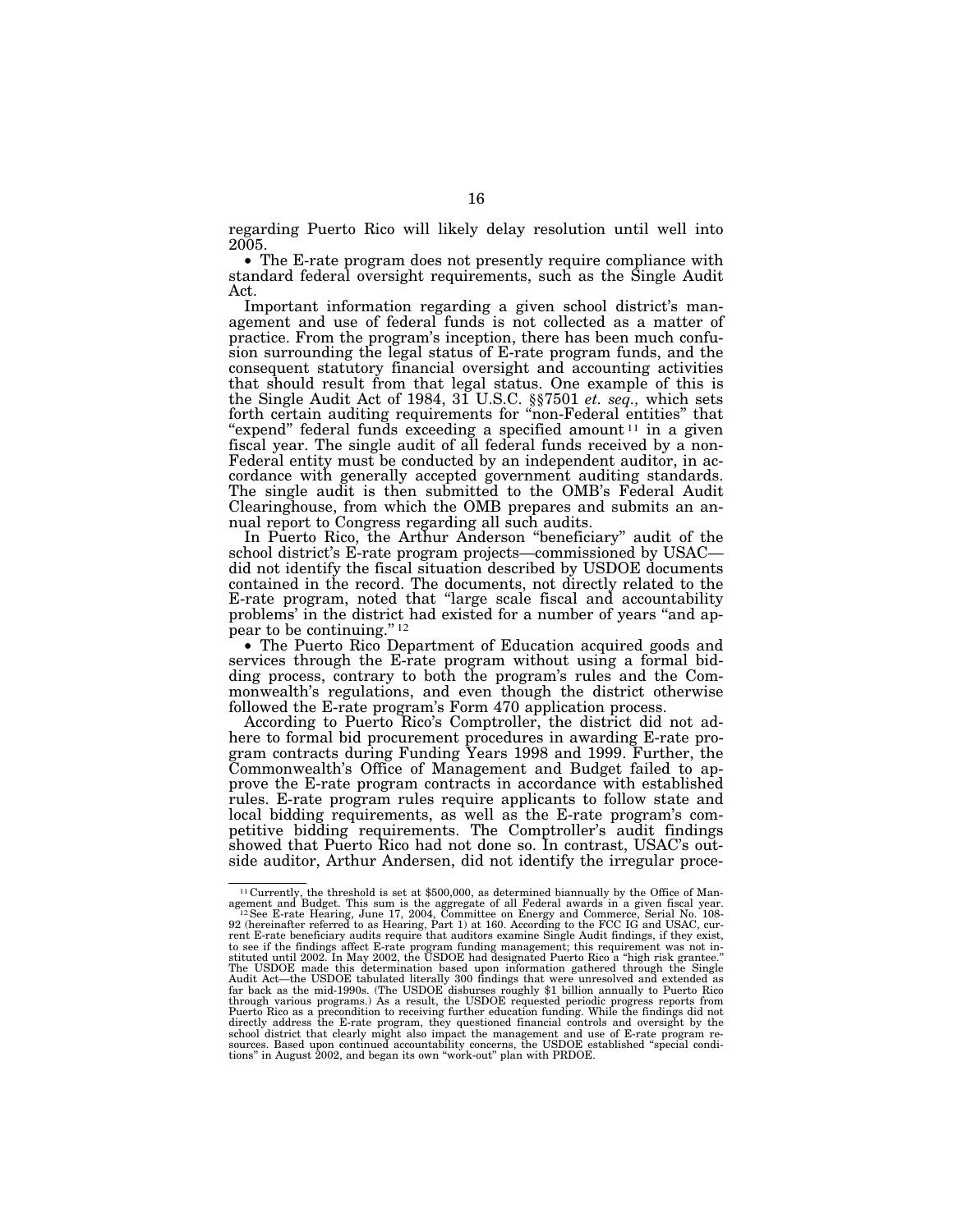dures. For example, Arthur Andersen reported that the Form 470 was filed properly and noted ''we ascertained through discussion with PRDOE management that they had established appropriate procedures to evaluate and select the most cost-effective bidder based on the responses to their 470 posting. PRDOE management also indicated that all bids received were appropriately evaluated in accordance with state and local requirements.<sup>"</sup><sup>13</sup> Arthur Anderson evidently did not verify the district's assertions. Puerto Rico's broader problems, as identified by the Comptroller and the USDOE, show the limited utility of the Form 470 and Form 471 as the basis for competitive procurement and obtaining E-rate program funds.14

17

• PRDOE acquired E-rate program related goods and services without an adequate technology plan. More broadly, the E-rate program's current technology plan requirements provide no meaningful protection from gold-plating (over-procurement of goods and services, beyond the needs and resources of the school district).

Under E-rate program rules, an applicant must certify that it has a technology plan that has been endorsed by its state, USAC, or an ''independent entity'' approved by the FCC.15 According to the FCC, this requirement ensures: (1) that schools and libraries prepare ''specific plans for using [E-rate program funded] technologies, both over the near term and into the future, and how they plan to integrate the use of these technologies into their curriculum'' and (2) that the technology plans ''are based on the reasonable needs and resources of the applicant and are consistent with the goals of the program."<sup>16</sup>

Puerto Rico's then-Secretary of Education testified that no E-rate program related documentation, including the required technology plan, was located when his administration assumed office, suggesting that the prior administration, which was largely responsible for ordering the E-rate program goods and services, did not have an approved plan. USAC relied on Puerto Rico's certifications on the program's forms and did not review a technology plan, according to testimony.17 Moreover, whether or not a technology plan existed and was approved, testimony, documents, and staff interviews all indicate that the E-rate program's technology-plan requirements have no real effect on what applicants actually request from the program. In short, the technology planning requirements, as shown by the excessive purchases in Puerto Rico and in other districts, are not effective and do not serve the intended purpose.

Although USAC implementing procedures specify criteria that applicants must include in their technology plans, these criteria are not enforceable or necessarily effective in guarding against goldplating. As the hearing showed, plan ''approvers'' have no incentive to carefully monitor the substance and specificity of a technology plan, and USAC does not regularly refer to the plans when assess-

<sup>&</sup>lt;sup>13</sup> See Hearing, Part 1 at 233.<br><sup>14</sup> Arthur Andersen's failure on this front raises questions of the quality of the auditors' work.<br>The FCC IG expressed such concerns in a memo to the FCC Chairman, criticizing both Andersen's work and USAC's acceptance of this work. See Hearing, Part 1 at 184 *et. seq.*<br><sup>15</sup> See 47 CFR 54.508(d).<br><sup>16</sup> See FCC Order 97-157, ¶573-74.<br><sup>17</sup> See Hearing, Part 1 at 108-09. However, the Arthur Andersen audit rep

technology plan.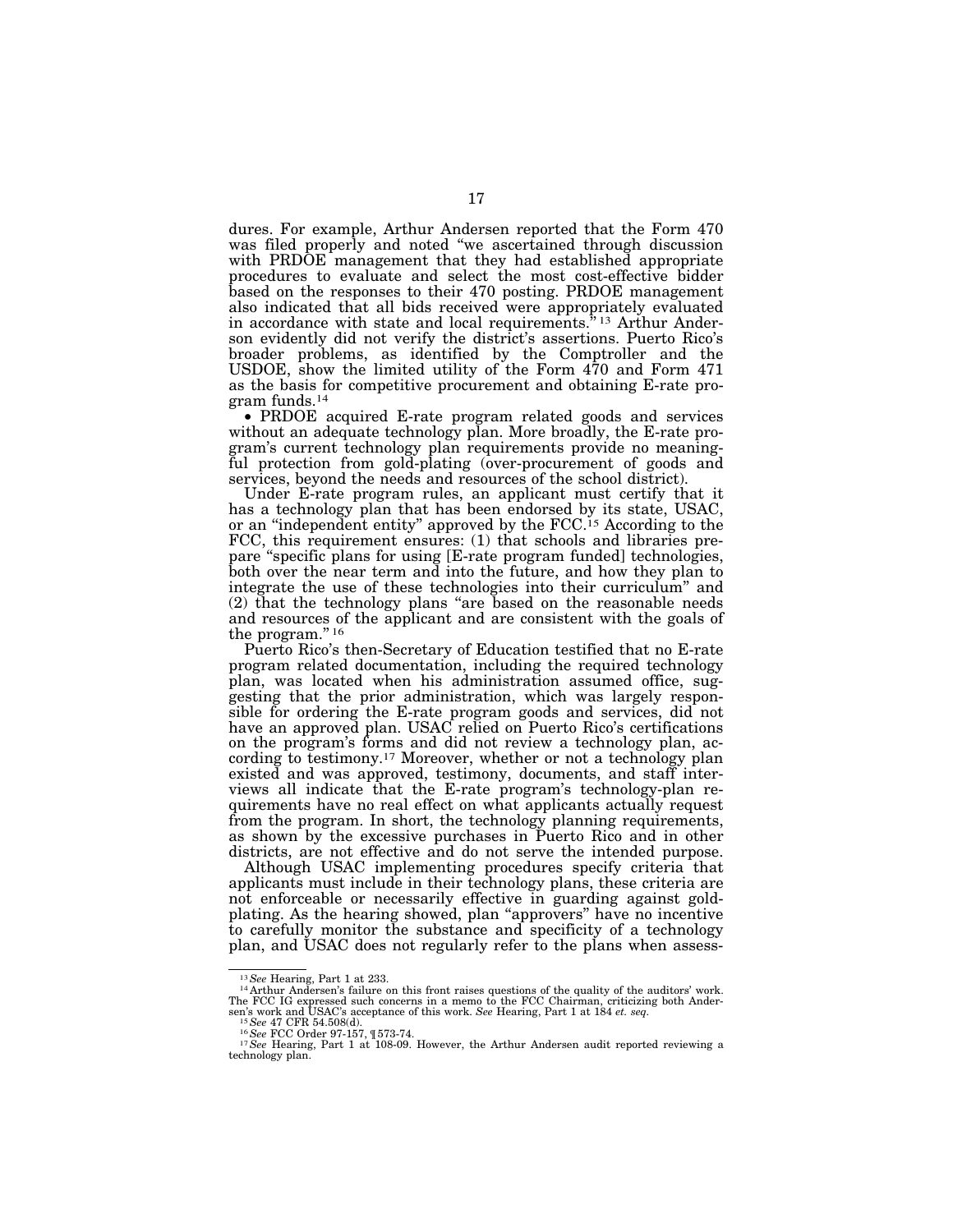ing applications. Moreover, the FCC did not codify the criteria that technology plans should cover until its August 2004 Fifth Report and Order, and even so, other weaknesses in technology planning still remain (infra, pages 31-32).

• The FCC IG cannot provide adequate assurance that the program is sufficiently protected against waste, fraud, and abuse. Furthermore, the FCC's Wireline Competition Bureau does not know the magnitude of potential fraud.

According to hearing testimony and staff interviews, to date no statistically representative audit of the E-rate program has been completed to determine the extent of waste, fraud, and abuse. Without this critical information, the IG testified that he could not assure that the program could be protected against waste, fraud, and abuse. The deputy chief of the WCB also testified that the magnitude of potential fraud was unknown. (See GAO discussion below.)

Further, the FCC IG testified that those audits that have been conducted and reviewed by his office raise several questions about the program's weaknesses. For example, according to an IG review of 135 E-rate program ''beneficiary audits,'' only 65 beneficiaries (schools and school districts) were determined to be compliant with program rules, 22 were determined to be ''generally'' compliant but with some problems identified, and 48 were not compliant and evidenced significant problems.<sup>18</sup> Moreover, compliance with the rules does not necessarily mean the absence of audit ''findings'' questioning the integrity of the application process. In short, the type and magnitude of the problems found by this small number of audits suggests the need for a more thorough and systemic review of the universe of applicants.

• The FCC IG faces several obstacles in implementing effective independent oversight of the program. The IG testified that he lacks sufficient resources to conduct audits and provide audit support to law enforcement investigations.

The FCC IG testified that his office would need approximately \$12 million to hire the contractors to conduct approximately 240 audits, as well as to hire additional FCC staff to review the work. This would provide, according to the testimony, a statistically valid sample to enable the FCC IG to draw conclusions concerning the scope and nature of problems in the program.

Under the program's current structure, the FCC cannot use funds from the USF to accomplish this oversight work. Congress would need to provide express statutory language authorizing the FCC or FCC IG to use E-rate program funds for audits and oversight of the E-rate program, or otherwise appropriate money for this purpose.

It should be noted that at the time of this report's completion, the FCC IG and USAC are in the final stages of signing three-way contracts with outside audit firms to conduct statistically valid audits of all USF funding mechanisms. This would amount to an estimated 700 audits across the funding mechanisms and would likely provide sufficient statistical confidence to make determinations

<sup>&</sup>lt;sup>18</sup> See "Hearing on Problems with the E-rate Program: GAO Review of FCC Management and Oversight," March 16, 2005, Committee on Energy and Commerce, Serial No. 109-7, at 30.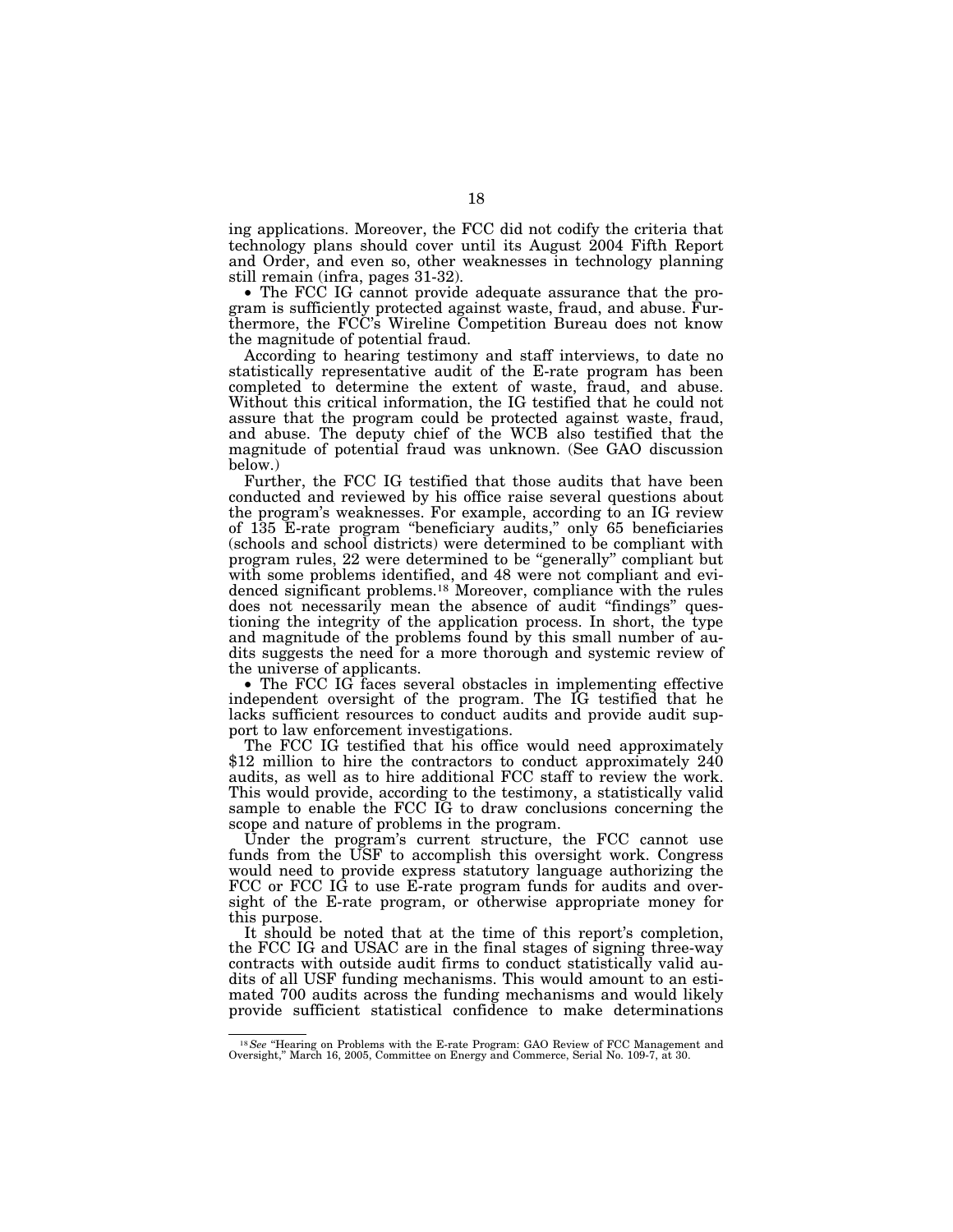about the scope of waste, fraud, and abuse both in the E-rate program and Universal Service funding in general.19

# **B. San Francisco Unified School District's E-rate Experience, and NEC BNS**

On July 22, 2004, the Subcommittee held the second of three hearings entitled "Problems with the E-rate Program: Waste, Fraud, and Abuse Concerns in the Wiring of Our Nation's Schools to the Internet.'' The Subcommittee considered the circumstances surrounding bid-rigging, inflated pricing, and the filing of false statements during the application process for E-rate program funding by San Francisco Unified School District (SFUSD). During Funding Year 2000, the competitive bidding process for SFUSD's E-rate program projects was completely corrupted, and the self-certification process failed. The Subcommittee also examined why USAC approved more than \$48 million for a plainly fraudulent application, and how the school district superintendent, Dr. Arlene Ackerman, and others thwarted the scheme.

SFUSD has about 60,000 students enrolled in approximately 116 schools. During the first two years of the E-rate program, Funding Years 1998 and 1999, SFUSD applied for \$3.5 million and \$6.8 million respectively. By contrast, in Funding Year 2000, SFUSD submitted several E-rate program applications totaling \$112 million. Of that total amount, two of the applications sought \$106 million in internal connections discounts through two vendors—InterTel, Inc. (\$23 million) and NEC BNS (\$83 million).

During the applications' processing, USAC conducted its routine program integrity assurance (PIA) review. USAC also performed a ''selective review'' of the applications because of the magnitude of funds being requested. Subsequently, in September 2000, USAC committed \$48.68 million to SFUSD for the products and services to be provided by NEC BNS and InterTel. While USAC approved this funding commitment, it neglected to perform the requisite due diligence despite finding certain irregularities in the SFUSD application, such as altered district budget documents.

Shortly after Dr. Ackerman assumed leadership of SFUSD in August of 2000, she determined that there was something unusual about the school district's pending E-rate program applications, turned down the funding, and alerted the FBI. In April, 2001 Ms. Ackerman also requested that the San Francisco City Attorney investigate certain SFUSD employees, including Mr. Desmond McQuoid, who were involved with the suspect E-rate program applications. The City Attorney ultimately uncovered a nation-wide scheme to defraud the E-rate program, and filed a lawsuit under the False Claims Act against NEC BNS, VNCI, InterTel, and other parties involved with SFUSD's E-rate program application.

On May 27, 2004, NEC BNS pleaded guilty to federal antitrust violations under Section 1 of the Sherman Act, and to wire fraud. As part of the plea agreement, NEC BNS agreed to pay \$20.7 million in fines and restitution. According to both the plea agreement and the testimony provided by San Francisco officials before the

<sup>19</sup>*See* Request for Proposals for Audit Services in Support of Oversight Program for the Uni-versal Service Fund, USAC.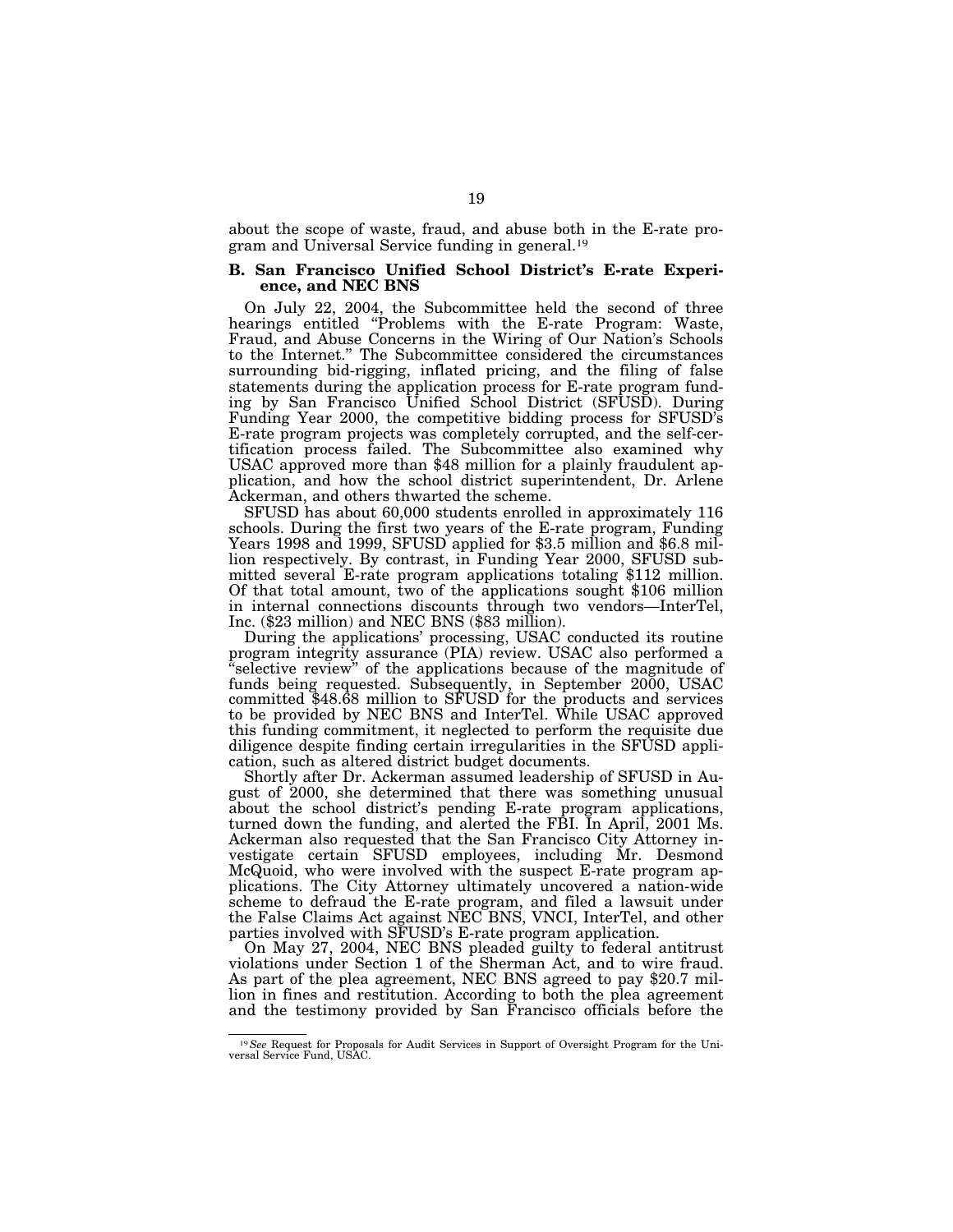Subcommittee, NEC BNS, VNCI, and InterTel established an agreement to circumvent competition for E-rate program projects by rigging the bidding process, submitting fraudulent bids, and predetermining who would win. Afterwards, the co-conspirators would submit Form 471s that grossly inflated the cost of the work (for example, SFUSD's Form 471 was inflated by roughly \$26 million), forging signatures and falsifying documents when necessary. Between December 1999 and March 2001, the co-conspirators used the bid-rigging scheme at several schools across the country. On December 8, 2004, the Justice Department announced that InterTel also pleaded guilty to similar federal antitrust violations under Section 1 of the Sherman Act, and to wire fraud. InterTel's agreement included fines and restitution totaling \$8.7 million.20

For the July 22nd hearing, the Subcommittee subpoenaed four witnesses who had been invited but declined to voluntarily attend and testify. The individuals included: Mr. Thomas J. Burger, the President and CEO of NEC BNS; Mr. William Holman, the former Senior Vice President of Sales for NEC BNS; Mr. George Marchelos, a former E-rate consultant and VNCI employee; and Ms. Judy Green, also a former E-rate consultant and VNCI employee. While Ms. Green successfully evaded service by U.S. Marshals, the other subpoenaed witnesses appeared at the hearing and all of them invoked their Fifth Amendment rights against self-incrimination.

On September 22, 2004, the first part of the Subcommittee's third E-rate hearing continued the examination of the NEC BNSrelated bid-rigging conspiracy. Testimony focused on other school districts that, unlike San Francisco, actually received E-rate program funded products and services through the conspiracy. The Subcommittee considered issues including: E-rate program funding of ineligible goods and services; vendors' inappropriate use of ''inkind'' donations to schools; school districts' obligations and responsibilities under program rules, including the mandatory requirement that schools contribute a co-payment to the cost of E-rate program projects; and, the role played by certain consultants in the conspiracy, as well as the role played by consultants in the E-rate program more broadly.

Again, four witnesses who were invited to the hearing declined to attend and testify voluntarily, and the Subcommittee subsequently compelled their appearance through subpoenas. The individuals included: Ms. Judy Green, former E-rate consultant and VNCI employee; Dr. Emma Epps, Superintendent of Ecorse Public School District; Dr. Douglas Benit, the former facilities director for Ecorse Public School District; and Mr. Quentin Lawson, the Executive Director of the National Alliance of Black School Educators (NABSE). At the hearing, Ms. Green and Mr. Lawson invoked their Fifth Amendment rights and declined to testify. Additionally, Mr. Carl Muscari, the President and CEO of VNCI, appeared voluntarily, but also chose to invoke the Fifth Amendment at the hearing.

<sup>20</sup>On April 7, 2005, VNCI, Judy Green, Allan Green, George Marchelos, and others were charged in a 22-count indictment with wire fraud, conspiracy, and various federal antitrust violations related to E-rate programs in more than 20 schools or school districts throughout the country. See United States v. Video Network Communications, Inc. (N.D. Cal.).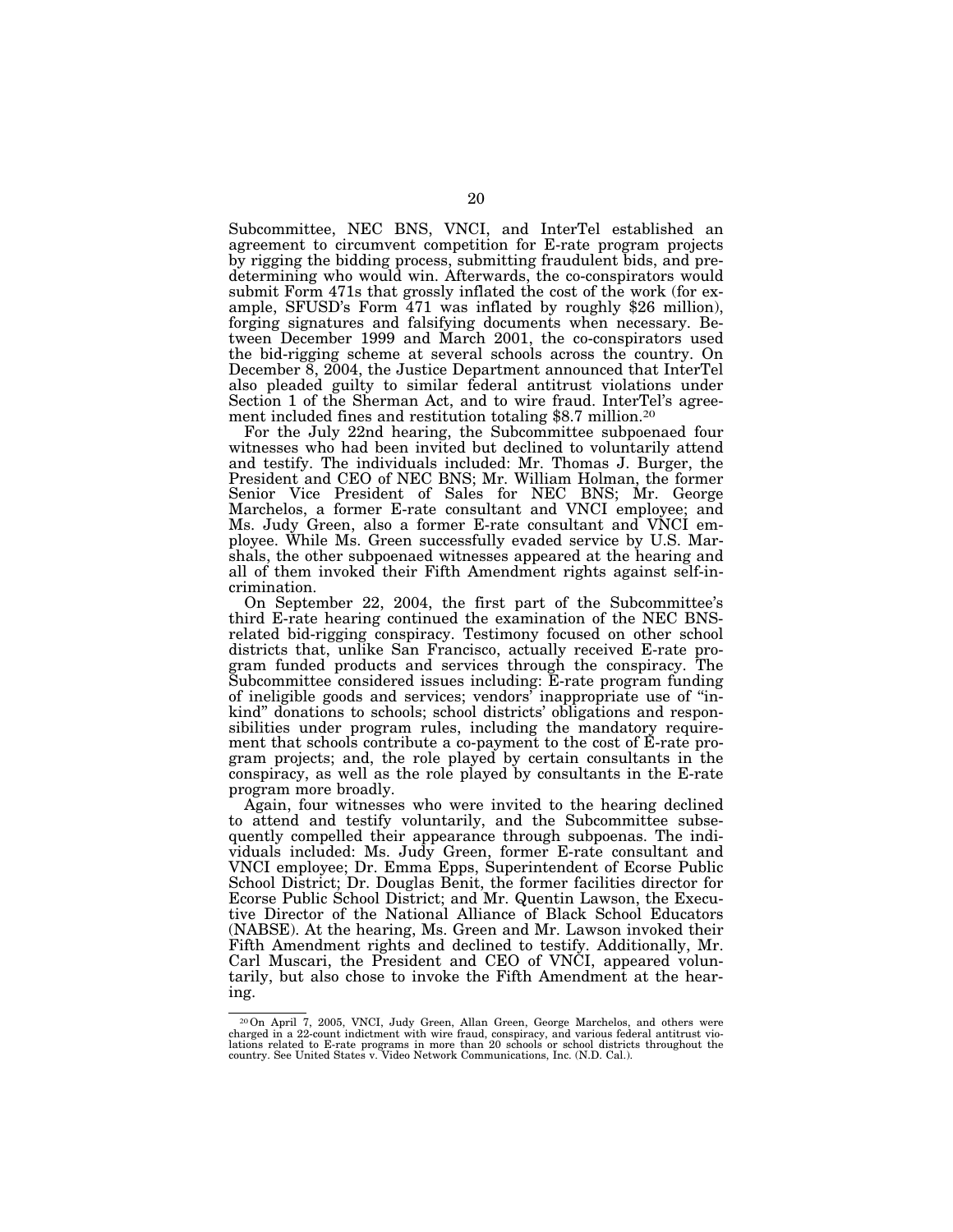Testimony at the September 22nd hearing showed that both the Ecorse Public School District, in Michigan, and the Jasper County School District, in South Carolina, failed to pay their required copayment to NEC BNS for the cost of their respective projects. NEC BNS and VNCI ''waived'' the school districts' co-payments, despite clear FCC and USAC guidance that this was prohibited. Instead, the inflated funding requests on the Form 471s were used to cover the schools' obligations. Additionally, both school districts' superintendents admitted that their schools received substantial in-kind donations of clearly ineligible goods and services. In the case of Ecorse, the Subcommittee examined documents and received testimony from an NEC BNS project manager that revealed that E-rate program funds paid for the construction of an \$800,000 ''TV production studio'' at the district's high school. Testimony provided by USAC's Schools and Libraries Division Vice President, George McDonald, made clear that the TV studio and other in-kind donations were ineligible for E-rate program discounts and violated program rules. Neither the Ecorse nor Jasper County school officials were able to explain or justify the violation of the program's rules. Furthermore, in Ecorse, neither Dr. Epps nor Dr. Benit provided credible testimony about the funding of the TV studio or the school's failure to pay its co-payment. Specifically, under questioning, neither school official could credibly explain several documents that showed Dr. Benit directing NEC BNS to allocate E-rate program funds to pay for the studio, other ineligible goods and services, and, implicitly, the school's mandatory co-payment.<sup>21</sup>

Finally, the September 22nd hearing examined the involvement of NABSE in the E-rate program, and its association with NEC BNS, VNCI, and other parties. For example, testimony showed that NABSE had an apparent contractual arrangement to provide potential E-rate program project leads to NEC BNS and VNCI through its large membership of school superintendents. Further, for every funded E-rate program project resulting from a NABSE lead, NABSE was slated to receive what amounted to a 1.5% revenue return on all business related to the E-rate program. Despite Mr. Lawson's refusal to testify, a ten-minute NABSE E-rate program marketing video and documents entered into the record showed very active participation by NABSE officials in attempting to steer E-rate program related business to NEC BNS and VNCI. $^{22}$ In fact, statements in the video and documents claim that NABSE's E-rate ''team'' had helped nine school districts receive a total of roughly \$81 million in program discounts. The hearing showed that while NABSE held itself out to its members as simply being interested in ensuring that poor school districts were able to take full advantage of E-rate program funding, the organization actually held a financial stake in the process. USAC's George McDonald testified that any E-rate program funds that USAC determines actu-

<sup>&</sup>lt;sup>21</sup> For a complete accounting of Ecorse's allocation of E-rate funds, see E-rate Hearing, September 22, 2004, Committee on Energy and Commerce, Serial No. 108-124 (hereinafter referred to as Hearing, Part 3) at 54-77. Se that supported his assertion that Ecorse School District paid NEC BNS its co-payment for the

<sup>&</sup>lt;sup>22</sup>The NABSE video also refers to IBM as a member of the NABSE E-rate "team," but the investigation did not find evidence of IBM actually receiving business from NABSE efforts, and IBM officials testified that they had no knowledge of any such relationship.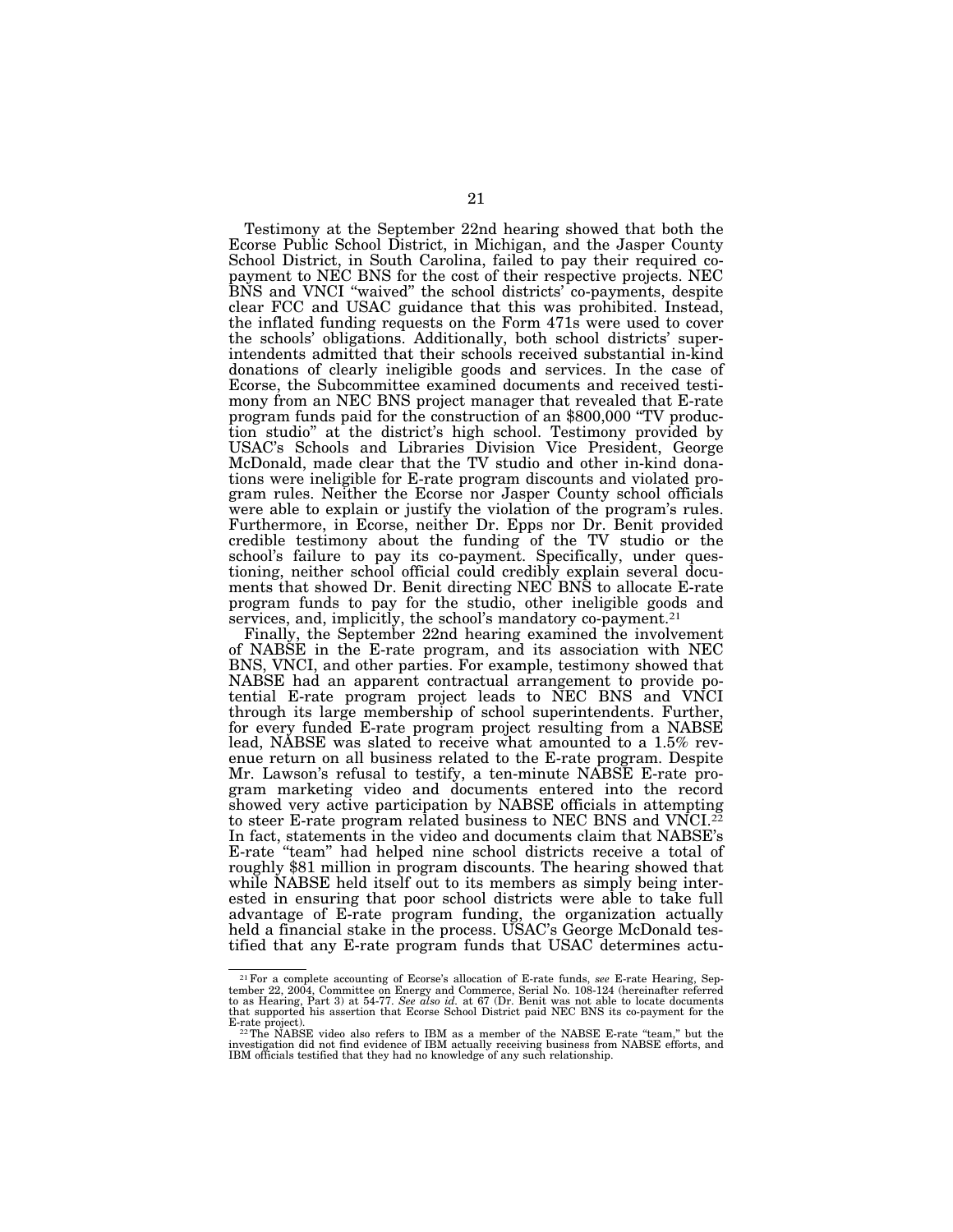ally went to NABSE inappropriately are subject to recovery actions. (To date, no attempts at recovery have been undertaken.)

# *Findings from the NEC-focused hearings and related investigation:*

• USAC failed to reject the fraudulent SFUSD E-rate program applications, despite the fact that its employees identified several red flags and discrepancies, perhaps most notably among them an altered school district budget document.

During the hearing, USAC Vice President George McDonald could not adequately explain why the forged budget document did not halt the program's application approval process for San Francisco. Mr. McDonald did note that the application reviewer's notes were not placed into a computer system, and that, at the time, "novel" issues were passed on to supervisors orally. Mr. McDonald did say that USAC has improved its review process since that time, compiling reviewers' observations in a database, and conducting quality assurance reviews of the reviewers. Mr. McDonald stated that he believed that today's reviewers would have been more diligent in investigating the budget forgery and notifying supervisors, and that USAC's approval would have been withheld. However, the hearing showed that Members remain concerned about "rubberstamping'' of applications and inadequate scrutiny of the details and reasonableness of very large funding requests.

• The certifications contained on E-rate program application documents had little effect in deterring certain San Francisco school officials or the employees of NEC BNS, InterTel, or VNCI from forging documents and signatures and attempting to defraud the Erate program.

The certifications contained in E-rate program forms have failed to deter abuse by predatory vendors or irresponsible school officials. In December 2002, the FCC IG, in consultation with the Justice Department, provided the WCB with a series of recommendations to strengthen certifications, but, according to testimony and staff interviews with the Inspector General, the recommendations were largely ignored for more than 18 months. Only in 2004—six years into the program—did the FCC begin to propose changes in the certifications. Further, the FCC has not been comprehensive in its approach to strengthening the certifications. For example, the FCC's Chief of the WCB, Mr. William Maher, testified that the FCC was not considering requiring "certificates of independent pricing,'' even though the Justice Department had suggested it, and Mr. Maher testified that he thought such a certificate would be a "great idea." In the end, the hearing illustrated the weakness of certifications, to date, and the reticence of the FCC to promulgate certifications containing stronger criminal sanctions for acts of fraud and abuse, and greater deterrents to program predators—despite the sound advice provided by the Justice Department and endorsed by the FCC's IG.23

• Employees of NEC BNS and VNCI completely manipulated the competitive process for E-rate program goods and services, and USAC did not discover the fraud.

<sup>23</sup>*See* Hearing, Part 2, Tab 130.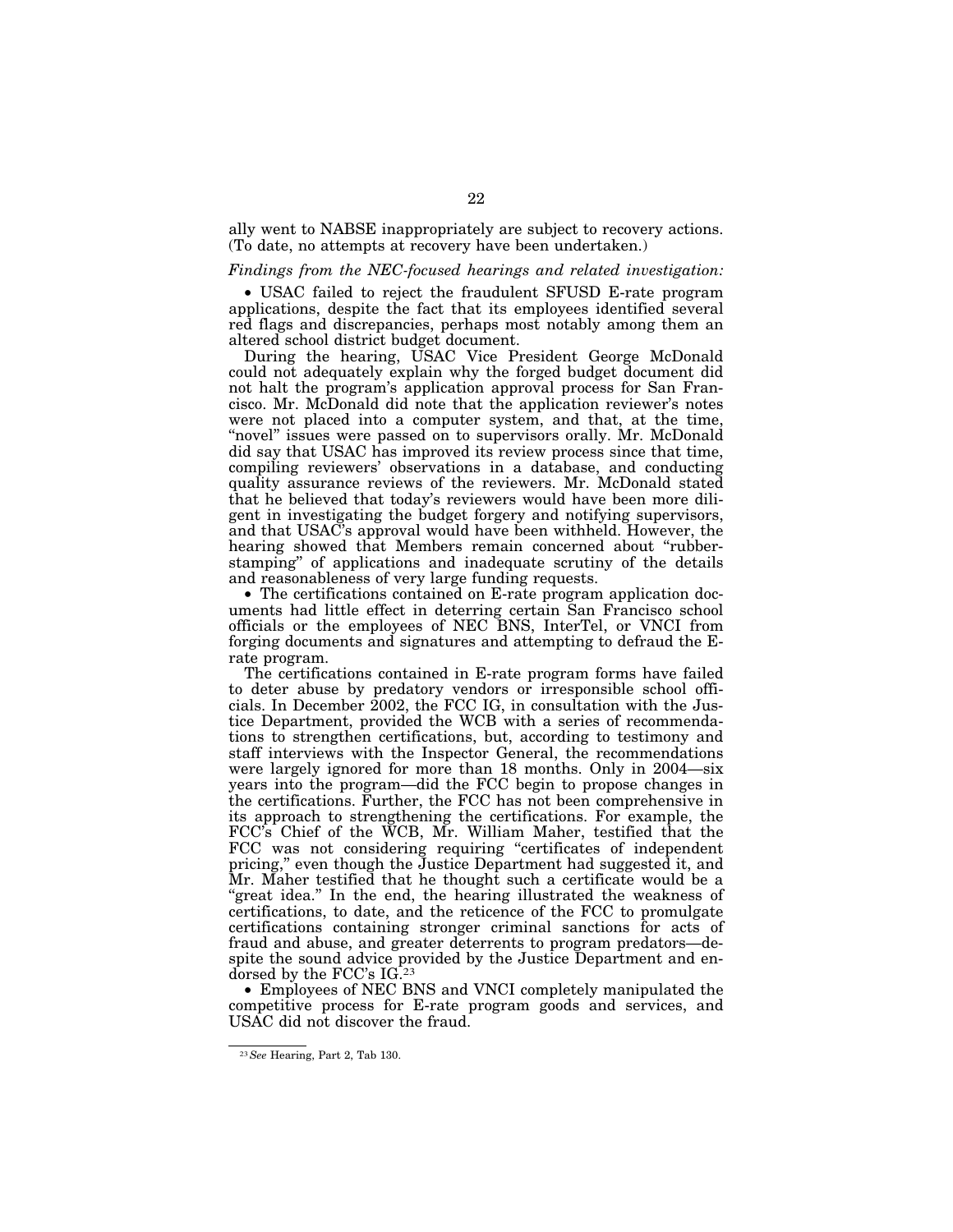The hearing also illustrated some of the weaknesses contained in the E-rate program's competitive bidding requirements. The program's competitive bidding requirements should ensure the maximum value received by the applicant for the price paid, and reduce the risk of fraud and abuse. The Justice Department's certification memorandum also made suggestions regarding improving the competitive bidding environment.24 In answering questions at the hearing regarding those suggestions, Mr. Maher testified that establishing competitive bidding standards to ensure reasonable pricing, such as requiring a minimum number of bidders, posed "a difficult policy issue'' with which the FCC was ''grappling.'' However, the WCB Chief could not answer how he thought an adequate competitive bidding process could be assured. Currently, one of the primary rules regarding competition simply requires a waiting period of 28 days between posting a Form 470 and entering into a contract. Program rules provide little guidance regarding exactly how E-rate program applicants should ensure competition, except to the extent that state and local procurement standards must be followed.

• The E-rate program recently gained the option of debarring abusive vendors and applicants, but the rule established by the FCC is very limited in scope.

Only since April 2003 has the program had access to the tool of debarment for purposes of deterring waste, fraud, and abuse, but the thresholds of conduct that trigger the ''suspension and debarment'' process are set too high. According to the E-rate program's rules, an E-rate program participant may be barred from participating in the program for three years, but only upon a finding of criminal or civil liability. Debarment could be an effective tool for both holding program abusers accountable, and for deterring future abuse. However, the current rule does not address abusive or wasteful behavior that falls short of criminal or civil liability. For debarment to have a legitimate deterrent effect, and given that criminal or civil litigation may take several years to reach a judgment, the FCC's debarment standards should be more flexible, so that when an E-rate program participant considers abusing the program or intentionally exploiting program loopholes, it must also consider that the FCC has the power to address the participant's abusive actions.

• According to testimony, staff interviews, and criminal plea agreements to date, USAC and the FCC have dedicated insufficient attention and oversight to the activities of program consultants such as Judy Green, George Marchelos, VNCI, and NABSE.

USAC and the FCC have not done enough to ensure that consultants play a fair and independent role in school districts' E-rate programs, that they have no financial stake in the outcome of the competitive bidding process, and that the E-rate program is not billed for those consulting services that are ineligible for E-rate funding. Testimony and documents from the NEC BNS-related hearings demonstrate how these ''consultants'' either worked with willing and cooperative school officials to defraud the program, or used their greater knowledge of the program (or, in the case of NABSE,

<sup>24</sup> *Id.*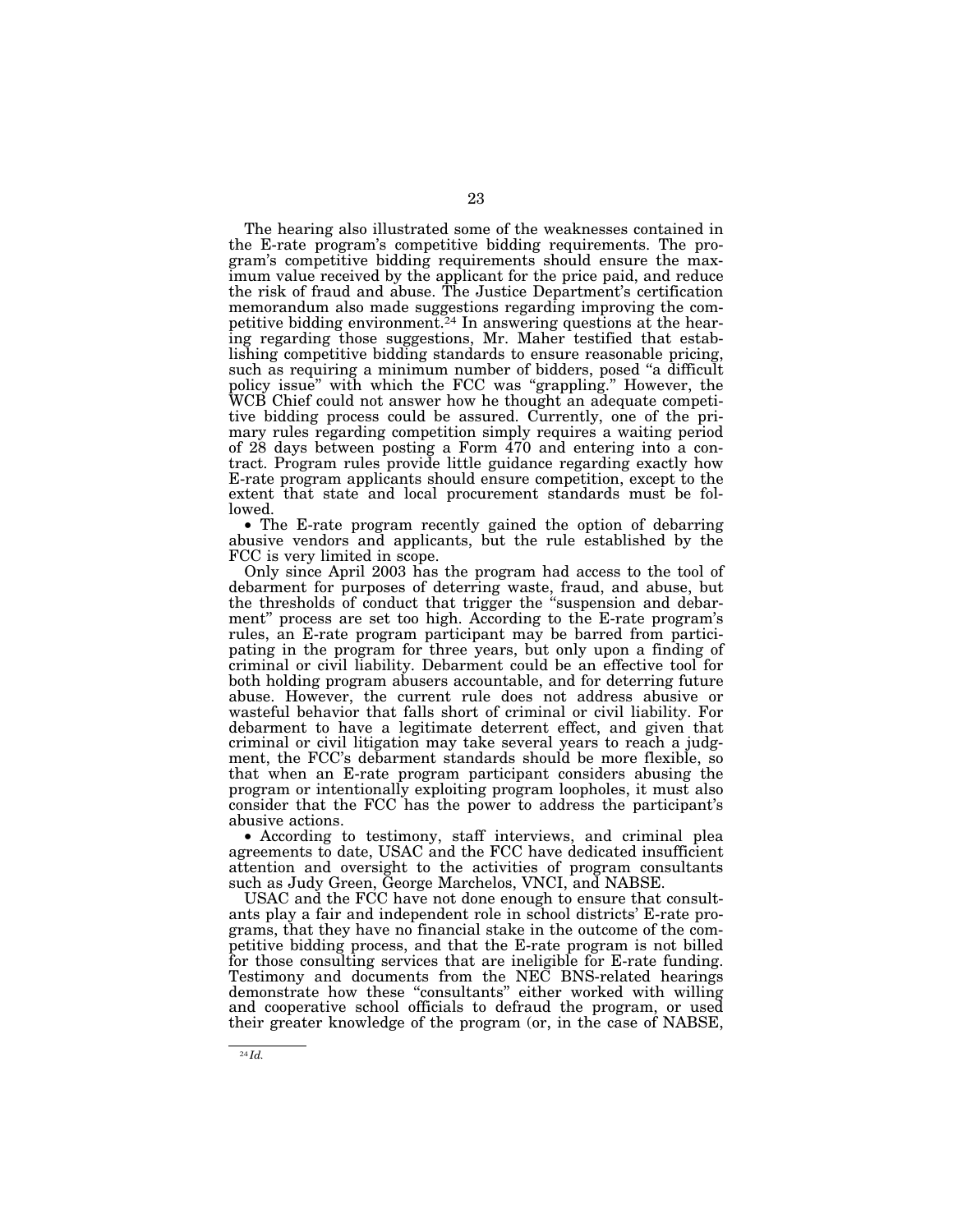used its position of trust) to take advantage of overly-reliant school district personnel. According to testimony, documents, and the NABSE marketing video, employees of NEC BNS and VNCI in many cases had broad authority over decisions that should have been made by school officials. In other instances, such as in San Francisco, school district officials were extensively involved in the fraudulent procurements; in Ecorse, Michigan, school district officials were directly involved in highly questionable procurements. Further, the hearings examined documents showing a financial arrangement that NABSE had established with preferred vendors, such as NEC BNS and VNCI.25 However, staff found no information indicating that either the vendors or NABSE ever disclosed these contractual arrangements to NABSE's member school districts.

# **C. The Denial of \$500 million in applicant requests associated with IBM**

During E-rate program Funding Year 2002, USAC rejected program funding requests from 21 school districts totaling approximately \$517 million, due to a distinct pattern of program rule violations. In particular, USAC identified a pattern of procurement that violated the program's competitive bidding requirements. With minor variations, each school district engaged in a type of procurement that, according to the FCC, in affirming USAC's decision, "effectively eliminates competitive bidding for the products and services eligible for discounts under the [E-rate] support mechanism.'' Notwithstanding the FCC's decision that the school districts violated E-rate program rules, the FCC permitted the rejected applicants who submitted appeals to resubmit their E-rate program applications for 2002 in accordance with proper procedures. The FCC reasoned that allowing reapplications would be in ''the public interest."<sup>26</sup>

Although the Funding Year 2002 ''boilerplate'' applications were noticed and denied by USAC, the identical bidding procedure had actually succeeded during the prior E-rate program Funding Year 2001, in El Paso Independent School District (EPISD), Texas. This urban school district—the 7th largest district in Texas, with 86 schools and approximately 62,000 students—had participated in every year of the E-rate program. During the first three years, USAC approved \$2.6 million, \$6.4 million, and \$1.4 million, respectively, in program funding for El Paso. However, in Funding Year 2001, after EPISD selected IBM as a ''Strategic Technology Solutions Provider'' to integrate technology (including E-rate program funded technology) throughout the District, El Paso's E-rate program funding request swelled to more than \$65 million.

<sup>&</sup>lt;sup>25</sup> Documents in the record only show payments made by VNCI to NABSE. While the letter purporting to establish an E-rate program partnership agreement was also signed by an IBM employee—Mr. Don Parker, a Customer Service appears in the NABSE E-rate program marketing video, the Subcommittee has no other evi-dence showing IBM's actual involvement with NABSE's E-rate ''Team.'' IBM representatives testified, and a subsequent IBM letter submitted for the record declares (Hearing, Part 3, at 761- 62), that Mr. Parker was not authorized to enter into any E-rate program teaming agreement<br>with NABSE, and that IBM was not aware of the NABSE E-rate program video that suggests<br>IBM's partnership with NABSE. Further, IBM's to NABSE in exchange for E-rate business referrals.<br><sup>26</sup>*See* the FCC "Ysleta" Order, FCC Order 03-313, December 8, 2003.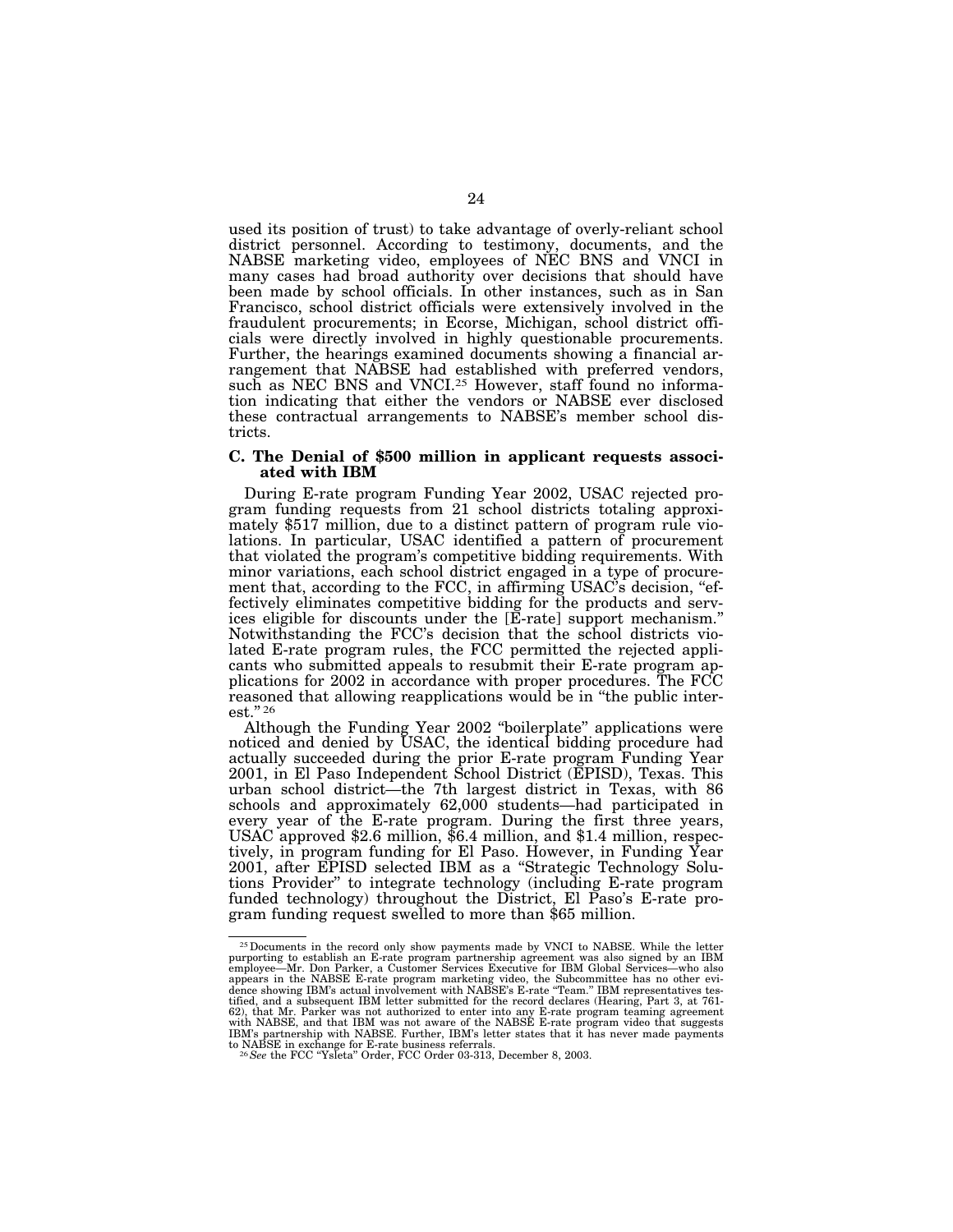IBM has participated as an E-rate program vendor since the very start in 1998, and is the largest single recipient of the program's ''internal connections'' funding. Over the course of the program, IBM has received more than \$832 million for E-rate related work. In Funding Year 2002, IBM was associated with more than \$1 billion of E-rate program funding requests—almost double the value from the previous year.

In El Paso, after the school district approved IBM as its ''technology integrator,'' IBM provided El Paso with E-rate program ''statements of work'' for particular products and services, as well as the associated documents for the district's E-rate program application. These materials were prepared through Alpha Telecommunications (Alpha), IBM's E-rate program consultant. Without adequate analysis 27 or price competition for the products and services, El Paso submitted the documents provided by IBM as the basis of its E-rate program application. With IBM serving as El Paso's primary program vendor, USAC approved \$65.7 million in E-rate program funds in October 2001 for 52 schools. EPISD eventually spent \$57 million of this amount, and also paid its \$6 million co-payment.

After USAC approved El Paso's E-rate program request, IBM aggressively marketed its ''systems integrator'' concept and promoted its work in El Paso as an example of how IBM could maximize Erate program funds for other districts across the country, focusing primarily on IBM's ''West'' sales region. Documents in the record show that IBM supplied templates for school districts to use in making their requests for proposals, both for a strategic technology partner and for the E-rate program related services. IBM's marketing and the boilerplate E-rate program documents ultimately led to 21 school districts selecting IBM to coordinate their E-rate projects. Those 21 contracts involved the previously mentioned \$517 million in funding requests for Funding Year 2002, which USAC began to review in the spring of 2002.

Meanwhile, in January 2002, USAC received an anonymous whistleblower letter that complained about IBM's role in El Paso and which prompted USAC to scrutinize the procurement process more closely. At that time, there was no indication on EPISD's funding request that it had engaged IBM as a strategic partner. USAC's investigation expanded to several other districts in 2002, and directly led to the denials for funding. USAC's investigation also determined that funds had been disbursed for ineligible services performed by IBM and its subcontractors.

Of the 21 districts that were denied funding by USAC, nine districts (totaling \$268 million in funds), appealed to the FCC. Additionally, IBM submitted its own appeals on behalf of eight of the districts. In December 2003, the FCC upheld USAC's decision regarding eight of the nine districts, but allowed them to re-submit applications for the funding year. The FCC sided with the remaining appellant—Winston-Salem School District, involving \$16.7 million—determining that Winston-Salem did not exhibit the same pattern that had triggered the other rejections.

<sup>27</sup>*See* Hearing, Part 3, at 136.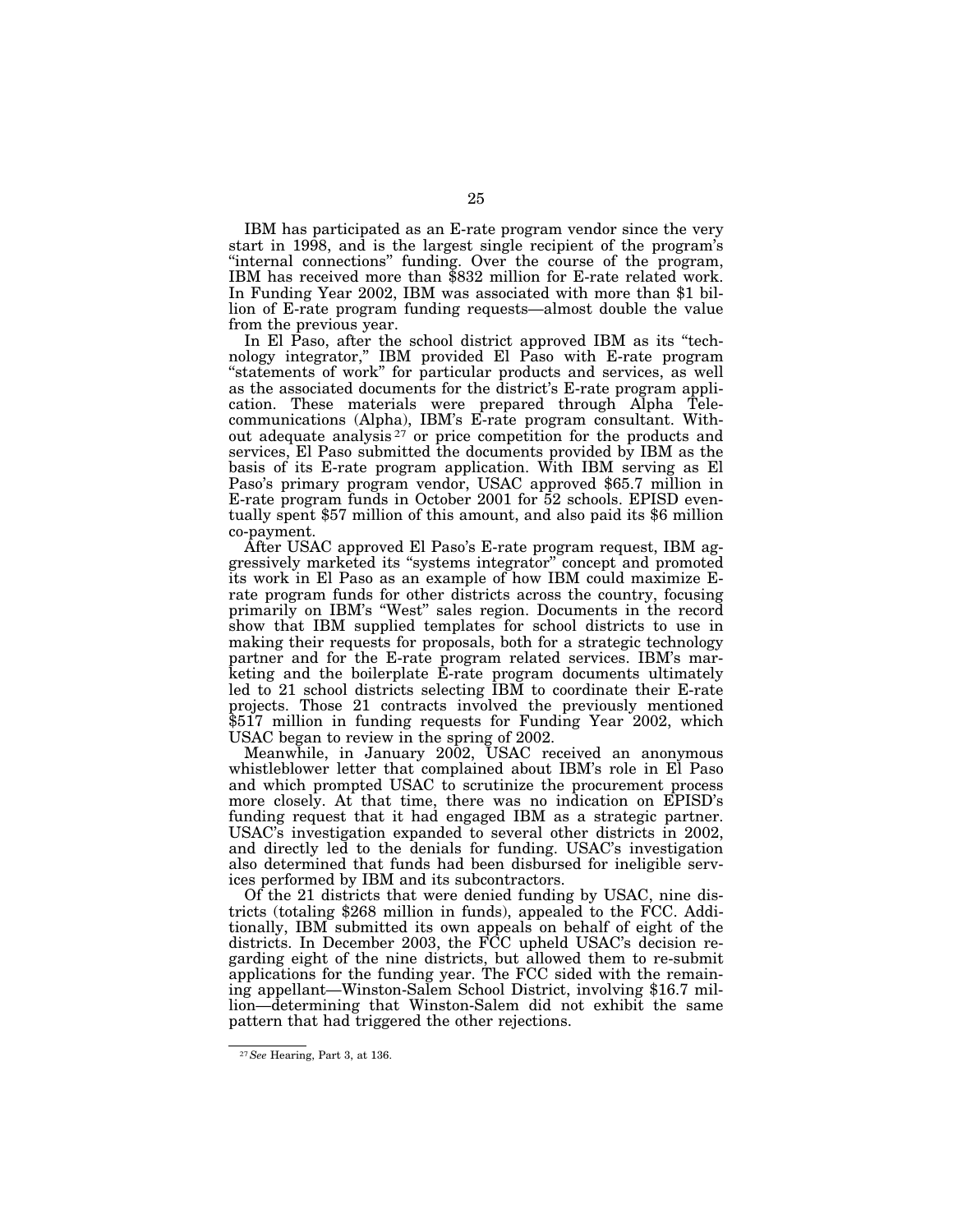In light of the numerous applicants and the magnitude of E-rate program funds involved, the Committee staff focused extensively on the facts and circumstances surrounding these IBM-related applications. Staff conducted interviews with school officials at districts that were denied funding, and particularly focused on the circumstances at the El Paso Independent School District. Committee staff conducted a site visit to EPISD in August 2003.

On September 22, 2004, the Subcommittee's third hearing addressed information regarding the roles of the FCC, USAC, IBM, Alpha Telecommunications, and several school districts that worked with IBM in 2001 and 2002. The hearing examined the integrity of the E-rate program application process generally, and in particular, in the context of the IBM-related applications. The hearing also considered the specific circumstances leading up to and surrounding the denial of the Funding Year 2002 applications.

The hearing presented a case study regarding the roles of vendors and of school districts in the E-rate program application process, and the propensity of schools and vendors to "gold-plate" the technology of the schools, far exceeding any reasonable educational technology needs. The hearing considered: 1) how IBM ''captured'' the E-rate program planning and procurement process at the schools by encouraging school districts to adopt the concept of a ''strategic integrator,'' and how this placed IBM in a conflicted advisor/vendor situation; 2) how vendors can ''bundle'' millions of dollars of ineligible goods and services, in effect removing them from USAC scrutiny; and 3) how weaknesses in the program were exploited by a large technology industry icon—as well as by school districts that were encouraged by the prospect of essentially paying only ten cents on the dollar for technology goods and services and of avoiding the difficult task of adequately planning for the integration of infrastructure, peripheral equipment, and teacher training with the technology purchased by E-rate program dollars.

# *Findings from the IBM-focused hearing and related investigation:*

• Weaknesses in the E-rate program application process, including applicant certifications, allowed non-competitive procurement of E-rate related goods and services. The flawed application process resulted in the extravagant and wasteful E-rate program funding in EPISD in Funding Year 2001, and nearly resulted in the waste of at least tens of millions of dollars more, among 21 other large school districts in Funding Year 2002. Today, the FCC still allows anti-competitive or insufficiently competitive procurement practices. The program remains plagued with weaknesses in the application process, including vague or ambiguous rules regarding the requirements for competition.

Competitive bidding for particular products and services sought by the applicants is fundamental to cost-effective procurement of goods and services. The program's minimal competition requirements and weak certifications do not ensure such price competition. Consequently, the program is highly susceptible to funding expensive, ineligible, and inappropriate products and services.

The case in point is the El Paso Independent School District (and the attempts to mimic that paradigm around the country). Essentially, El Paso lacked any meaningful price competition for the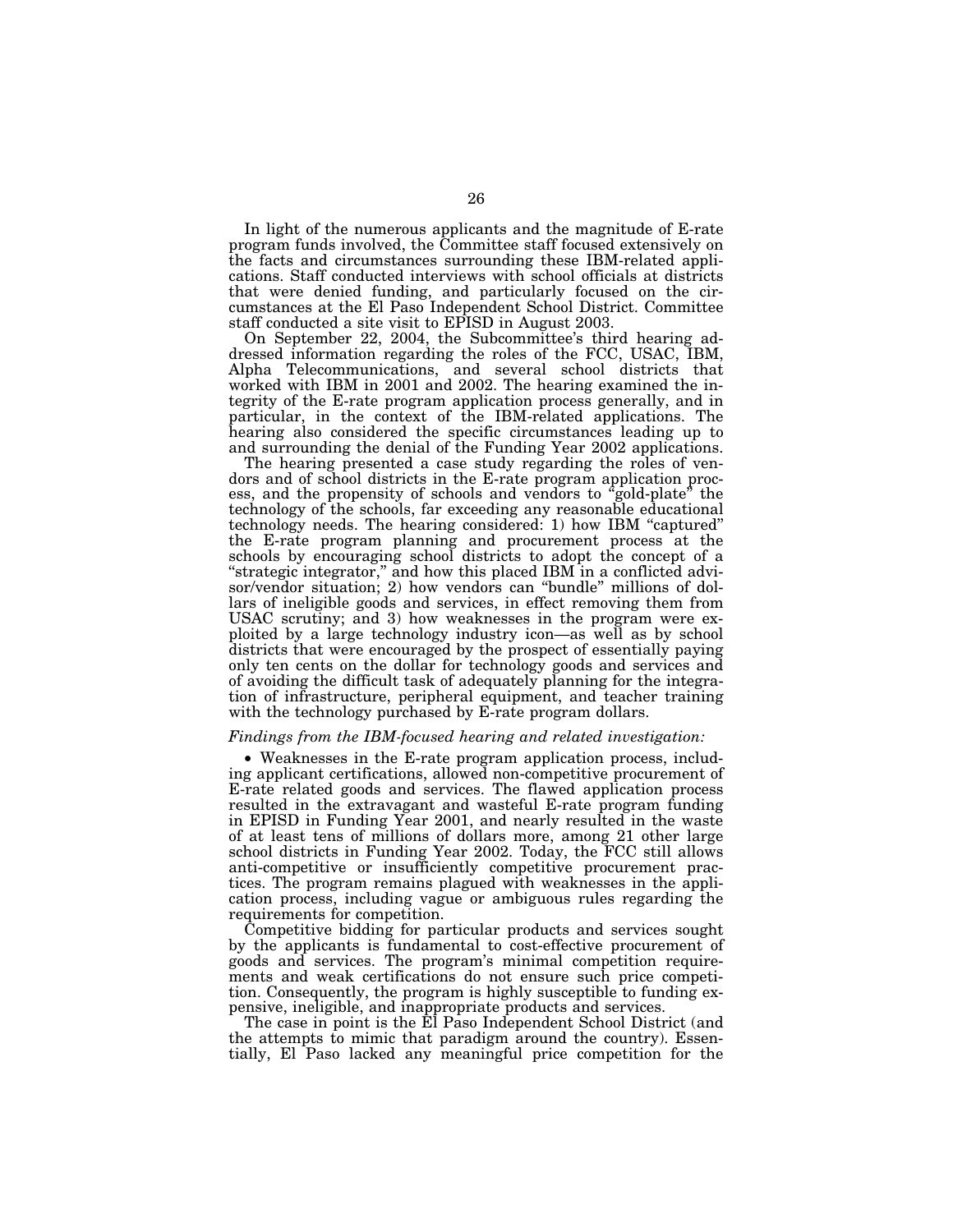goods and services requested by the District through the program. IBM was selected by the applicant in a two-step process that enabled the company to be the only service provider ''at the table'' when details of the goods and services were placed on the E-rate program application. In this instance, IBM made the most significant decisions regarding what services to request. As school district officials testified, district personnel had little time to review the application before it was submitted to USAC and relied ''too heavily'' upon IBM.28 In fact, IBM crafted portions of the E-rate project "statements of work" without even consulting with EPISD staff.

Whatever oversight the El Paso school district exerted before the E-rate program forms were signed and certified, the documents and testimony (as well as the templates used by IBM around the country) show that the service provider was guiding decision-making. This raises questions about the integrity of certifications that school officials must make. IBM and its consultant Alpha were able to bundle ineligible goods and services at excessive rates. For example, IBM did not specify in its invoices ineligible consulting services (i.e., Alpha's assistance in determining school discount eligibility and in preparing application forms and subsequent responses to USAC queries), which cost the E-rate program more than \$4 million for El Paso alone. Alpha charged 7% for each E-rate program funded statement of work that it helped to prepare. This fee was actually rolled into the statements of work's final price tags.<sup>29</sup> USAC explained that these services were ineligible for E-rate program funding. That is, if the school district had sought the services provided by Alpha separately, the E-rate program would not have covered the cost. Had similar IBM-associated applications for Funding Year 2002 been approved, the program would have paid out an even larger sum for these ineligible consulting services. Further, the consulting fees amount to just one part of more than \$20 million in wasteful E-rate program spending in El Paso.

Fortunately, USAC was able to identify the anti-competitive practices and deny the ''technology integrator'' pattern of applications in 2002. Subsequently, the FCC and USAC did clarify rules and procedures regarding price competition in the aftermath of these denials. However, underlying problems in the process still remain. The FCC IG testified that IBM-related applications highlight the IG's concern about weaknesses in the rules governing competition for E-rate projects. One fundamental weakness in this regard is the reliance on the Form 470 as the basis of competition. The FCC IG testified that the current E-rate program competitive process is based upon the faulty assumption that by posting a Form 470 on USAC's Web site for 28 days—as the current rules require—healthy and rigorous competition will occur. The FCC IG further testified that its audits indicate that this ''frequently does not happen.'' Simply put, the Form 470 is too general for vendors to discern project parameters and build robust, highly competitive bids that meet the schools' needs, and therefore frequently fails to generate the level of competition envisioned for the program. The hearing testimony demonstrated that school officials often fail to

<sup>28</sup>*See* Hearing, Part 3, at 135. <sup>29</sup> In a truly competitive bidding process, this additional 7% ''fee'' would have likely made IBM less competitive in each of its bids.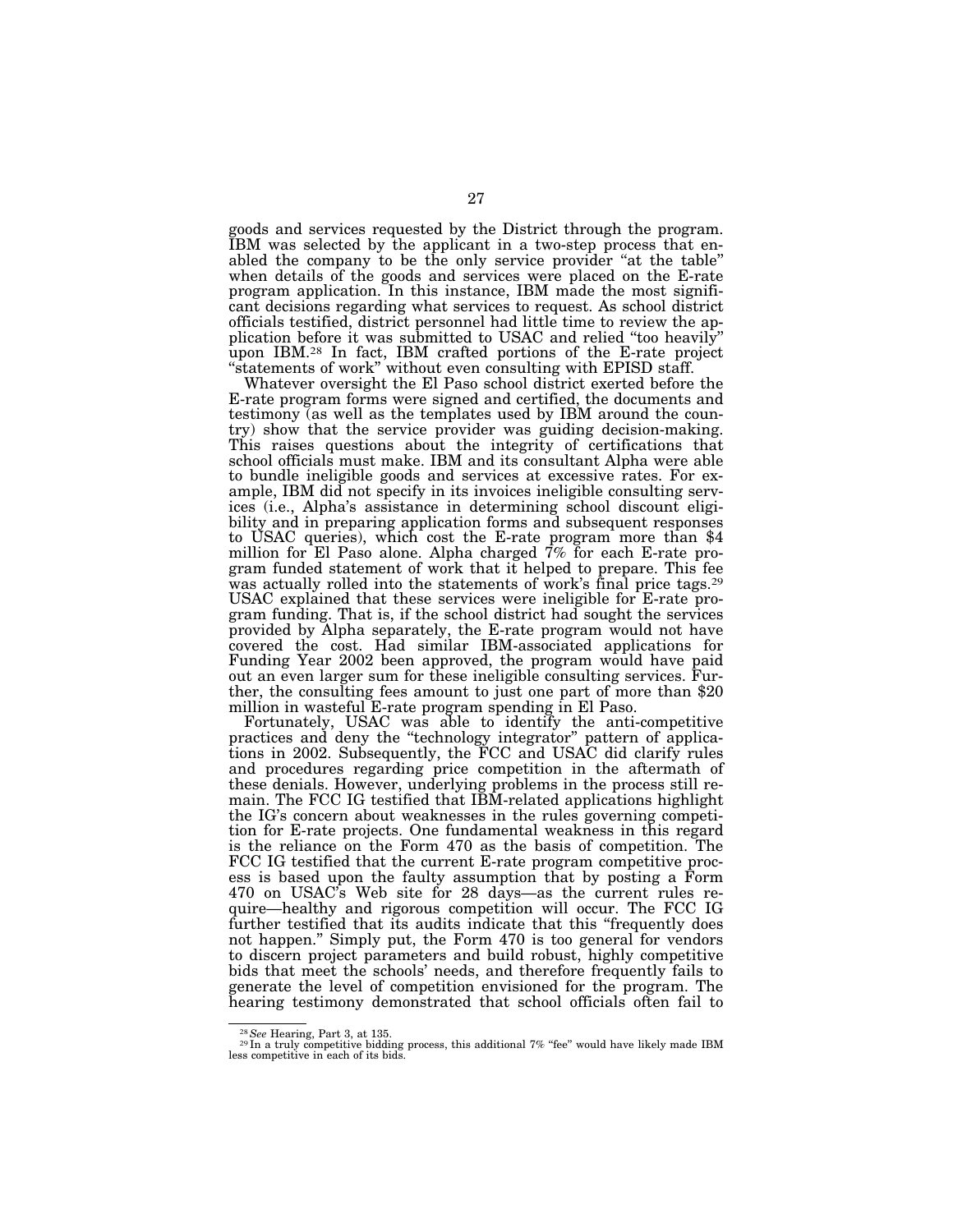carry out their obligations to the competitive process—for example, neglecting to provide interested vendors with answers to questions about a given RFP.30

Additional testimony illustrated that school districts often already have vendors in mind when they post the Form 470s, or otherwise fail to respond to legitimate vendor inquiries. This weakness provides some vendors with an opportunity to insert themselves, inappropriately, into a school's planning process. As one witness testified, service providers ''prey upon applicants that have no knowledge of the program but are told this service provider can get them money for computers."<sup>31</sup> Testimony and documents suggest that vendors have improperly sought advance commitments from school officials. For example, documents in the record showed IBM seeking ''verbal commits'' during the posting of RFPs and the Form 470. USAC testified that if the verbal commit occurred before the posting of the Form 470, that it would violate E-rate program rules.32

Additionally, certifications made by school officials on applications may not be sufficiently strong to deter false claims and statements, and ultimately prevent waste, fraud, or abuse. The FCC IG testified that reliance on beneficiary ''self-certification'' is a serious vulnerability because the program uses these signatures as a primary bulwark against improper funding requests. Without an ability to police these certifications and punish false statements, this flaw opens an avenue for waste and abuse. There have been no false statement charges asserted in the criminal indictments, to date, or that are being pursued by ongoing federal investigations, as reported by the  $\overline{FCC}$  IG.<sup>33</sup> The  $\overline{FCC}$  IG testified that the  $\overline{FCC}$ waited until September 2004 to begin to address some of the Justice Department's December 2002 recommendations regarding the certifications.

• El Paso and other school districts involved in the IBM-related "strategic integrator" applications demonstrate that the current Erate program application approval process cannot either prevent 'gold-plating," which far exceeds the reasonable needs of a school district, or ensure the cost-effective delivery of E-rate program goods and services. In fact, the program's current structure may actually encourage gold-plating.

The Subcommittee's work unearthed a number of vivid examples of wasteful and excessive spending. For example, the El Paso application persuaded USAC to fund a \$27 million, state-of-the-art network maintenance support center for 53 of the district's poorest schools to keep the network "up and running."<sup>34</sup> As troubling, the \$27 million maintenance center only operated for three months before the funding year ended. Even though IBM billed USAC and the district for the full \$27 million, most of the funds were dedicated to the design and set up of the maintenance center. Further, the set-up costs involved included ineligible inventory surveys, high-level design and planning, and leasing and construction of an

<sup>30</sup>*See* Hearing, Part 3, at155-57. <sup>31</sup> *Id.* <sup>32</sup> *Id.* at 46. <sup>33</sup> *Id.* <sup>34</sup> *Id.* at 246.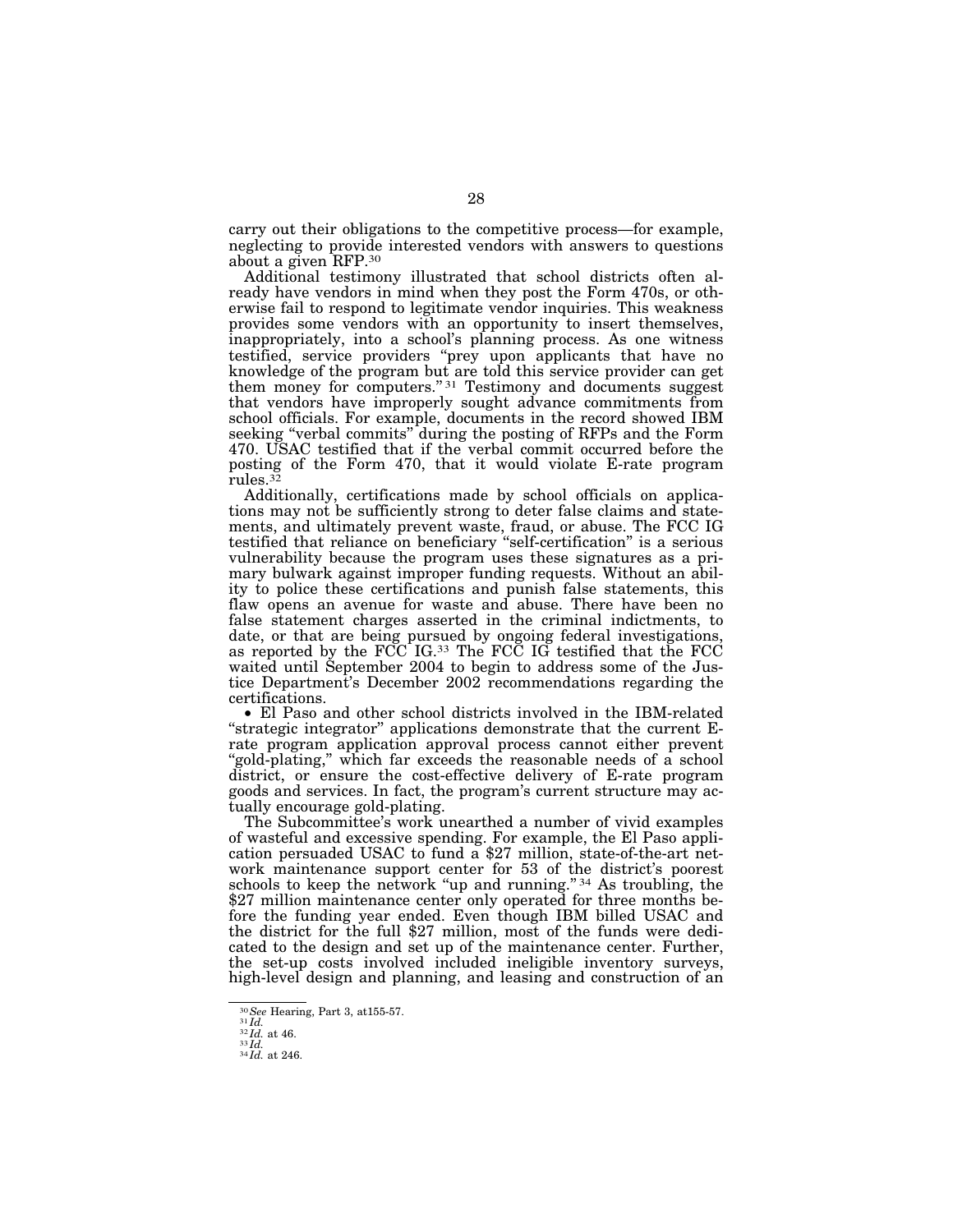off-site call center.35 In the end, the help desk possessed so much capacity that IBM sales staff considered using it to support other school districts.36

At the hearing, EPISD's superintendent testified that the district did not get its money's worth from the partnership with IBM. Moreover, documents show that the maintenance system placed an enormous burden on the district's resources, prompting El Paso to redirect some of its staff to assist with the help desk. For all the 2001 E-rate project's promise, the district technology director became concerned that the district had ''bit off more than it could chew,'' and documents and testimony show that he had difficulty articulating the value of the maintenance center to the school board.37 When USAC rejected the district's E-rate program application for Funding Year 2002, IBM removed the associated-equipment and closed the center—to the surprise of the school district and left the school to manage on its own, on roughly a \$2 million annual technical maintenance budget—or about 7% of the IBM maintenance support funding.38 It should be noted that no technical assistance relating to the problems with computers, printers, or other non-E-rate program equipment were eligible under this maintenance support. Most technical problems with E-rate program eligible equipment should have been provided for under the standard warranties that IBM and other equipment vendors provide purchasers. It is no exaggeration to claim that virtually the entire \$27 million maintenance operation was ineligible.

Another example of waste may be found in the failure to prevent excessive and redundant acquisition of E-rate program goods and services. In El Paso, the scope of work was drafted by IBM to include all 86 schools in the district, not the 53 that were eligible for funding. Yet the district made no change in the scope of work applied for, and thus received funding for an additional 33 schools. In the Dallas Independent School District (DISD), IBM planned and priced the E-rate program related work for all of the district's 245 schools.39 Documents and testimony indicate that, as a result, the initial request to USAC for \$216 million for the district's 155 eligible schools was excessive. The Dallas School District official responsible for the project testified that when he reviewed the application, he was able to cut about \$86 million in duplicative products, services, and support. Overly duplicative applications were also part of the broader pattern of applications associated with IBM in Funding Year 2002. Documents in the record indicate that IBM recommended (and drafted into its statements of work for each applicant) ''stand-alone'' E-rate projects that had maintenance and other installation services actually built into the cost, in the event

<sup>&</sup>lt;sup>35</sup> Documents in hearing record reveal funding for maintenance support covered more than "basic maintenance." See Id. at 478-79, 556-57, 561-65.<br><sup>36</sup> Email subject line "TSO Support Multiple ISD," from Milota to Diaz et.

<sup>18, 2002. (</sup>This document is stored at the Committee on Energy and Commerce.)<br><sup>37</sup>*See Hearing, Part 3 at 560, 570.*<br><sup>38</sup> IBM testified that its maintenance costs were high because the District was moving from

essentially no maintenance infrastructure to the set up of ''a large, complex system.'' Actual maintenance and ''help desk'' support represented only a portion of the total costs. *See* Id. at 260, 261. <sup>39</sup> *Id.* at 617.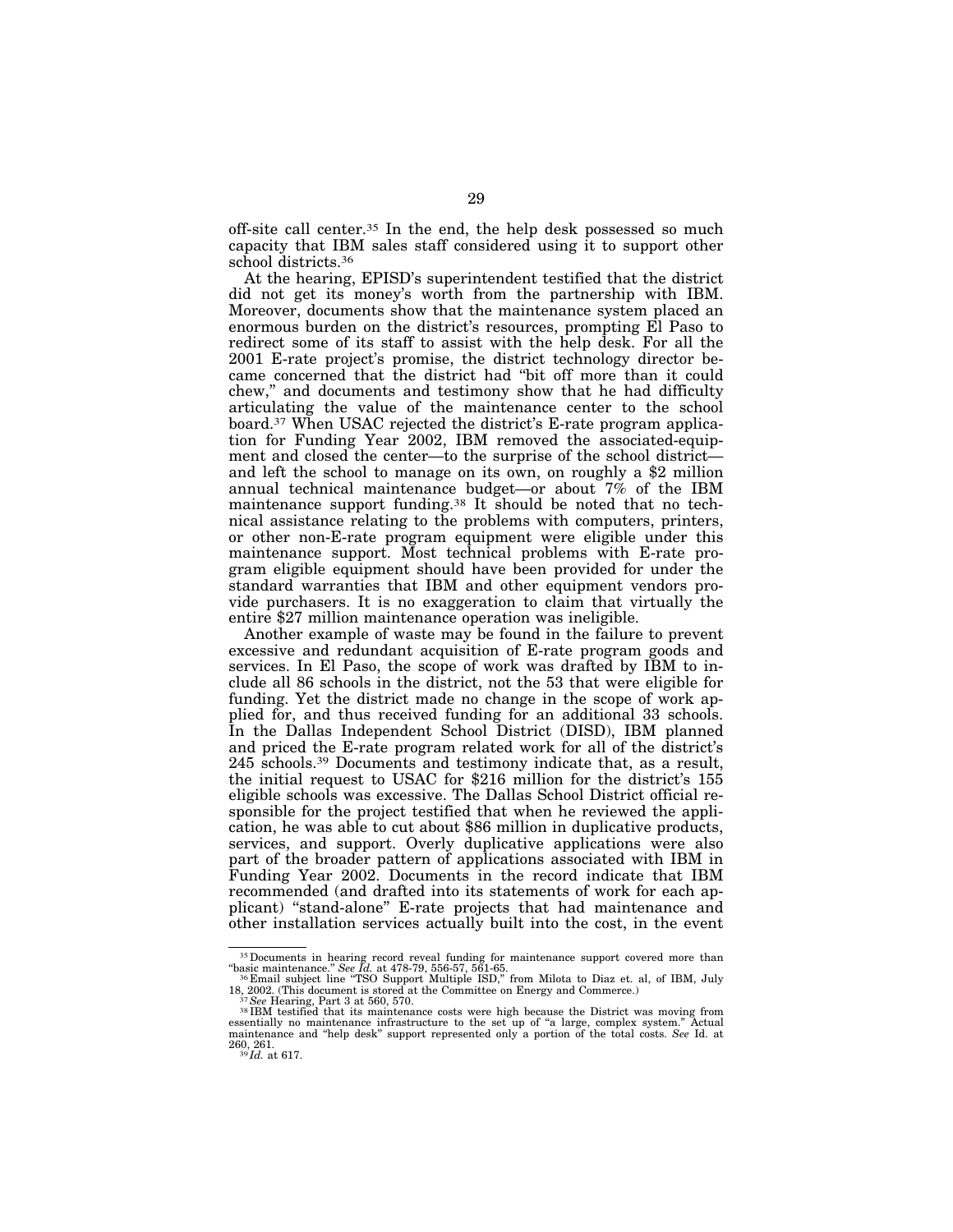that other maintenance projects were rejected. This approach led to large, redundant requests that inflated the cost.

• E-rate program technology plan requirements and resource requirements for school districts insufficiently guard against waste, fraud, and abuse.

EPISD maintained that the \$27 million maintenance operation and \$30 million worth of other E-rate program related work was consistent with the district's technology plan. However, that technology plan—as is generally the case for E-rate program technology plans—was insufficient to prevent waste, fraud, and abuse. In fact, the initial \$70 million in funding requests was made under the technology plan used by the EPISD the previous three years, when the school district received E-rate program funds averaging \$3.4 million per year. The plan provided no meaningful measures to ensure that the goods and services purchased were reasonably connected to the school district's needs and abilities. Significantly, USAC's guidance on technology plans notes that ''it is only necessary that the approved plan include a sufficient level of information to justify and validate the purpose of a Universal Service Program request. However, it does not have to include the specific details and information called for on FCC Forms 470, 471, and 486 [request to commence invoicing].'' 40 Moreover, USAC does not review plans as part of its normal application review process. The FCC in its August 2004 Fifth Report and Order declined recommendations to require such review, ''for administrative efficiency.'' Given weaknesses in content and timing of plan preparation—the FCC only "expects," not requires, that plans are prepared prior to posting a Form 470. 41

• The program does not ensure that schools and teachers have chosen goods and services they actually need.

Despite spending more than \$60 million in E-rate program funds, as well as its own money, for services and upgrades to its telecommunications infrastructure, El Paso was actually reducing its focus on integrating technology into the classroom. In the first three years of the program, the District's head of instructional technology, Ms. Sharon Foster, coordinated E-rate program applications. When Ms. Foster departed, E-rate program management was completely shifted to the technology department, which, by all available information to the Subcommittee, neglected to coordinate with the instructional needs of teachers. Indeed, during an August 2003 site visit, Subcommittee staff learned that in the year leading up to and following installation of the Funding Year 2001 project, El Paso effectively eliminated eight to ten ''Campus Technology Coordinators.'' In short, the district eliminated a key element for coordinating training and curricula needs with the E-rate program application for goods and services. Consequently, high-quality gear and services were not being fully utilized more than a year after the systems were installed.

Hearing testimony by Ms. Foster also provided a broader perspective to the issue. That is, absent a direct link to the instructional needs of the students, school districts that have been driven

<sup>40</sup>*See* USAC technology plan guidelines at www.sl.universalservice.org <sup>41</sup>*See* FCC Fifth Report and Order and Order, August 2004, ¶¶ 56, 62.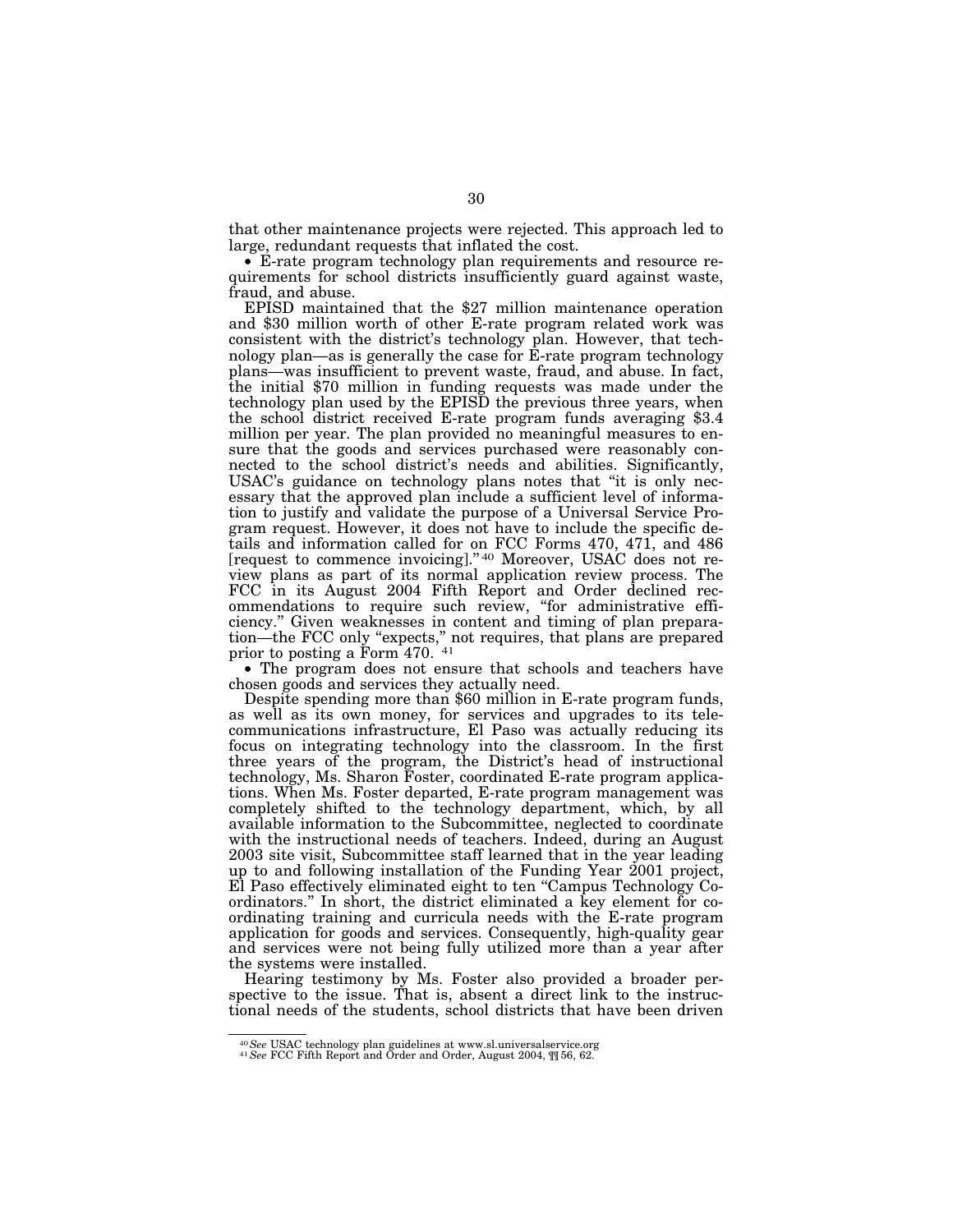by vendor influence have ''asked for too much too quickly and were not in the best position to fully support technology projects for which funding was awarded."<sup>42</sup> "In short," she said, "staff development, like the funding for network and technology projects, must be on a consistent, realistic, multi-year basis."<sup>43</sup> With these weaknesses in technology planning and application certifications the Erate program lacks an effective and reliable mechanism for ensuring that E-rate program funding requests are driven by instructional need.

• Unclear rules and program procedures and delays in program funding generate confusion among applicants and vendors, and are a source of waste.

Testimony by E-rate program vendors and school district officials provided an important perspective regarding the E-rate program's rules and operation. First, substantial confusion regarding goods and services eligibility and the interpretation of vague rules and procedures contributes to waste and abuse. Notably, the FCC essentially acknowledged this confusion in its "Ysleta" Order regarding Funding Year 2002. Furthermore, the ambiguity of program rules also provides an incentive to vendors and consultants to take advantage of school districts that have either not necessarily planned for the E-rate program adequately, or that are not equipped with ''technology-savvy'' staff.

Second, the structure of the E-rate program funding cycle, with its very large time span between when an application is submitted and when it is funded, does not efficiently fit into the typical school district's budget and planning cycles—an issue the Committee staff observed in many school districts. This disconnect between typical school operations and the program's funding process generates waste, because districts must either scramble to spend the funds before the program's implementation deadlines, or apply for E-rate program funds before other resources have been budgeted and secured. According to testimony, school districts that are burdened by limited planning in the first place may struggle to manage the overlapping phases of three E-rate program funding years that may be occurring at any one time. This inherent program confusion and delay contributes even more complexity to the effective implementation, management, and oversight of the program, from the perspective of the applicants, USAC or the FCC.

#### **D. E-rate Related Investigation of Chicago Public Schools**

The Subcommittee's E-rate program oversight hearings were largely focused on the programmatic flaws and concerns with the program's ''front end'' application process. Significantly, our work has determined that the E-rate program also encountered problems during the "implementation" stage of the funding process—that is, the period of time when E-rate program goods and services are provided, and the funds actually are spent.

Subcommittee oversight of Chicago Public Schools' (CPS) participation in the E-rate program, and CPS' relationship with the school district's program manager, SBC Telecommunications

<sup>42</sup>*See* Hearing, Part 3 at 154. <sup>43</sup> *Id.*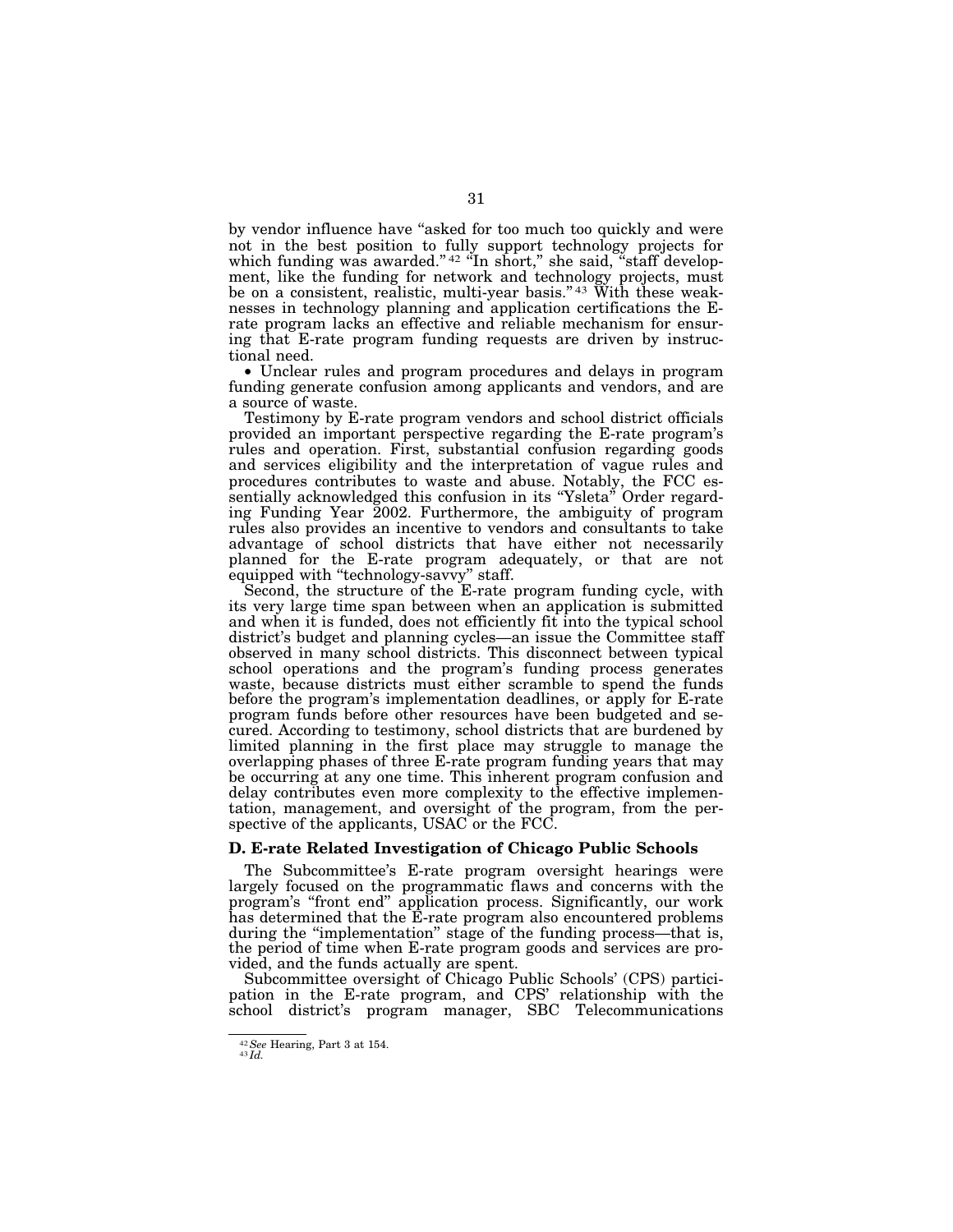(SBC) 44, helped to illuminate some of the major pitfalls of E-rate program implementation. In Chicago, the school district created an environment that encouraged program fund mismanagement by both the school and the primary E-rate program contractor, SBC, and led to the improper stockpiling of \$8.5 million in internal connections equipment, much of which included expensive electronic switches that never left distribution warehouses.<sup>45</sup>

CPS is one of the largest school districts in the country, with nearly 600 schools and 435,000 students. CPS has received over \$236 million in E-rate program discounts since the program's inception, and according to the district has spent over \$600 million of non-E-rate funds on infrastructure improvements necessary to prepare the schools for the internal connections funded by the Erate program.46 Chicago became one focal point of the investigation as a result of Committee letters sent during July 2003 to 14 E-rate program vendors, including several SBC operating units.

During the course of the Committee's work, staff visited school districts across the country to observe first-hand how the E-rate program was actually being implemented. Among the site visits were two trips to Chicago, one in early December 2003 and the other in late August 2004, during both of which staff conducted interviews of the relevant employees of SBC and CPS. Staff had scheduled a December 11, 2003 site visit to Chicago, and on December 9, 2003, SBC's Washington, D.C. office contacted staff to alert the Committee regarding a then-current stockpile of \$5 million worth of E-rate program related inventory sitting unused in three Chicago warehouses. Committee staff later ascertained that SBC officials in Chicago had knowledge of the stockpiled equipment at least since early 2001, when more than \$8 million sat in inventory. There is no evidence indicating that SBC's knowledge extended beyond the Chicago office. Staff also determined that school district officials were aware of the inventory at least as early as April 2002. Staff further learned that SBC had been reimbursed by USAC for this unused equipment.

Also in December 2003, SBC tasked the law firm Mayer, Brown, Rowe & Maw LLP (''Mayer Brown'') to conduct an internal investigation regarding the improper stockpiling and billing of USAC for the equipment. On January 14, 2004, the Committee issued a second letter to SBC requesting further details and documentation of the E-rate program in Chicago, and particularly the circumstances surrounding the equipment stockpiling. In mid-January 2004, Mayer Brown completed its investigation, and SBC provided a copy of the firm's report to the Committee.47 The Mayer Brown Report concluded that SBC had violated program rules and that the company was required to return \$8.8 million to the E-rate program. On January 16, 2004, SBC submitted a payment of \$8.8 million to USAC. Subsequently, in late January 2004 the Committee requested further documents and information from the school district regarding its participation in the E-rate program, and specifically

<sup>44</sup>*See* Investigation Report by Mayer, Brown, Rowe & Maw LLP, dated January 14, 2004 (Mayer Brown Report) at 21. (The Report is stored at the Committee on Energy and Commerce). <sup>45</sup> *Id.* at 2 and 35. <sup>46</sup>*See* Investigation Report by Hogan & Hartson LLP, dated August 16, 2004 (Hogan Report)

at 1. (The Report is stored at the Committee on Energy and Commerce.) <sup>47</sup>*See* Mayer Brown Report.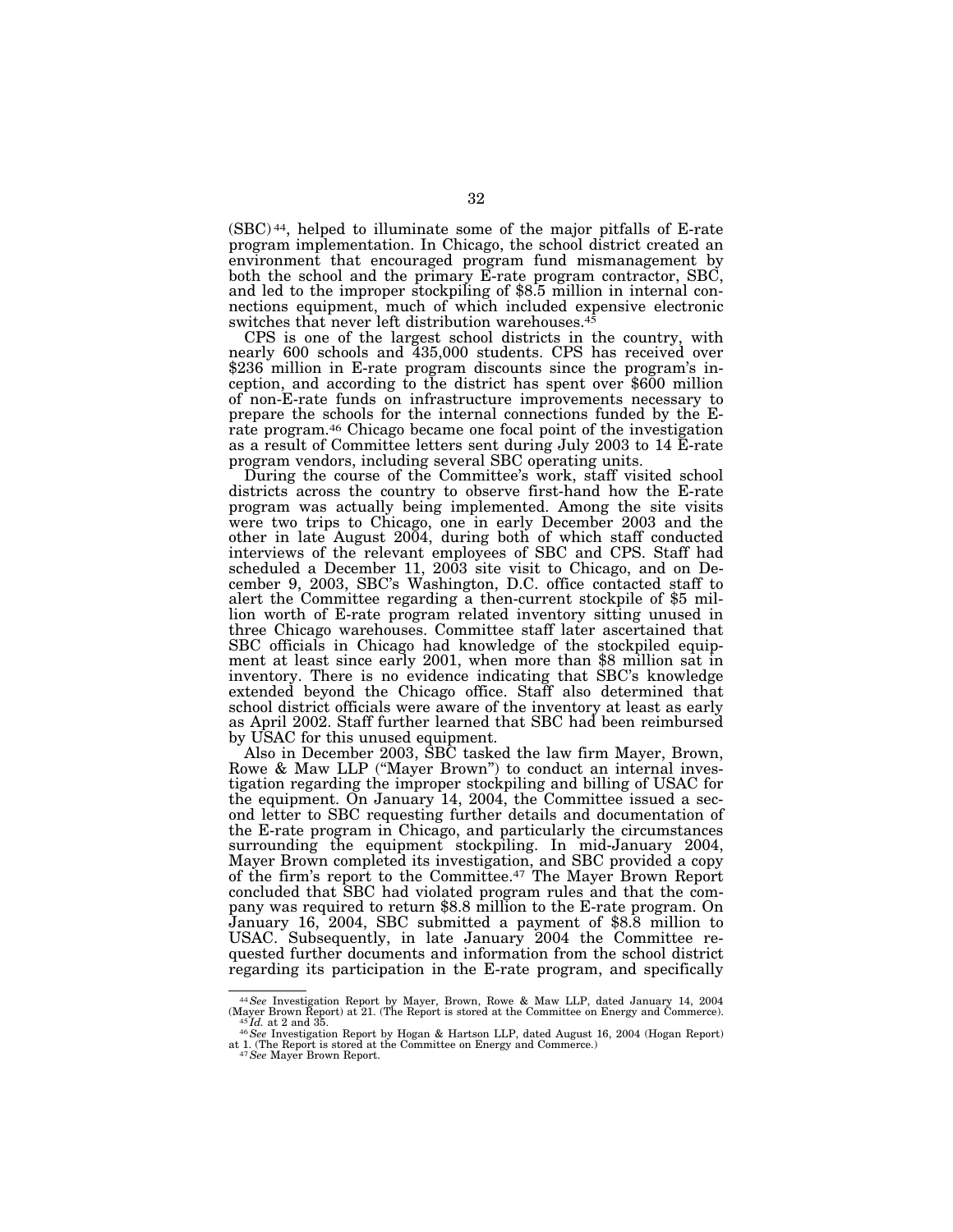regarding the inappropriate stockpiling. CPS hired outside counsel, the law firm Hogan & Hartson LLP (''Hogan''), which conducted an investigation and prepared a report of its own. CPS provided the Committee a copy of the report on August 16, 2004.48

During Funding Year 1999, USAC approved CPS' request for \$66 million for internal connections projects in July 1999.49 CPS awarded a contract for management of the E-rate program project to SBC, which had specifically held itself out to CPS as having an expertise in project management.50 Due to a number of issues, including inconsistent decisions by CPS administrators and poor planning, as well as lengthy USAC funding-decision delays, CPS faced a severe time crunch for fully implementing the \$66 million project before the funding year's deadline of September 2000.<sup>51</sup> Consequently, CPS instituted a "Fast Track" plan between June and September of 2000 to accomplish basic Local Area Network (LAN) 52 construction in as many schools as possible before the deadline.53 That decision ultimately led SBC and its subcontractors to bulk purchase and stockpile large quantities of internal connections equipment, including several hundred Cisco switches.54 SBC submitted invoices and was reimbursed for this equipment, much of which had not been installed, violating E-rate program rules.55

In April 2002, SBC and its major equipment supplier, Cisco, prepared an E-rate program related work proposal for marketing to Chicago Public Schools a ''refresh'' of the uninstalled switches. SBC and Cisco described the warehoused switches to CPS as being ''obsolete."<sup>56</sup> The SBC/Cisco switch refresh required that the school district return the ''old'' unused switches for a minimal discount against the cost of the new switches.57 Thus, CPS and the E-rate program would essentially pay twice for equipment that had never been installed into the school district's networks.58 Under E-rate program rules and procedures, USAC would have simply approved the funding request for the new switches from CPS—as long as the request form was correctly filled out, submitted, and certified. At the time, USAC had no safeguards to prevent this sort of ''refreshing'' of otherwise usable equipment, or for detecting duplicative equipment requests.

In sum, the Chicago Public Schools case study highlights management and implementation problems that may be encountered

<sup>&</sup>lt;sup>48</sup> See Hogan Report.<br><sup>49</sup> See Mayer Brown Report at 27.<br><sup>59</sup> See Mayer Brown Report at 21.<br><sup>51</sup>*Id.* at 27-32. See also Hogan Report at 31-38.<br><sup>52</sup> A LAN is generally defined as: "A system that links together electronic

cant "is receiving, is scheduled to receive, or has received service" from the vendor, USAC will<br>reimburse the vendor upon receipt of the vendor's invoices. Subsequently, the vendor may sub-<br>mit a Form 474 ("service provid work, there is no requirement for the vendor to provide detailed billing information or sup-

<sup>&</sup>lt;sup>56</sup>See Mayer Brown Report at 44. According to staff interviews of Cisco employees, however, the switches were far from obsolete, either in terms of their usefulness or the last date for which service support would be available.<br>  $\frac{57 \text{ Id.}}{58 \text{ Id.}}$  at 45.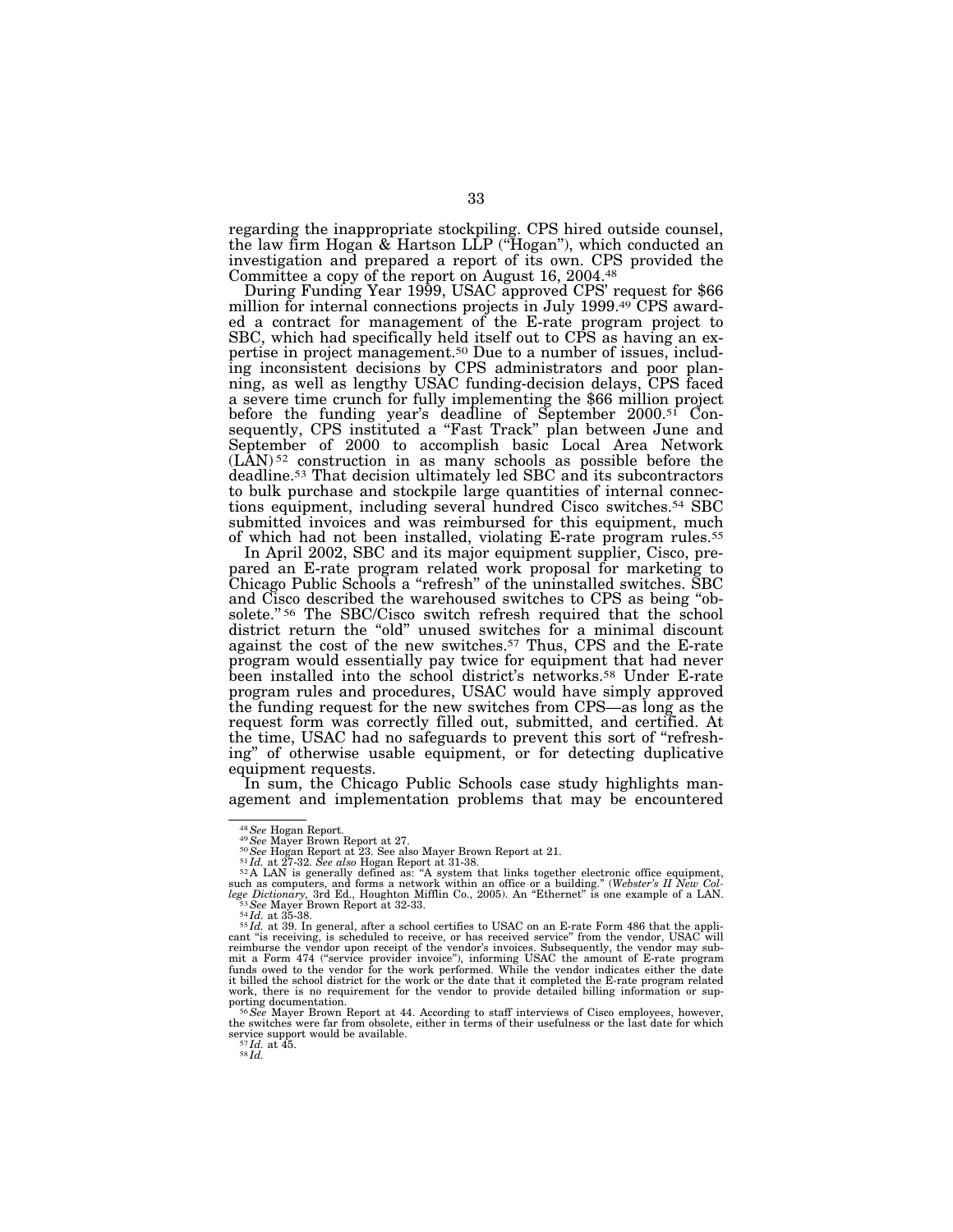when carrying out a very large and expensive E-rate program internal connections project over multiple years. The extended delay by USAC in making a funding commitment to Chicago Public Schools led the school district to make key project decisions that further compounded implementation issues. Furthermore, the case study highlights the limitations of USAC to effectively oversee the implementation of such complex projects.

Additionally, then-Chairman Tauzin and then-Subcommittee Chairman Greenwood requested further documents and information from SBC regarding its participation in the E-rate program in other regions of the country. SBC responded to the Committee's request, providing information to the Committee regarding: (1) an SBC Connecticut sales employee who discussed with school officials the possibility of inflating SBC's bid costs, so that sufficient margin would be available to cover Bridgeport Public School's co-payment; (2) SBC Ohio personnel who offered to provide Cleveland Municipal Public School District an interest-free loan to cover its co-payment, which the school rejected after its attorneys determined that such a transaction would violate E-rate program rules; and (3) an SBC refund to SLD of \$1.4 million in E-rate program funds from Funding Year 2003 that had been spent on ineligible services in New London, Connecticut.<sup>59</sup> In the Connecticut instance, SBC later entered into a consent decree with the FCC in which SBC made ''a voluntary contribution to the United States Treasury in the amount of five hundred thousand dollars'' in addition to the \$1.4 million that it had refunded to the SLD.60 SBC also agreed to implement an extensive E-rate training and compliance program for its employees, designate regional E-rate program coordinators throughout the company, and create its own internal E-rate program oversight structure.61

# *Findings from the Chicago Public Schools related investigation:*

• The timing of the E-rate program application, review, and approval process makes implementation of large internal connections projects, such as at Chicago Public Schools, particularly vulnerable to waste, fraud, and abuse.<br>Because of the very long delays in funding decisions by USAC,

CPS faced the dilemma of spending \$66 million for Funding Year 2000 in only a matter of months. (In fact, during the course of the investigation, the Subcommittee frequently came upon instances in which school officials and their vendors found themselves with large sums of E-rate program funds being approved late in the program funding cycle and very little time to utilize those funds before the deadlines.) In late July 2000, the CPS Board and CEO directed Ms. Elaine Williams (the head of the school district's Office of Technology Services), against her recommendation to return unspent funds to USAC $62$ , to spend \$54 million by September 30,

<sup>59</sup>*See* Letter from SBC to the Committee on Energy and Commerce, dated August 6, 2004. (The document is stored at the Committee on Energy and Commerce.)<br>  $^{60}$ See FCC/SBC Consent Decree, adopted December 14, 2004.<br>  $^{61}Id$ .

entire committed amount in a given Funding Year would lose those funds. In the first instance, applicants have the opportunity to submit a request for an extension of time to complete the E-rate related project. Furthermore, USAC would likely approve a new application, for the fol-lowing Funding Year, to complete the work that it had previously authorized.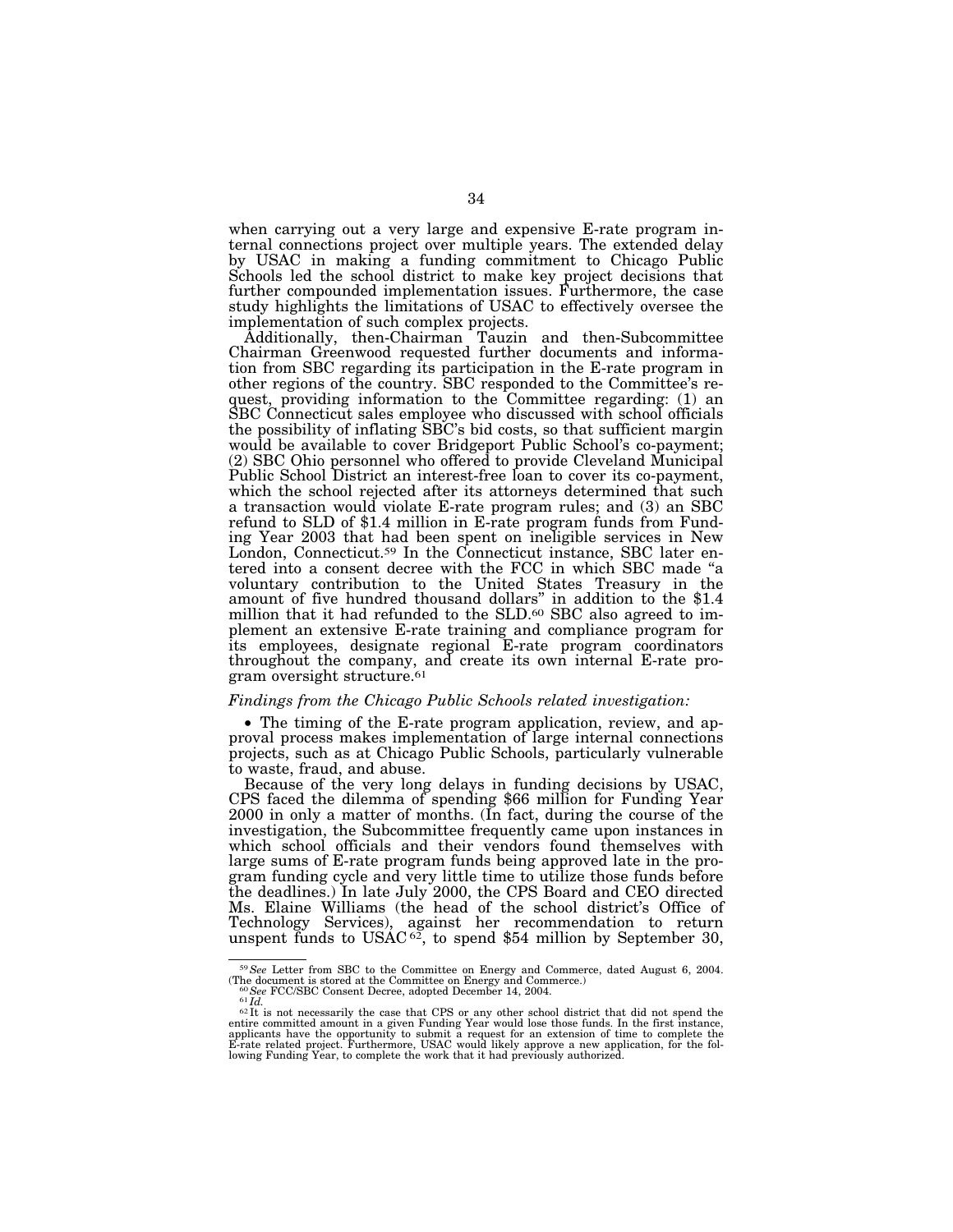2000.63 This gave rise to the decision to implement the Fast Track program, setting off a chain of events that led to advance purchases of large amounts of equipment by SBC's distributors, and ultimately to the stockpiled surplus. Indeed, the SBC project management team in Chicago believed that the lynch pin to completing the work and utilizing the funds by the program deadline was materials procurement.64

SBC and CPS agreed that bulk purchase of key materials, including ''long-lead-time'' components, was indeed the solution, and on July 20, 2000 CPS authorized SBC to make the bulk purchases.<sup>65</sup> Among other steps, SBC placed a purchase order with each of its three distributors for a total of \$24.5 million, based upon a generic "template design" for wiring all of the schools.<sup>66</sup> SBC also placed a \$3 million open purchase order with each distributor ''to cover the materials needed for the Fast Track installations for both E-rate Year 2 and Year 3 which... had an identical scope of work and an overlapping three-month period."<sup>67</sup> According to one SBC program manager, contractors may have deliberately ordered excess materials to prevent any delays.68 Ultimately, the Mayer Brown investigation determined that the initial Fast Track invoices were not based on actual shipments to schools, but rather were '' 'pre-bills' for materials that were not yet shipped, but merely ordered or to be ordered by the distributors."<sup>69</sup>

Further procurement confusion grew from a three-month overlap in E-rate program Funding Years 1999 and 2000, as well as from the fact that the ''scope of work'' for CPS' LAN project was identical for each year.70 According to the Mayer Brown Report, this may have fostered ''a lack of rigor among project personnel in failing to assure that all work funded with E-rate Year 2 SLD dollars was completed by the Year 2 implementation deadline, rather than being allowed to spill over into E-rate Year 3, and beyond."<sup>71</sup>

Building upon the unintended consequences, SBC's three distributors purchased directly from the switch vendor, Cisco, rather than through the program manager, SBC.<sup>72</sup> Thus, "SBC had to pay the standard, non-discounted prices for the Cisco network equipment that its distributors had purchased, rather than the 35% bulk-rate discounts that would have been available on Cisco equipment had SBC ordered the equipment directly from Cisco." 73 Indeed, at a June, 2003 ''Inventory Issues Meeting'' between CPS and SBC, the meeting minutes state:

when CPS questioned why the amount paid for the original Cisco equipment (switches) was so large (approximately \$4 million), SBC stated that they paid full price for the Cisco materials. SBC could not obtain a discount, as is customary, because they ordered the Cisco Equipment from distributors. The

<sup>&</sup>lt;sup>63</sup> See Mayer Brown Report at 34.<br>
<sup>64</sup> Id. at 35.<br>
<sup>65</sup> Id. at 36.<br>
<sup>66</sup> Id.<br>
<sup>66</sup> Id. at 37.<br>
<sup>68</sup> Id. at 37.<br>
<sup>68</sup> Id. at 32.<br>
<sup>69</sup> Id. at 32.<br>
<sup>69</sup> Id. at 32.<br>
<sup>71</sup> Id. at 32.<br>
<sup>71</sup> Id. <sup>72</sup> SBC is one of Cisco's ind discount to SBC on its equipment purchases.<br><sup>73</sup>See Hogan Report at 40.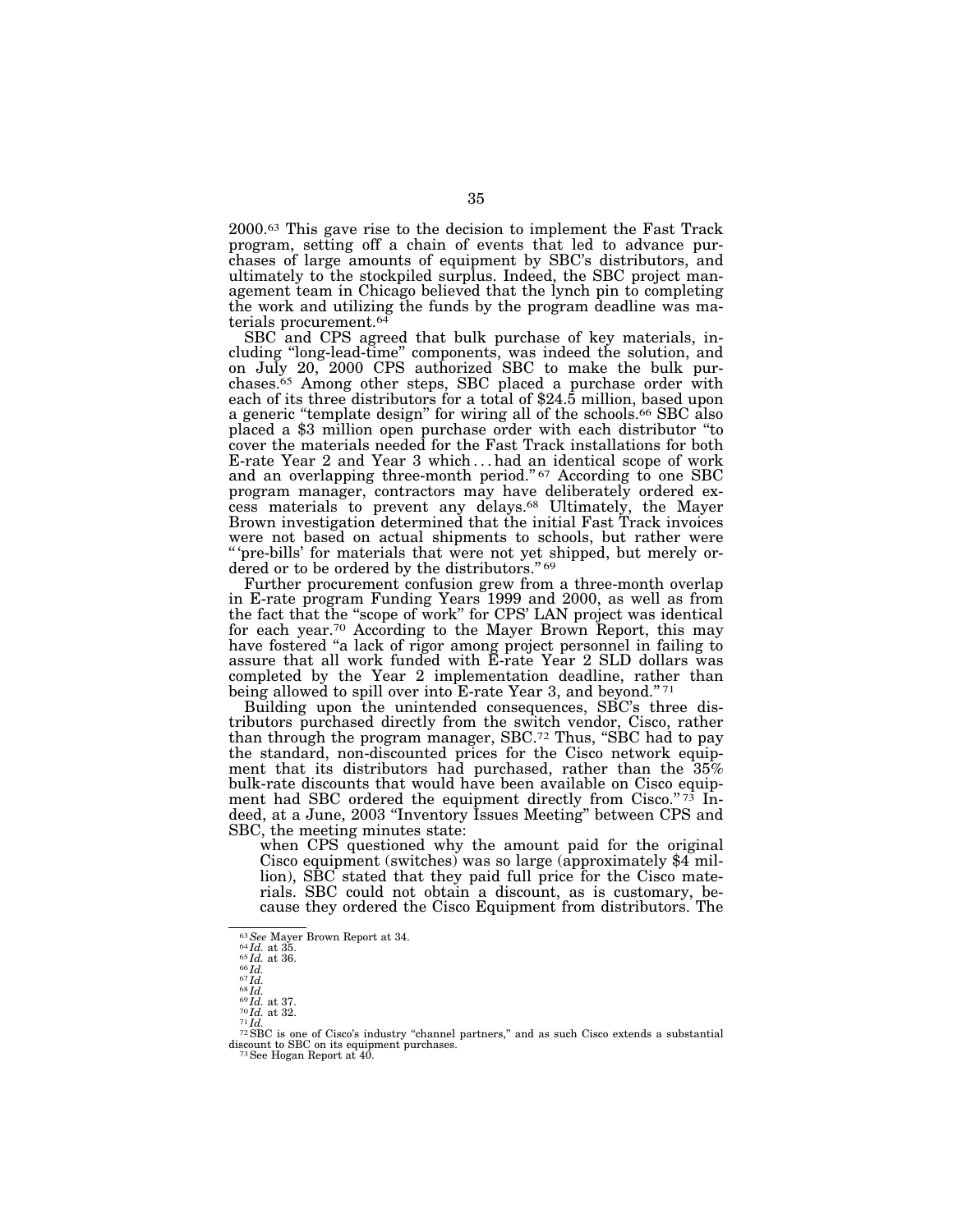discount can only be obtained if the order is placed directly through Cisco (material ordered directly from Cisco is discounted at 35%). SBC stated that there was not enough time to place the order directly with Cisco because of the time constraint imposed by the September 30 deadline.74

Finally, with regard to the implementation phase of very large E-rate program projects, there is no commensurate oversight by the FCC or USAC after applications for funds are approved for disbursement. As a case in point, USAC's Arthur Anderson beneficiary audit of Funding Years 1999 and 2000 at Chicago Public Schools completely failed to identify the \$8.5 million in uninstalled inventory that USAC had funded. Instead, the audit identified some other billing and invoice discrepancies, which ultimately prompted CPS to hire its own auditor, KPMG. KPMG resolved many of the problems identified by Anderson, but also identified the deeper problems of program management detailed above.

• SBC and CPS failed to effectively plan, manage, and keep accurate records, and failed to resolve problems in a timely manner, which led to considerable waste.

The SBC project management team in Chicago failed to understand the E-rate program's rules. According to the Mayer Brown Report, "[e]mployees involved with the CPS E-rate Program had not received adequate training with respect to contractor obligations in a federally-funded program. This lack of training with respect to the unique obligations imposed under such a program resulted in the employees inappropriately relying on exchanges of emails with a federal agency for interpretation of federal regulatory requirements . . .'' 75

SBC's account team lacked training regarding the issues surrounding the receipt of federal funds.<sup>76</sup> The SBC "management" team received no formal E-rate training, nor training on regulatory compliance . . .'' and the individuals in charge of that team ''had no prior experience in managing E-rate projects or contracts involving federal funds."<sup>77</sup> For example, SBC's "program executive" for the Chicago E-rate project lacked any experience on federal government contracts or E-rate program projects prior to her leadership of the CPS LAN project.78

The Mayer Brown investigation found that "at least by the end of 2000, SBC personnel were aware of the general requirement that materials be 'delivered and installed' in the E-rate year in which the materials were purchased."<sup>79</sup> SBC's subcontractor, TeamWerks, when told in writing by the SLD that it was against the rules to bill for "work" not installed by September 30, 2000, characterized that guidance as ''quite ambiguous'' because the SLD had made no reference to "materials." <sup>80</sup> Ultimately, SBC decided to roll forward the Funding Year 2000 inventory to Funding Year 2001—despite its knowledge of the rules requiring delivery and installation based upon a tenuous distinction between ''returned'' excess inven-

<sup>74</sup>*See* Mayer Brown Report at Tab 30, at 9. <sup>75</sup> *Id.* at 3. <sup>76</sup> *Id.* at 26. <sup>77</sup> *Id.* <sup>78</sup> *Id.* <sup>79</sup> *Id.* at 54. <sup>80</sup> *Id.* at 55.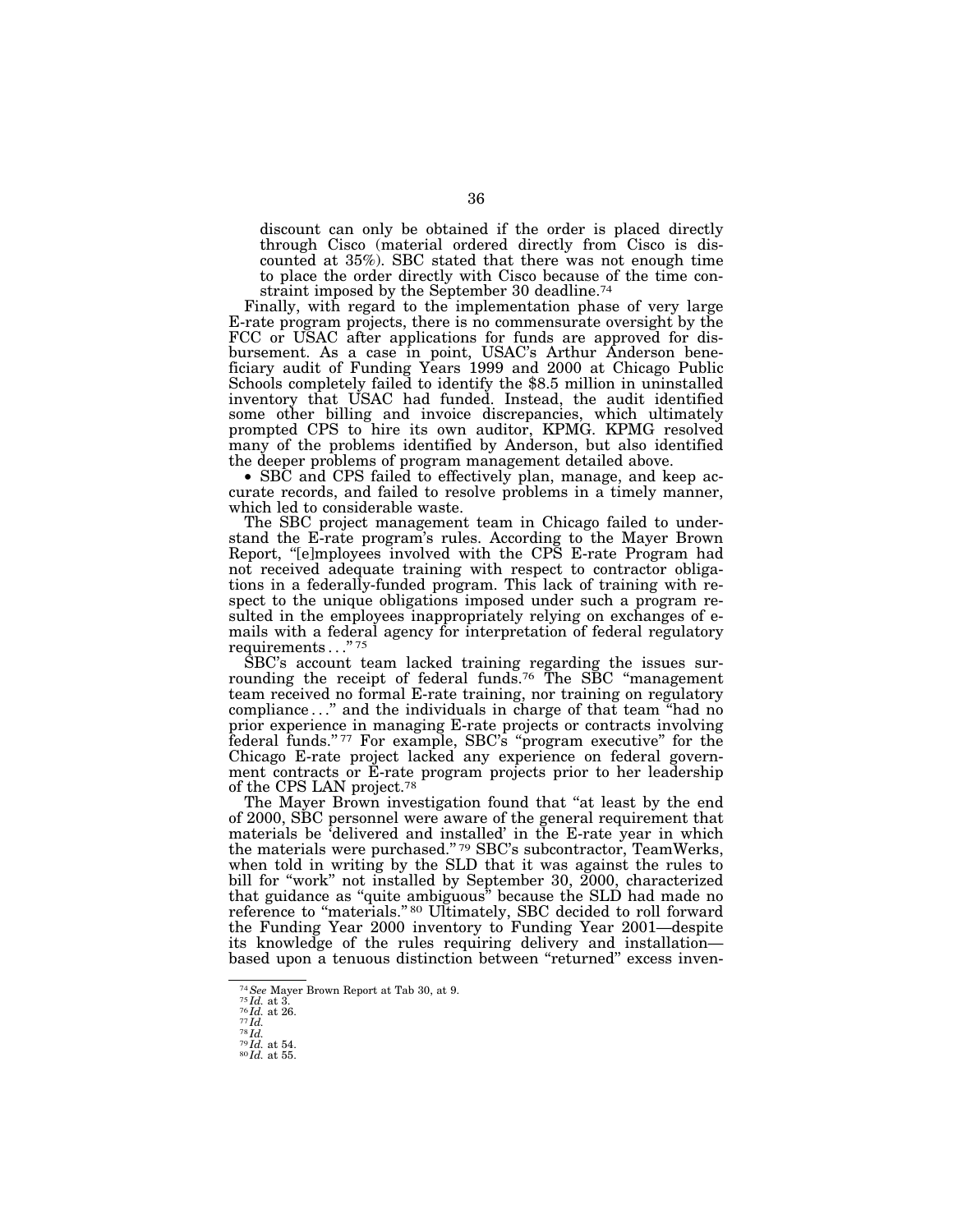tory and excess materials that had never left warehouses.<sup>81</sup> Further, SBC project leaders were willing to rely on an old and vague e-mail message from April 2001 to support their actions.82

The school district also was responsible for the spate of program management problems. In order to ensure sufficient electrical power support for the LAN project, CPS undertook an electrical service upgrade at the same time as the LAN implementation.<sup>83</sup> CPS chose to execute both projects simultaneously, through a single contractor leading both efforts—even though the electrical infrastructure upgrades were not E-rate program eligible. As a result, ''the LAN installation and power upgrade work contributed to a convoluted organizational structure for the overall project."<sup>84</sup> Furthermore, SBC did not report directly to the school district. Instead, a consulting firm named Chicago School Associates (CSA) was hired by the district to manage the LAN installation and power upgrade general contractors, including SBC, so SBC's project team reported to the Director of Program Management at CSA.85

The school district made several other decisions that hampered project planning and efficiency, including, among others: 1) CPS had 250 schools that had separately applied for Funding Year 1999 E-rate funds, and which were outside the scope of the CPS-SBC agreement, but which still required E-rate program work to be accomplished; 2) the LAN project was initially supervised by the district's Capital Improvements Department, not by the Office of Technology Services where the knowledge of the E-rate program and the LAN project actually resided; 3) the Capital Improvements Department generated its own LAN designs for the schools, despite the lack of necessary technical expertise, resulting in the majority of the designs being rejected by SBC and its network architect; 4) CPS required SBC to seek combined LAN/power upgrade bids from subcontractors <sup>86</sup>; 5) CPS failed to promptly issue SBC a "notice to proceed," further constraining the time available to fully utilize Erate program funds before the funding deadline; 6) CPS delayed providing SBC specific school assignments for E-rate program LAN work; and 7) CPS frequently made revisions to the list of schools at which SBC needed to do E-rate program work. These sorts of choices ultimately end up costing a school district countless dollars in E-rate program resources.

• The E-rate program offers vendors a powerful incentive to sell unnecessary or excessive gear, and to upgrade equipment quickly.

According to the Mayer Brown Report, under the SBC-CPS LAN Agreement, SBC agreed to contract directly with contractors to perform the construction, installation and related services and to be responsible for paying such subcontractors on a timely basis. Generally, "SBC would be compensated by adding a 9.5% project man-

 $81$ *Id.* at 56. 82 *Id.* at 1-2. When KPMG first learned of the April 2001 e-mail to the SLD, it described the question as "misleading"—"apparently because it used the words 'some inventory' instead of dis-<br>closing the amount."  $Id.$  at 48.

<sup>&</sup>lt;sup>83</sup>*Id.* at 28.<br><sup>84</sup>*Id.*<br><sup>85</sup>*Id.* 86The Mayer Brown Report points out that because these combined bids were screened for the lowest *lump* sum price, the district had no guarantee that the E-rate program portion of a particular subcontract was being awarded to the lowest bidder for those services. Id. at 29.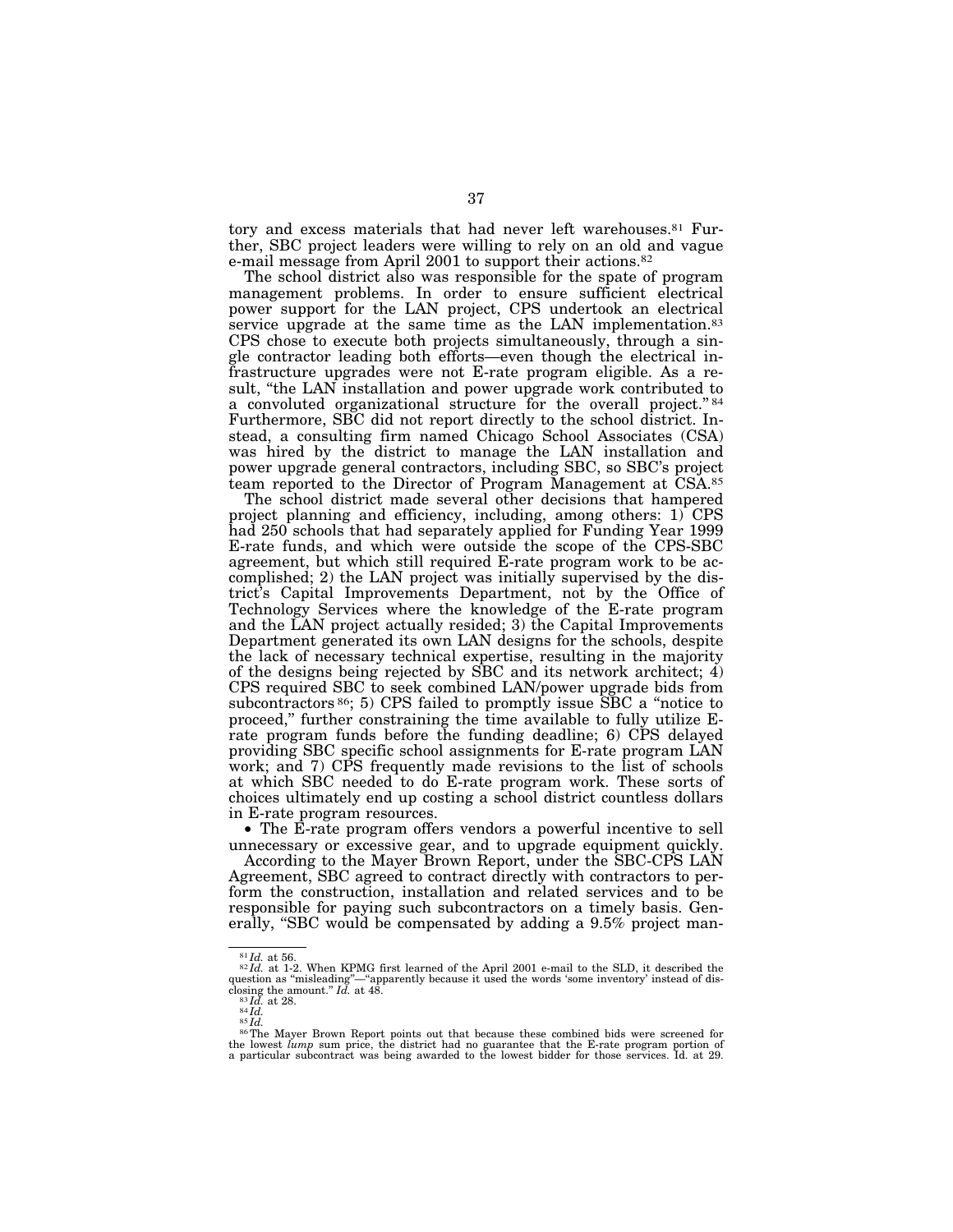agement fee to the amounts it paid out to its contractors." 87 Further, explains the Mayer Brown Report, "given the costly infrastructure that SBC had to put in place to manage the project, SBC faced the risk of losing money on the contract if CPS failed to authorize a level of work sufficient to generate project management fees in excess of SBC's costs. The structure of the contract's payment terms created an economic incentive for SBC to encourage CPS to spend the full amount of any Universal Service Fund award it received from SLD.'' 88

One additional result of this economic incentive was the problematic ''refresh'' proposal, described above, involving warehoused, new switches that Cisco and SBC described as ''obsolete.'' While the switches that CPS had purchased only months before were no longer "top of the line" due to technological advances, they were more than adequate for the district's governing technology plan at the time. The ''obsolescence'' to which the vendors referred actually described the fact that the equipment possessed a finite date beyond which it would not be eligible for vendor maintenance. Yet, the switches at issue in Chicago would not reach that service life end date for another five years.

In the end, CPS bought new switches to replace ones that had never been installed and which had only been purchased mere months before vendors were proposing to replace them. This replacement of uninstalled equipment ultimately led to unnecessary costs for both the school district and for the E-rate program. While the proposal included a small trade-in rebate on the old switches, CPS would essentially be wasting nearly \$3.6 million.89

#### **E. E-rate Related Investigation of Atlanta Public Schools**

In May 2004, a series of investigative reports by the Atlanta Journal-Constitution (AJC) newspaper alleged widespread waste, abuse, and mismanagement of more than \$60 million in E-rate program funds by officials at Atlanta Public Schools (APS). Subsequently, in June 2004, the Committee began an investigation and issued several letters to the district and its primary vendors, requesting documents and information regarding APS' E-rate program.90 The Committee's letters focused on serious allegations that included the improper stockpiling of more than \$4.5 million in Erate program funded equipment, non-competitive bidding for E-rate program work, installation of multiple \$100,000 Cisco switches in a single school, and other examples of "gold-plating." <sup>91</sup>

The Committee also sought details regarding BellSouth's installation of an expensive high-capacity network ''backbone'' into the district's elementary schools, despite warnings to the school board by APS' technology director at the time, that the project expansion

<sup>&</sup>lt;sup>87</sup> See Mayer Brown Report at 21-22.<br><sup>88</sup> *Id.* at 22. at 45. While the full refresh plan was never carried out, a smaller variation of the re-<sup>89</sup> *Id.* at 45. While the full refresh plan was never carried out, a smaller fresh went forward. Importantly, however, SBC maintains that the SLD had not been billed for the purchase of the new switches because CPS never approved the relevant invoices. Id. at 47.

the purchase of the new switches because CPS never approved the relevant invoices. *Id.* at 47. <sup>90</sup> See Committee Letter to Dr. Beverly L. Hall, Atlanta Public Schools, dated June 8, 2004.<br><sup>91</sup> The Subcommittee concluded investigation of CPS' participation in the program, Cisco was a prime motivator in the school district's decision to install unnecessary switches, as explained, *supra,* at 35-36.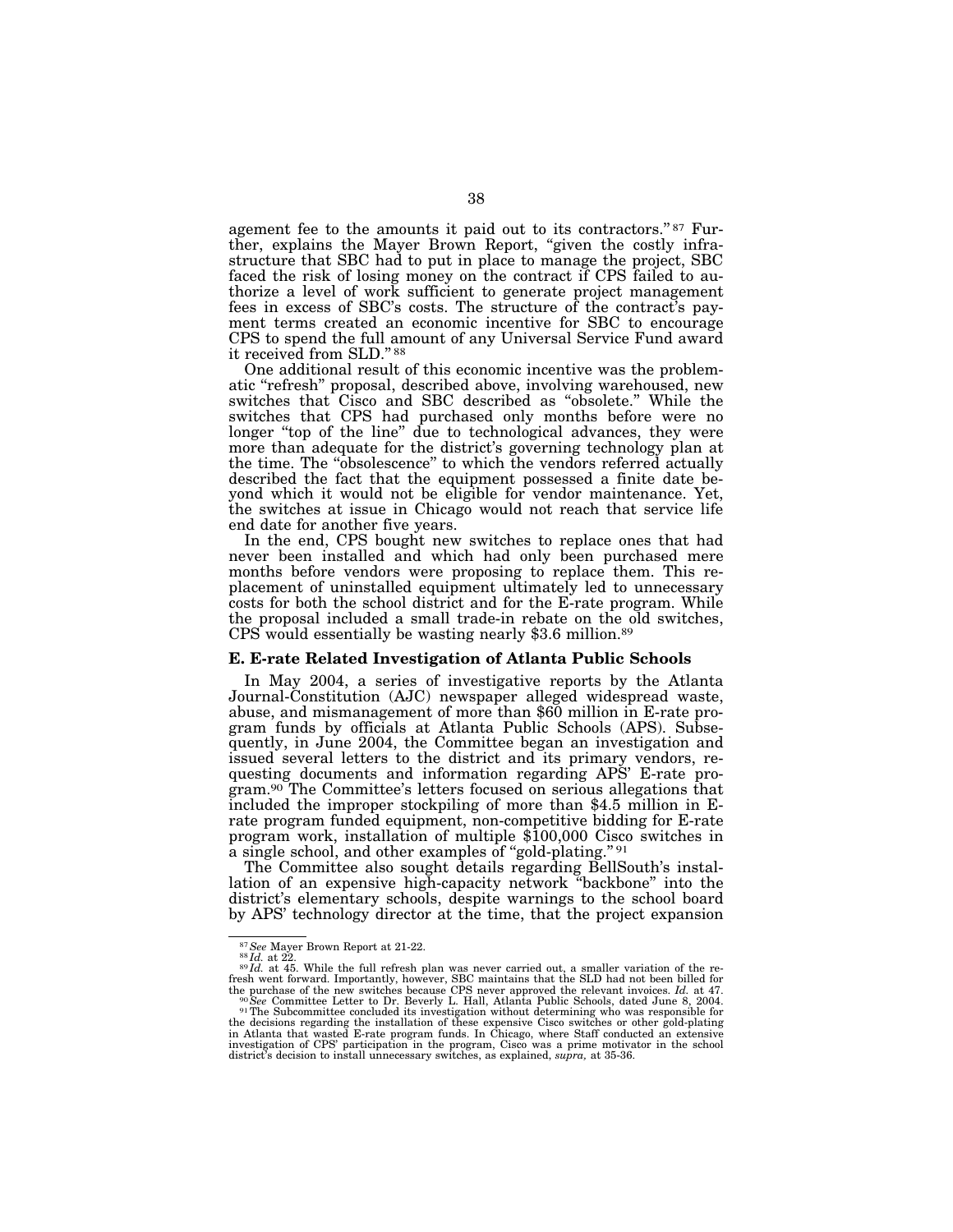was unnecessary and proceeding too rapidly. On December 19, 2004, a follow-on article by the AJC reported that school district officials diverted about \$5 million in E-rate program funds, between 2000 and 2002, to cover the cost of unauthorized or ineligible goods and services, including consulting fees, plasma television monitors, cell phone bills, and wireless Internet access for two of the district's football stadiums.

APS is comprised of 95 schools and approximately 57,000 students, with 80 of those schools at the E-rate program's 90% discount level. During the first four years of the E-rate program, \$81 million was committed to APS, of which approximately \$59 million has been disbursed. Additionally, a state educational consortium (known as the Metropolitan Regional Educational Service Agency, or MRESA) supplied an estimated \$8 million in E-rate program funded equipment to the district during Funding Year 1999. Thus, the district has received roughly \$68 million in E-rate program funded products and services. In Funding Year 2002, APS requested \$71 million from E-rate, but USAC denied that application because APS submitted an E-rate program application that was associated with the anti-competitive ''strategic technology partner'' application process involving IBM, as described earlier in this report.

A case study of Atlanta Public Schools therefore provided an opportunity to examine various dimensions of the implementation of E-rate program funded goods and services. Subcommittee staff recognized issues relating to competitive bidding procedures and the awarding of E-rate program contracts, ''gold plating'' schools with unnecessary technology, ordering equipment that might never have been installed, and funding of equipment that was not ordered. In response to the Committee's letter, the school district committed itself to providing answers to all of the Committee's questions by conducting an internal investigation and submitting a comprehensive report on its findings.92 As a *preliminary* answer to the requests for documents and information, on September 23, 2004, APS provided an ''interim'' report 93 to the Committee, prepared by its outside counsel, Greenberg Traurig, LLP (''Greenberg'').

Greenberg submitted an ''interim'' report because the school district continued ''to review documents including electronic data recovered during the investigation. Also, the information contained in this report was not based upon a complete audit."<sup>94</sup> Further, the interim report was submitted without the benefit of adequate interviews of several key school officials, and did not answer the Subcommittee's Question No. 6, regarding the school district's competitive bidding procedures, and Question No. 7(a), regarding any circumstances in which ''the school did not receive the products and

<sup>&</sup>lt;sup>92</sup> As staff commenced work regarding Atlanta, attempts were made to interview several former school officials who were key decision-makers in APS' E-rate program. Two former leaders of the school district's technology department during the relevant time period declined, through their respective attorneys, to be interviewed regarding APS' participation in the E-rate<br>program. Significantly, the respective attorneys for the two technology department officials each<br>stated that, unless granted rights if invited to testify at a Committee hearing. <sup>93</sup>*See* Atlanta Public Schools E-rate Program Interim Report by Greenberg Traurig, LLP,

dated September 23, 2004 (Greenberg Interim Report). (The Report is stored at the Committee on Energy and Commerce.) <sup>94</sup> *Id.* at 1.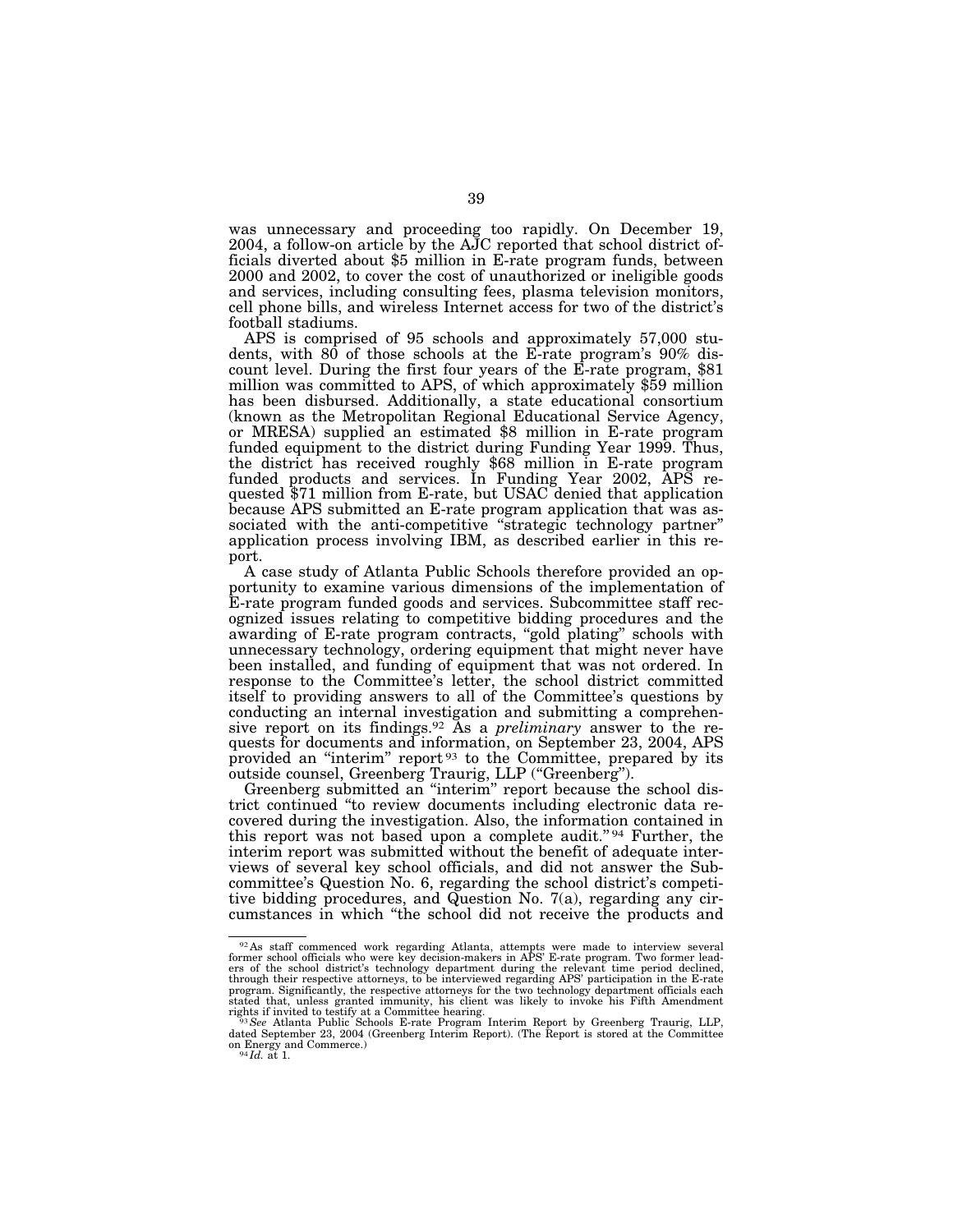services as specified on E-rate applications or invoices."<sup>95</sup> Thus, the interim report failed to answer critical questions about waste, fraud, and abuse in the district's E-rate program.

In fact, Greenberg informed Subcommittee staff that APS could not produce a complete report without further document retrieval and review and that it would cost approximately \$80,000 to do so. Given the breadth and scope of E-rate program waste, fraud, and abuse that the Subcommittee had already uncovered and examined elsewhere, it was decided that requiring the public school system to incur these additional costs was not essential for the Subcommittee to complete its work. Thus, before APS submitted a final and complete report, the Subcommittee finished its two-year investigation and began the work of assembling its findings to assist in laying the groundwork for legislation to improve the program. In the meantime, APS decided not to proceed with the additional work and expense of its internal investigation in connection with the Subcommittee's request.

Moreover, because the Subcommittee ended its E-rate program investigation, having accumulated sufficient information regarding the program and its weaknesses, staff did not continue to further develop information regarding the respective roles of the school district and its E-rate program vendors in Atlanta. Because this information was not fully developed, Subcommittee staff has chosen not to include a ''findings'' section within this report.

In February 2005, however, APS issued a press release on its Internet website entitled ''National E-rate Investigations Not Focused on APS,"<sup>96</sup> in which it misrepresented the outcome of the Subcommittee's work. The school district declared that it had conducted an ''exhaustive probe'' and provided the Subcommittee with a report and eight boxes of documents. The document further stated that ''after reviewing the files, Congress took no action against the APS,'' implying that the Subcommittee gave APS a clean bill of health regarding its participation in the E-rate program.97 As previously mentioned, contrary to APS' representations, the documents and interim report did not answer all the serious questions regarding the school district's management of its E-rate program. Additionally, the report incorrectly declared that APS had ''no documentary evidence'' regarding an allegation that vendors had improperly influenced the E-rate program application process during Funding Year 2002. In fact, the school district had e-mail documents that supported the allegation and that at least called for further examination by APS.98

<sup>&</sup>lt;sup>95</sup>*Id.* at 6. See also id. at 116-17.<br><sup>96</sup> See http://www.atlanta.k12.ga.us/news/goodnews/doc/022505SoutheastInvestigationOver.pdf<br><sup>97</sup> On May 6, 2005, the *Atlanta Journal-Constitution* reported that in late April the

federal grand jury by May 24, 2005.<br><sup>98</sup> The report states that investigators could not locate any documentary evidence supporting<br>an allegation that an IBM representative established a close relationship with Mr. Robert<br>B ship to ensure that it had a major role in preparing APS' Funding Year 2002 E-rate application through its consultant Alpha Telecommunications (''Alpha''). Specifically, an APS employee believed that IBM and Alpha had persuaded Mr. Beman to permit Alpha to prepare the E-rate forms, to "assure that IBM received [follow-on] E-rate funded contracts... in direct response to IBM's alleged dissatisfaction about not being awarded APS E-rate funded contracts during  $Year$  [2001]." See Greenberg Interim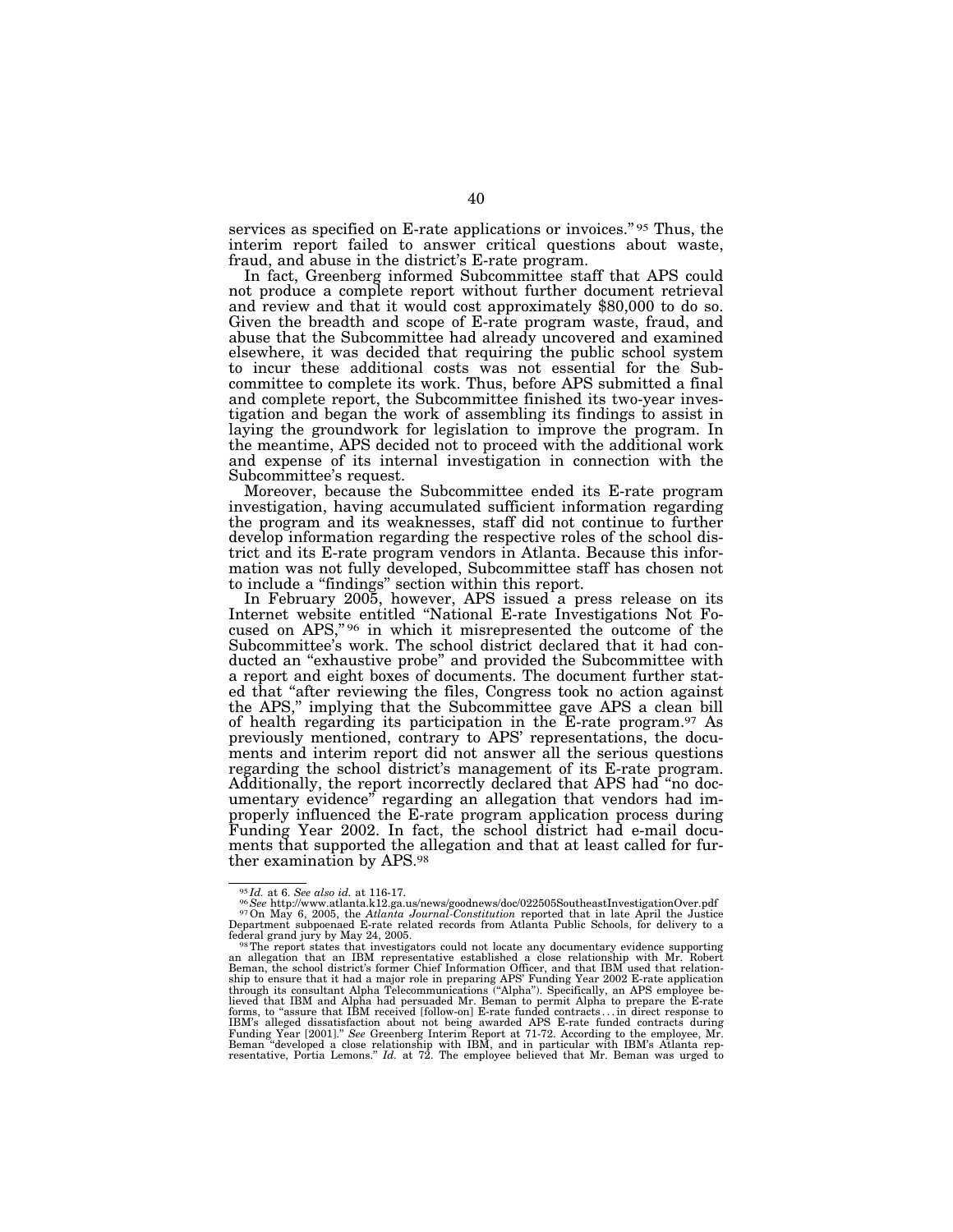# **F. GAO Work Requested by the Committee**

The Subcommittee has examined various aspects of the E-rate program and its impact in several school districts. Through this work, a number of troubling failures and weaknesses were identified, as outlined in this report. More broadly, the failures in preventing waste, fraud, and abuse point to problems in the program's structure and the FCC's management of the E-rate program.

In recent years, several initiatives were established to address issues of waste, fraud, and abuse in the E-rate program. For example, USAC, with the support of FCC, convened a 14-member Task Force of program "stakeholders"—comprised of vendors, consultants, and school and library officials—to make recommendations to reduce waste, fraud, and abuse and improve program effectiveness. A number of its recommendations have subsequently been addressed in procedural changes or in FCC rulemaking.99 Since January 2002, the FCC has conducted a series of program rulemakings to address a number of issues relating to reducing waste, fraud, and abuse, such as strengthening application certifications or bidding requirements. While the Subcommittee considers these actions to be positive steps, the effectiveness of any given program change cannot be assessed until more information is collected from audits and the FCC IG's investigations. While the E-rate program has evolved, and certainly operates better in some ways today than it did in 2001, that evolution has proceeded much too slowly. Clearly, not all problems have been addressed by these measures. Indeed, the pattern of problems and failures involves more fundamental questions about the FCC's management.

Thus, with an eye toward gathering further information and gaining a better understanding of the FCC's stewardship of the Erate program, then-Chairman Tauzin and then-Subcommittee Chairman Greenwood requested that the Government Accountability Office (GAO) "review the E-rate program's structure and operations to determine whether federal funds are being used in accordance with program rules, whether the funds are being used effectively to achieve program goals, and whether the program needs fundamental changes to ensure program goals are met."<sup>100</sup> In response to the Committee's request, the GAO set out to "evaluate" (1) the effect of the current structure of the E-rate program on FCC's management of the program, (2) FCC's development and use of performance goals and measures in managing the program, and (3) the effectiveness of FCC's oversight mechanisms—rulemaking

allow Alpha to prepare the E-rate forms, so that Alpha could "ensure that IBM would be award-<br>ed an E-rate funded contract." Id. The Greenberg Interim Report stated that there was no evi-<br>dence of such communications with However, Alpha produced e-mail documents to the Subcommittee that show IBM's and Alpha's<br>interaction with Mr. Beman regarding the E-rate program and which support the APS employ-<br>ee's account. APS' Funding Year 2002 applic nology integrator'' pattern that was identified by USAC as subverting the competitive bid proc-

ess. <sup>99</sup><br><sup>99</sup>See USAC Memorandum to FCC, dated November 26, 2003. The recommendations by the<br>state of the state of the state of the state of the state of the state of the state of the state of the state of the state of th Task Force represented a broad consensus; i.e. recommendations were supported by at least 10 Task Force members and opposed by no more than two members. Thus, recommendations that might have been viewed as affecting too much the interests of vendors (with five representatives), would not have been reported. <sup>100</sup>*See* http://energycommerce.house.gov/108/Letters/12022003—1142.htm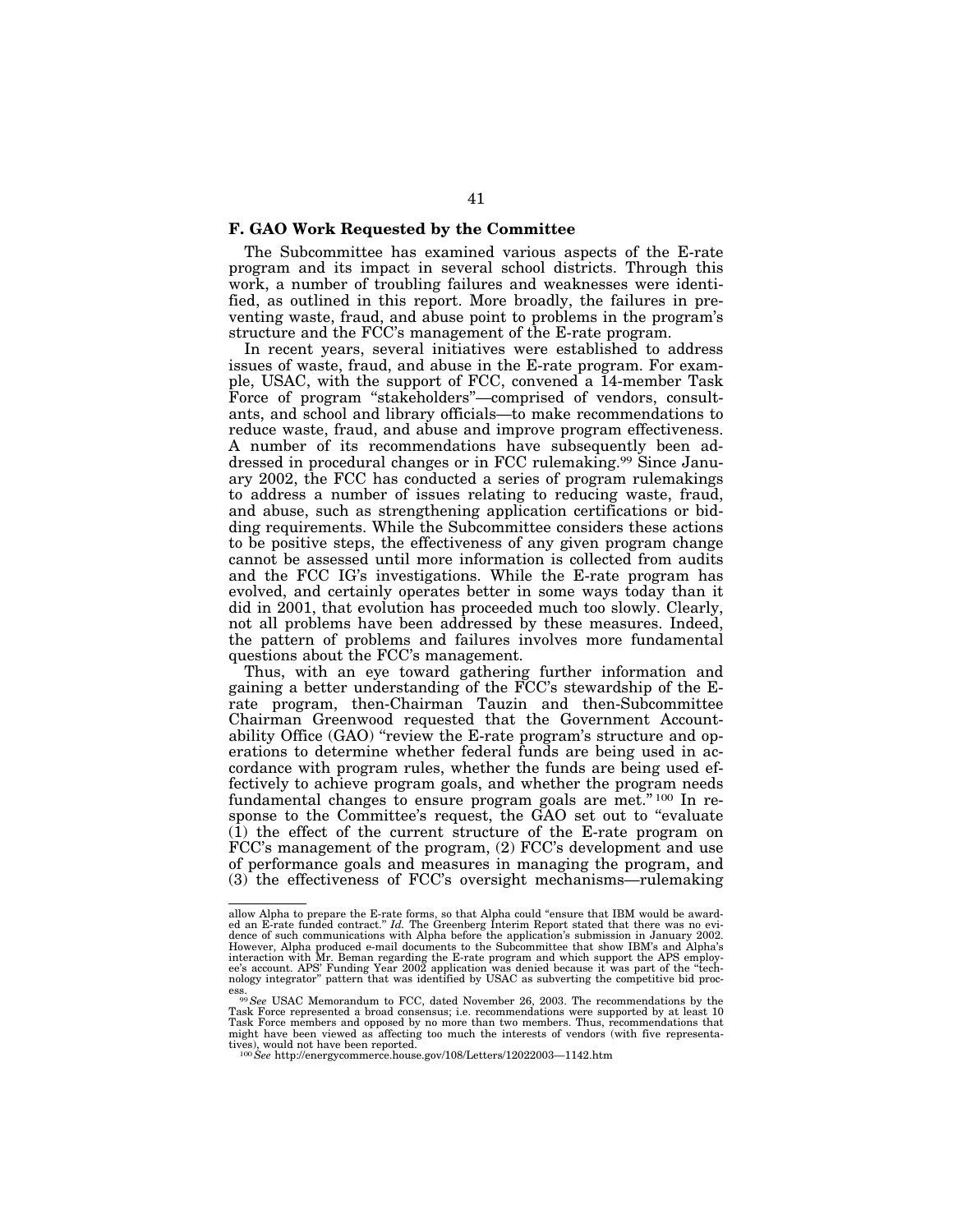proceedings, beneficiary audits, and reviews of USAC decisions (appeals)—in managing the program.'' 101

The completed report, released at a Subcommittee E-rate program hearing on March 16, 2005,102 raises serious questions about the FCC's management and oversight. The report finds an astounding degree of managerial neglect of the E-rate program. Due to this neglect, Congress cannot confidently assess either: a) the adequacy of the current program structure, or b) whether the program is in fact achieving the goals contemplated by Congress when it "created'' the program in 1996.

When Congress codified Universal Service in 1996, it effectively changed the nature of the industry-managed universal service support from an administratively sanctioned process, to a statutorily authorized collection of funds for universal service as determined by Congress. The GAO details that this action caused the fund to become, essentially, a permanent congressional appropriation. Consequently, a key series of questions were—or should have been brought to bear on the structure of the fund, the structure of the various "funding mechanisms," and the entities established to administer the fund. It was incumbent upon the FCC, as the agency responsible for the fund, to follow the direction of Congress concerning universal service. Implicitly, the FCC had broader obligations to Congress to ensure the fund's new structure adhered to all the relevant statutes, including any and all requirements concerning the treatment of appropriated funds. This did not happen. As a result, the E-rate program from the start has been hampered by lingering questions concerning its organization and structure, as mentioned in previous GAO reviews of the program.103 Furthermore, "new" questions continue to arise, many of which could have been resolved early on in the program.<sup>104</sup> The FCC's failure to resolve these issues in a comprehensive fashion at the outset has led to a number of problems that Congress must now address. The GAO report's main findings, with a brief Subcommittee staff com-

mentary, include:<br>• The FCC crafted an ambitious, multi-billion-dollar funding program, using an ''unusual'' organizational structure, and then never conducted a comprehensive assessment to determine which federal requirements, policies, and practices apply to the program, to USAC, and to the Universal Service Fund itself.

This circumstance requires the resolution of several structural and fiscal questions to ensure program integrity in the future. The GAO notes that USAC—a non-profit, private entity—operates and disburses funds under a less explicit federal affiliation than many other federal programs. For example, USAC and the FCC share no

<sup>&</sup>lt;sup>101</sup> See "Telecommunications: Greater Involvement Needed by FCC in the Management and Oversight of the E-Rate Program," GAO-05-151, Feb. 2005 at 3 (hereinafter referred to as the

<sup>&</sup>quot;GAO Report"); Available at http://www.gao.gov/new.items/d05151.pdf.<br><sup>102</sup>*See* "Hearing on Problems with the E-rate Program: GAO Review of FCC Management and<br>Oversight," March 16, 2005, Committee on Energy and Commerce, S

Oversight," March 16, 2005, Committee on Energy and Commerce, Serial No. 109-7.<br><sup>103</sup> *See, e.g.,* GAO-02-187, February 2002; GAO-01-673, May R2001; GAO-01-672, May 2001;<br>GAO-01-105, December 2000; GAO/HEHS-99-133, August 1998; GAO/T-RCED/OGC-98-84, March 1998. <sup>104</sup>For example, in later September and early October 2004, a last-minute decision by the FCC

regarding the Anti-Deficiency Act's (ADA) effects on the E-rate program temporarily prevented USAC from issuing commitment letters to E-rate program applicants, until Congress passed a temporary exemption of the E-rate program from the ADA.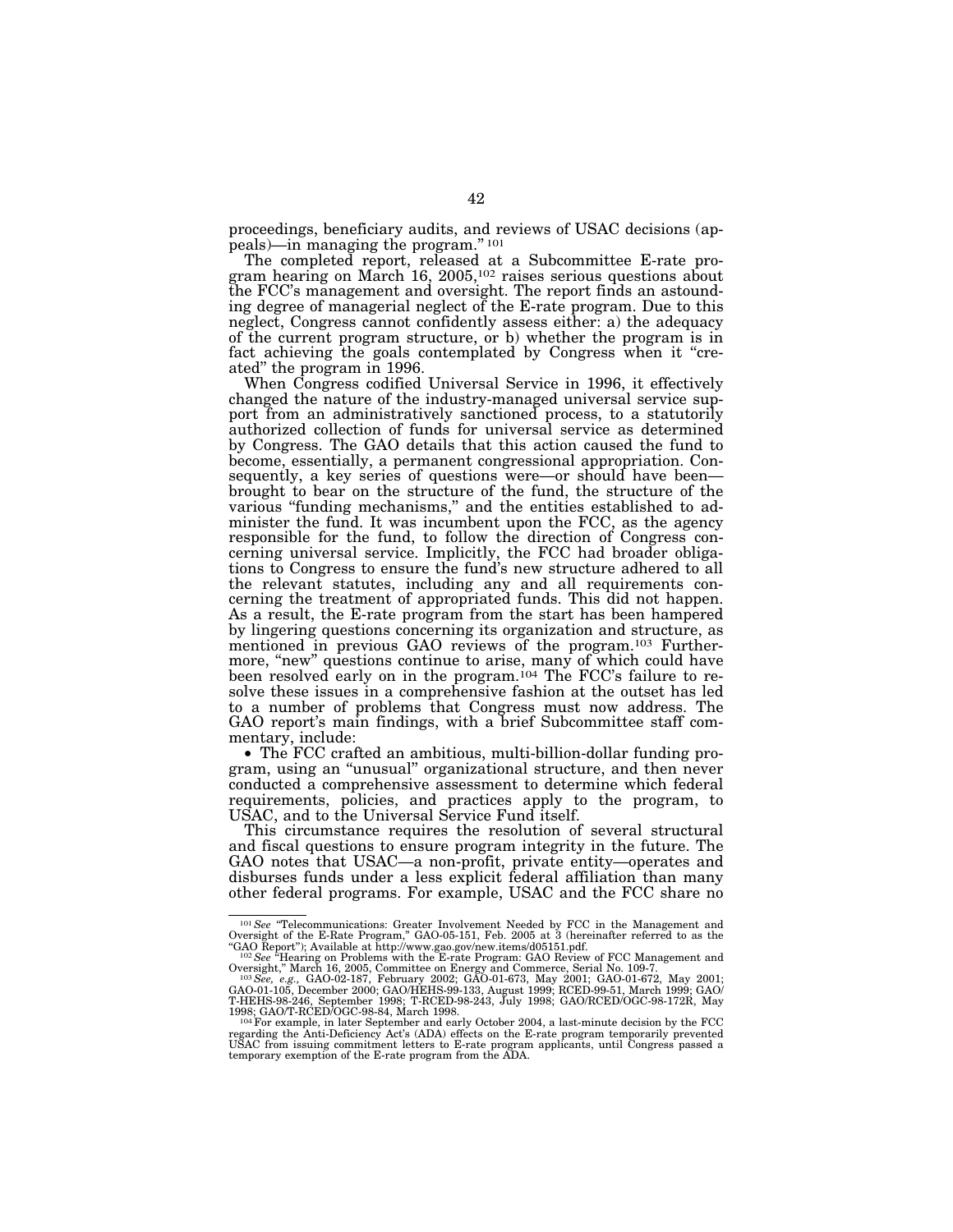contract or memorandum of understanding for administering Erate. Moreover, USAC is a wholly owned subsidiary of another private entity—the National Exchange Carriers Association (NECA). This relationship gives rise to unanswered questions concerning: (a) the fact that a non-governmental entity administers billions of dollars in "federal funds"; and (b) the questionable and, by appearance, potentially conflicted relationship of USAC and NECA—further, while NECA is the sole shareholder of USAC, it is also a major subcontractor for USAC that administers part of the fund.105 The GAO report provides some details regarding the current structure, established by the FCC in November 1998 when it appointed USAC the "permanent" administrator of the program, in an effort to address legal concerns raised by the GAO and Congress. Because questions remained, the FCC made this appointment subject to a one-year review. Significantly, and to some degree emblematic of other promises made by the FCC regarding the program, that review was never performed. Furthermore, the plan the FCC adopted to make USAC the permanent administrator—drafted by the funding administrators—recommended full divestiture of USAC from NECA. In its 1998 Third Report and Order, the FCC pledged to review the divestiture issue after one year, but, again, that review never happened. At this point, resolution of these structural issues may likely need Congress to provide specific statutory guidance.106

The nature of the USAC/FCC relationship exacerbates current issues concerning the treatment and handling of E-rate program funds. The GAO explains that questions about whether Universal Service Funds should be treated as ''federal funds''—and thus implicating all relevant federal statutes that protect taxpayer interests—have plagued the program from the start. The FCC failed at the start to determine clearly and comprehensively the nature of the funds. Instead, the FCC took a case-by-case approach to questions of fund status, and did so with some delay. As the GAO notes, this ''put FCC and the program in the position of reacting to problems as they occur rather setting up an organization and internal controls designed to ensure compliance with applicable laws.'' It also raises questions about past FCC determinations. Given the piecemeal decision making, the GAO states that ''where FCC has determined that fiscal controls and policy do apply [to the USF], the commission should reconsider these determinations in light of the status of universal service monies as federal funds.'' 107 While the FCC recently began to address some of the issues surrounding the funds' status, it has been slow to tackle the implications of their status.

Indeed, the FCC's hesitation has caused unnecessary disruptions and waste in E-rate program operations. For example, on September 26, 2003—more than five years into the E-rate program the FCC mandated that USAC prepare USF financial statements consistent with ''generally accepted accounting principles for federal agencies' (GovGAPP). The FCC expressly noted that this

<sup>&</sup>lt;sup>105</sup> See GAO Report at 70.<br><sup>106</sup>For example, Congressional guidance may be necessary expressly to make USAC the permanent administrator, or to place the E-rate program within the Executive Branch, or else-where. See Third Report and Order, FCC 98-306, November 19, 1998. <sup>107</sup>*See* GAO Report at 66-68.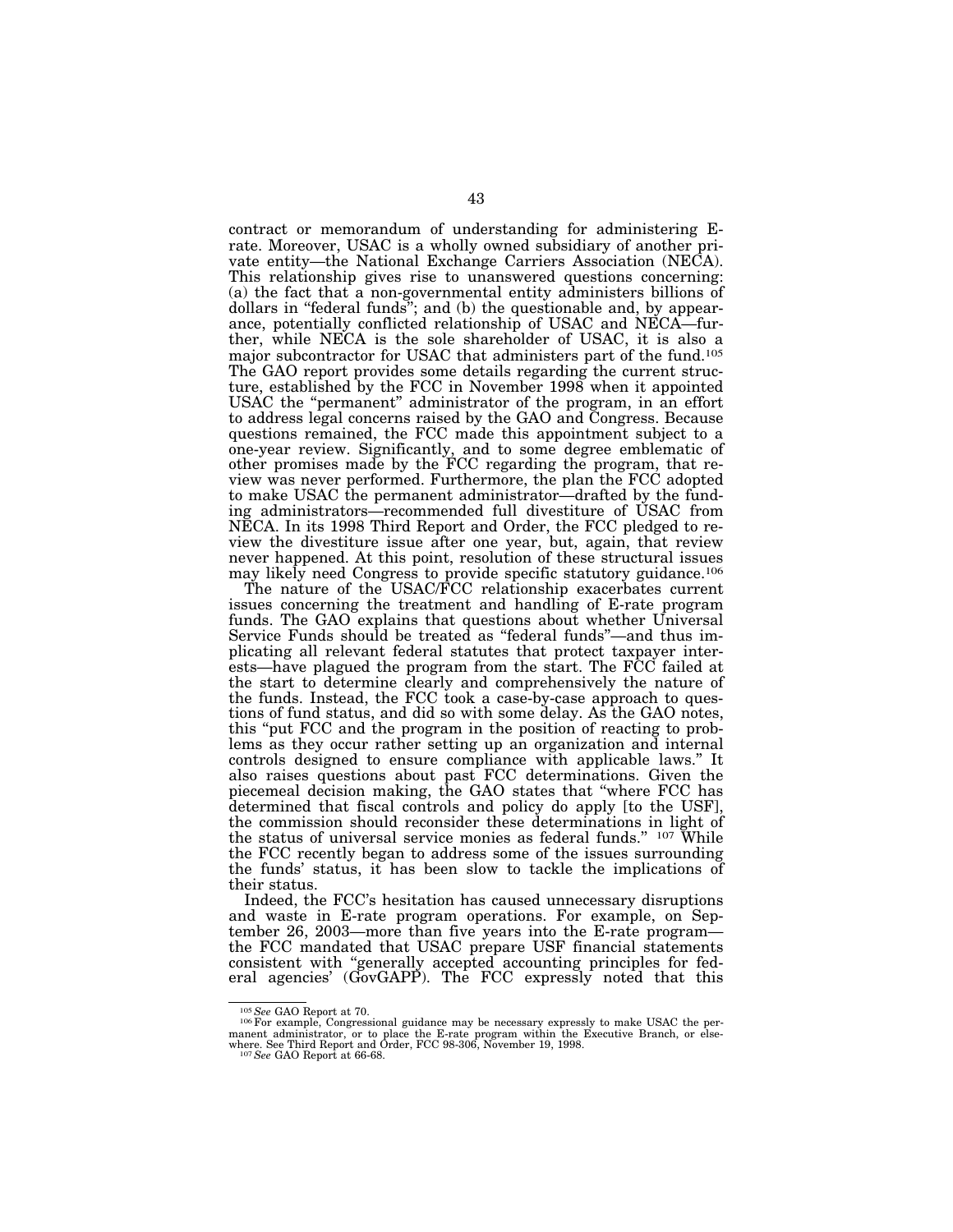change could have broad implications regarding compliance with a myriad of federal accounting statutes, and therefore gave USAC one year to transition to GovGAPP. But the FCC subsequently failed to review in a timely manner the change's implications and provide the necessary guidance to USAC. Ultimately, the FCC's delay led to USAC suspending E-rate program commitments in August 2004 until the FCC responded to USAC's query as to whether the Anti-Deficiency Act applied to E-rate program funds. The FCC did not address the issue until two weeks before the deadline for the GovGAPP standards to take effect. As a result of the FCC's actions, the USF lost approximately \$4.6 million. Additionally, the delay froze hundreds of millions of dollars in E-rate program commitment decisions, thus postponing and disrupting the planning at school districts around the nation. As this report noted earlier, funding delays by the FCC and USAC conflict with school districts' budgeting and planning cycles and thus increase the risk of waste and abuse.

The GAO report confirms that Universal Service Funds should be treated as federal funds, and that all applicable federal statutes and requirements apply to the administration of the USF, unless specifically exempted by Congress. What remains unclear, however, is the extent to which such requirements will affect USAC and the Fund. For example, how do relevant statutes such as the Single Audit Act, the Cash Management Improvement Act, and the Improper Payments Information Act of 2002 impact E-rate program funds? Furthermore, absent a comprehensive review and assessment, poorly founded decisions may be made about Fund treatment, to the detriment of the taxpayers.108

• Although USAC has committed more than \$15 billion to E-rate program applicants during the past 8 years, the FCC did not develop performance goals and measures that could be used to assess the specific impact of this spending and to improve the management of the program.109

The FCC, USAC, E-rate program participants, and observers of the E-rate program have frequently noted that, since the program began in 1998, the nation's schools have significantly increased their rates of Internet access and connectivity. The Department of Education's National Center for Education Statistics are frequently cited—which report that, as of 2003, 100% of public schools and 93% of public school instructional classrooms had Internet access, up from 89% and 51%, respectively, in 1998.<sup>110</sup> While this information may be valuable to a broader assessment of the nation's telecommunications and education policies, it does not provide or represent a meaningful measure of the E-rate program's impact. The GAO notes that ''although billions of dollars of E-rate funds have been committed since 1998, adequate program data was not developed to answer a fundamental performance question: how much of the increase since 1998 in public schools' Internet access has been

<sup>108</sup> A bill has been introduced in the Senate, S. 241, that exempts the Universal Service Fund from the Anti-Deficiency Act. Absent careful study, any exemptions from federal accounting stat-

utes may be premature and may do more harm than good.<br><sup>109</sup> According to USAC data, as of October 5, 2005, it has committed over \$15 billion and actually disbursed more than \$10 billion in E-rate program funds.

ally disbursed more than \$10 billion in E-rate program funds.<br><sup>110</sup>*See "*Internet Access in U.S. Public Schools and Classrooms: 1994-2003," National Center<br><sup>for Education Statistics, February 2005 at 3-7, 18-23.</sup>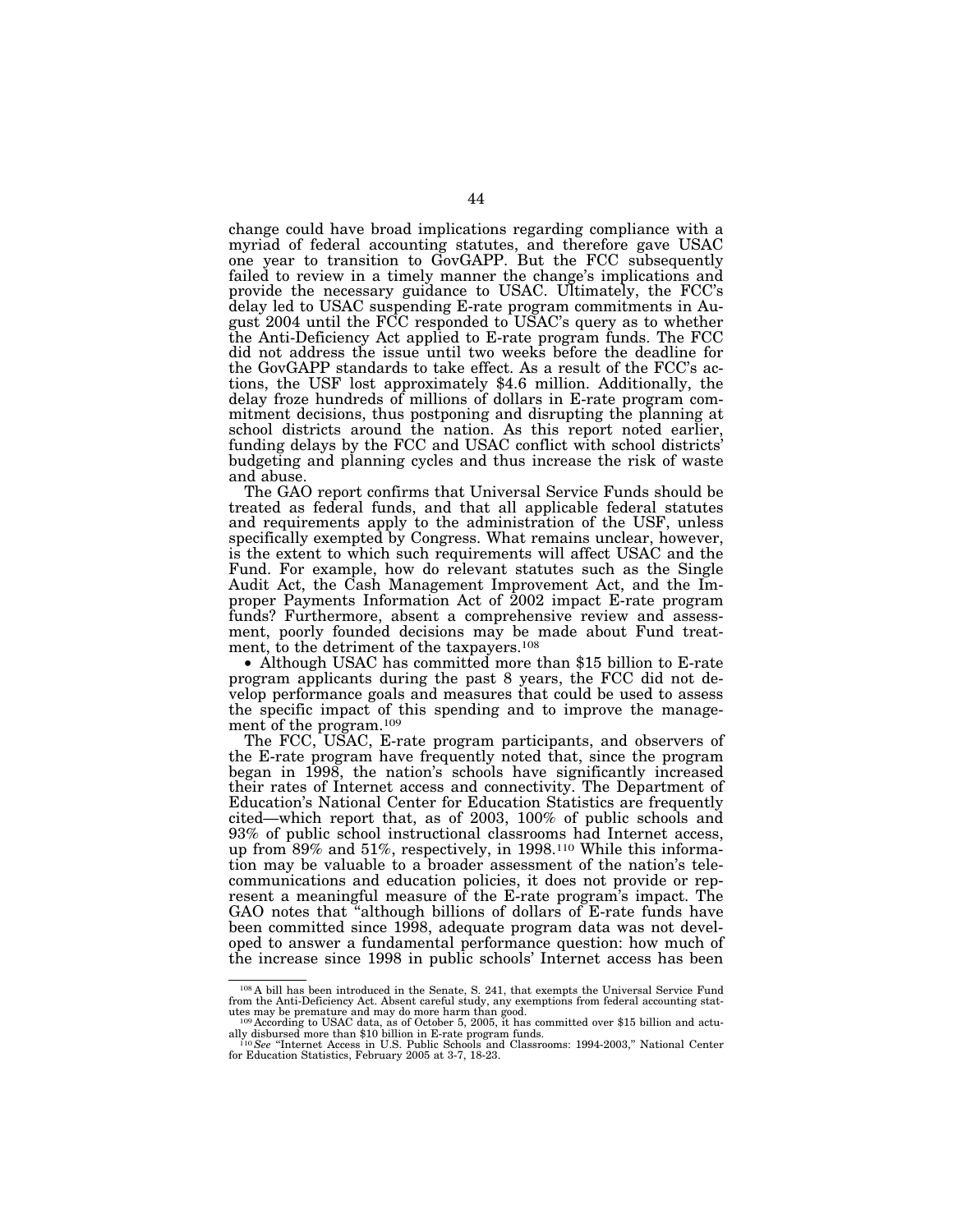a result of the E-rate program, as opposed to other sources of federal, state, local, and private funding?" $111$ 

The failure to implement performance measures bears on a number of aspects of the FCC's E-rate program management, in addition to the fact that it ignores requirements of the Government Performance Results Act of 1993. Perhaps most troubling, Congress has little or no information about the program's effectiveness; yet, more than \$9 billion has been spent. This does not mean that the program has not been effective—the Subcommittee's investigation has observed compelling examples of E-rate program funding being used to improve classroom instruction and the coordination of effective instruction. However, the FCC has squandered the opportunity to quantify and assess—and ultimately, to improve—the program's effectiveness and efficiency in a meaningful way. This is a profound failure in the FCC's responsibility and accountability to Congress, which in the end must answer to American taxpayers about the value and direction of the E-rate program.

The failure to institute performance measures is symptomatic of the broader management problems at the FCC concerning the Erate program. In the past, the FCC has informed the GAO that it would implement performance goals and plans for the E-rate program, but then failed to do so. For example, in December 2000 the FCC told the GAO that it had finalized a new performance plan to increase the rate of program participation by low-income, urban schools. Yet, the current GAO report notes that when it inquired in 2004 about the plan, ''we were told that it had not been implemented and that none of the FCC staff currently working on E-rate was familiar with the plan."<sup>112</sup> Staff turnover, as well as the size of the staff overseeing the USF,113 contributes to this lack of institutional follow-through and the general ability to address program issues and policy questions in a timely manner, see below. Instances such as this undercut confidence in the FCC's promises to address these issues and increase its attention to the program.

• The FCC's three key oversight mechanisms for the E-rate program—rulemaking procedures, beneficiary audits, and reviews of USAC decisions (appeals decisions)—are not fully effective to manage the program.

This GAO finding highlights a number of observations and problems identified by the Subcommittee during the course of the investigation. However potentially effective these three oversight mechanisms may be for a regulatory agency, the record suggests that they fall short in effectively managing a large, complicated, quasigrant program like E-rate. These mechanisms are even less effective because of the FCC's evident inattention to the program.

The management and oversight issues identified by the GAO include:

(1) The FCC is currently relying on USAC to identify which procedures should be codified into rules, raising the question of which ''entity is really establishing the rules of the program and—con-

<sup>111</sup>*See* GAO Report at 21-22. <sup>112</sup> *Id.* at 23. <sup>113</sup> *Id.* at 57.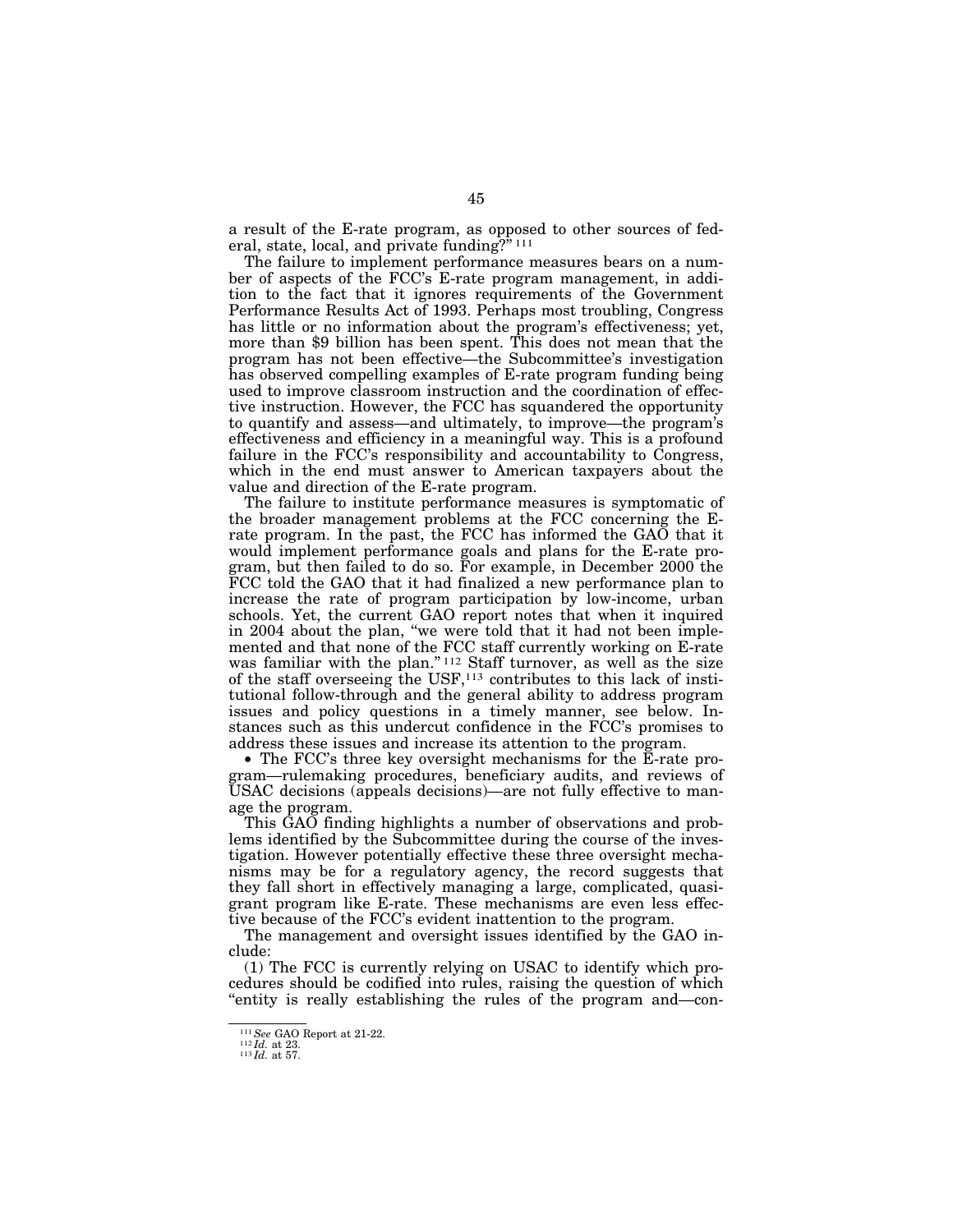cerns about the depth of involvement by FCC staff with the management of the program.'' 114

(2) The FCC has not fully addressed confusion and enforcement issues arising from the distinction between USAC ''implementing procedures'' and the FCC's program rules. This causes confusion regarding rule enforcement and the ability to recover funds when USAC procedures are violated. The GAO notes, for example, that, even under the FCC's August 2004 Fifth Report and Order, which addressed some questions concerning codifying procedures, ''the commission did not clearly address the treatment of beneficiaries who violate a USAC administrative procedure that has not been codified.'' The GAO explains that this ''creates a potentially unfair situation when the procedure is one that can lead to denial of an application.'' That is, if a procedure violation is caught in the application process, funding will be denied; if it is caught later, in a beneficiary audit, no action to recover funds can be taken.115

(3) The FCC resolves appeals too slowly, and has a very large backlog of appeals—527 appeals were pending decisions at the time the GAO completed its review. This adds uncertainty to the program and leaves applicants in an E-rate program "limbo," and raises the risk of both wasted funding opportunities and wasteful spending. All of these examples raise questions about the FCC's ability to handle the additional burden of audit resolution that is expected to arise from a new set of about 200 beneficiary audits planned for the program. Resource demands are only likely to grow, and it is not clear that the FCC will be able to keep up. In short, the GAO concludes, the FCC simply has not done enough to manage and provide a framework of government accountability for the multi-billion-dollar E-rate program. The prospects for positive progress in the future, given the FCC's past actions, staff turnover, and neglect, are not encouraging.

**GAO Recommendations:** The GAO concluded that the problems it identified signal that the FCC must take corrective action. The GAO report recommended that the Chairman of the FCC direct the agency to take the following actions:

1. Conduct and document a comprehensive assessment to determine whether all necessary government accountability requirements, policies, and practices have been applied and are fully in place to protect the program and the funding. The assessment should include, but not be limited to: (a) the implications of the FCC's determination that the Universal Service Fund amounts to an ''appropriation'' by identifying the fiscal controls that apply to the Universal Service Fund, including the collection, deposit, obligation, and disbursement of funds; and (b) an evaluation of the legal authority for the organizational structure of the E-rate program, including the relationship between the FCC and USAC and their respective authorities and roles in implementing the E-rate program.116

<sup>&</sup>lt;sup>114</sup>*Id.* at 29.<br><sup>115</sup>*Id.* at 27-30.<br><sup>116</sup>In connection with the GAO work and Subcommittee inquiry, the FCC announced in March<br>2005 that it had contracted with the National Academy of Public Administration (NAPA) for NAPA to study and explore alternative models to the current organizational and government structure of the Universal Service program. The GAO testified before the Subcommittee on<br>March 16, 2005 that this study would go "a long way toward addressing the concerns" on this